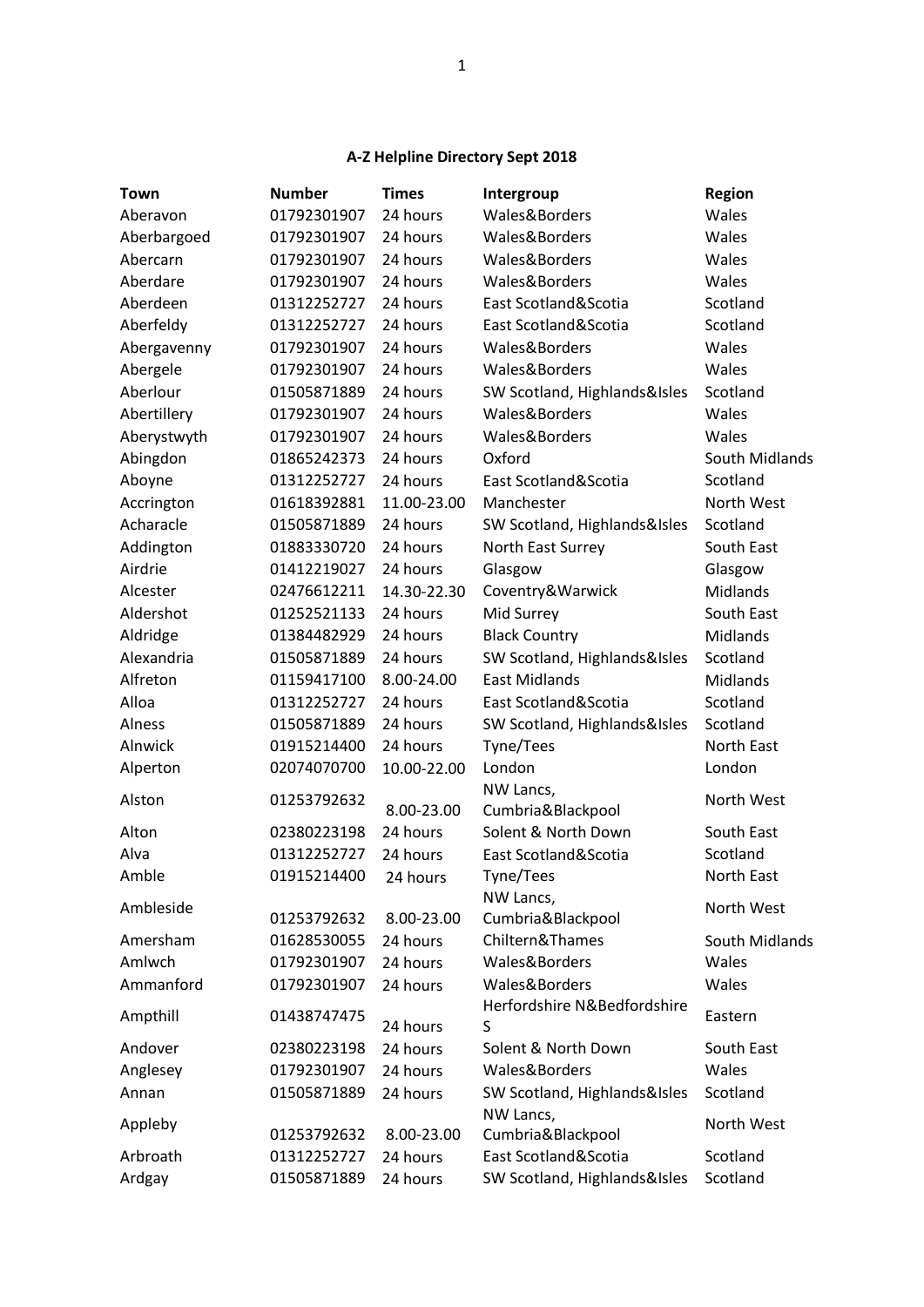| Ardrishaig            | 01505871889 | 24 hours           | SW Scotland, Highlands&Isles  | Scotland          |
|-----------------------|-------------|--------------------|-------------------------------|-------------------|
| Ardrossan             | 01505871889 | 24 hours           | SW Scotland, Highlands&Isles  | Scotland          |
| Arisaig               | 01505871889 | 24 hours           | SW Scotland, Highlands&Isles  | Scotland          |
| Armadale              | 01312252727 | 24 hours           | East Scotland&Scotia          | Scotland          |
| Arran                 | 01505871889 | 24 hours           | SW Scotland, Highlands&Isles  | Scotland          |
| Ascot                 | 01189597494 | 7.00-22.00         | <b>Thames Valley</b>          | South Midlands    |
| Ashbourne             | 01159417100 | 8.00-24.00         | <b>East Midlands</b>          | Midlands          |
| Ashburton             | 01752791111 | 24 hours           | Devon & Cornwall              | South West        |
| Ashby-de-la-Zouch     | 01159417100 | 8.00-24.00         | <b>East Midlands</b>          | Midlands          |
| Ashford (Kent)        | 01227455557 | 24 hours           | East Kent                     | South East        |
| Ashford (Middx)       |             | 10.00-             | London                        | London            |
|                       | 02074070700 | 22.00              |                               |                   |
| Ashington             | 01915214400 | 24 hours<br>10.00- | Tyne/Tees                     | North East        |
| Ashtead               | 02074070700 | 22.00              | London                        | London            |
| Atherston             | 01792301907 | 24 hours           | Wales&Borders                 | Wales             |
| Auchterarder          | 01312252727 | 24 hours           | East Scotland&Scotia          | Scotland          |
| Avebury               | 01380729064 | 24 hours           | Wiltshire                     | South Midlands    |
| Aviemore              | 01505871889 | 24 hours           | SW Scotland, Highlands&Isles  | Scotland          |
| Axminster             | 01752791111 | 24 hours           | Devon & Cornwall              | South West        |
| Aylesbury             | 01628530055 | 24 hours           | Chiltern&Thames               | South Midlands    |
| Ayr                   | 01505871889 | 24 hours           | SW Scotland, Highlands&Isles  | Scotland          |
| Bagshot               | 01252521133 | 24 hours           | Mid Surrey                    | South East        |
| Bakewell              | 01159417100 | 8.00-24.00         | <b>East Midlands</b>          | Midlands          |
| Bala                  | 01792301907 | 24 hours           | Wales&Borders                 | Wales             |
|                       |             |                    | Herfordshire N&Bedfordshire   |                   |
| <b>Baldock</b>        | 01438747475 | 24 hours           | S                             | Eastern           |
| Ballachulish          | 01505871889 | 24 hours           | SW Scotland, Highlands&Isles  | Scotland          |
| Balmoral              | 01312252727 | 24 hours           | East Scotland&Scotia          | Scotland          |
| Banbury               | 01865242373 | 24 hours           | Oxford                        | South Midlands    |
| Banchory              | 01312252727 | 24 hours           | East Scotland&Scotia          | Scotland          |
| <b>Banff</b>          | 01312252727 | 24 hours           | East Scotland&Scotia          | Scotland          |
| Bangor                | 01792301907 | 24 hours           | Wales&Borders                 | Wales             |
| Bannockburn           | 01312252727 | 24 hours           | East Scotland&Scotia          | Scotland          |
| Banstead              | 02074070700 | 10.00-22.00        | London                        | London            |
| Bargoed               | 01792301907 | 24 hours           | Wales&Borders                 | Wales             |
| <b>Barking</b>        | 02074070700 | 10.00-22.00        | London                        | London            |
| Barmouth              | 01792301907 | 24 hours           | Wales&Borders                 | Wales             |
| <b>Barnard Castle</b> | 01915214400 | 24 hours           | Tyne/Tees                     | North East        |
| <b>Barnet</b>         | 02074070700 | 10.00-22.00        | London                        | London            |
| Barnsley              | 01142701984 | 24 hours           | Yorkshire South               | <b>North East</b> |
| Barnstaple            | 01752791111 | 24 hours           | Devon & Cornwall              | South West        |
| <b>Barra</b>          | 01505871889 | 24 hours           | SW Scotland, Highlands&Isles  | Scotland          |
| <b>Barrhead</b>       | 01412219027 | 24 hours           | Glasgow                       | Glasgow           |
| Barrow-in-Furness     |             |                    | NW Lancs,                     | North West        |
|                       | 01253792632 | 8.00-23.00         | Cumbria&Blackpool             |                   |
| <b>Barry</b>          | 01792301907 | 24 hours           | Wales&Borders                 | Wales             |
| Basildon              | 01245256147 | 24 hours           | <b>Essex&amp;North Thames</b> | Eastern           |
| Basingstoke           | 02380223198 | 24 hours           | Solent & North Down           | South East        |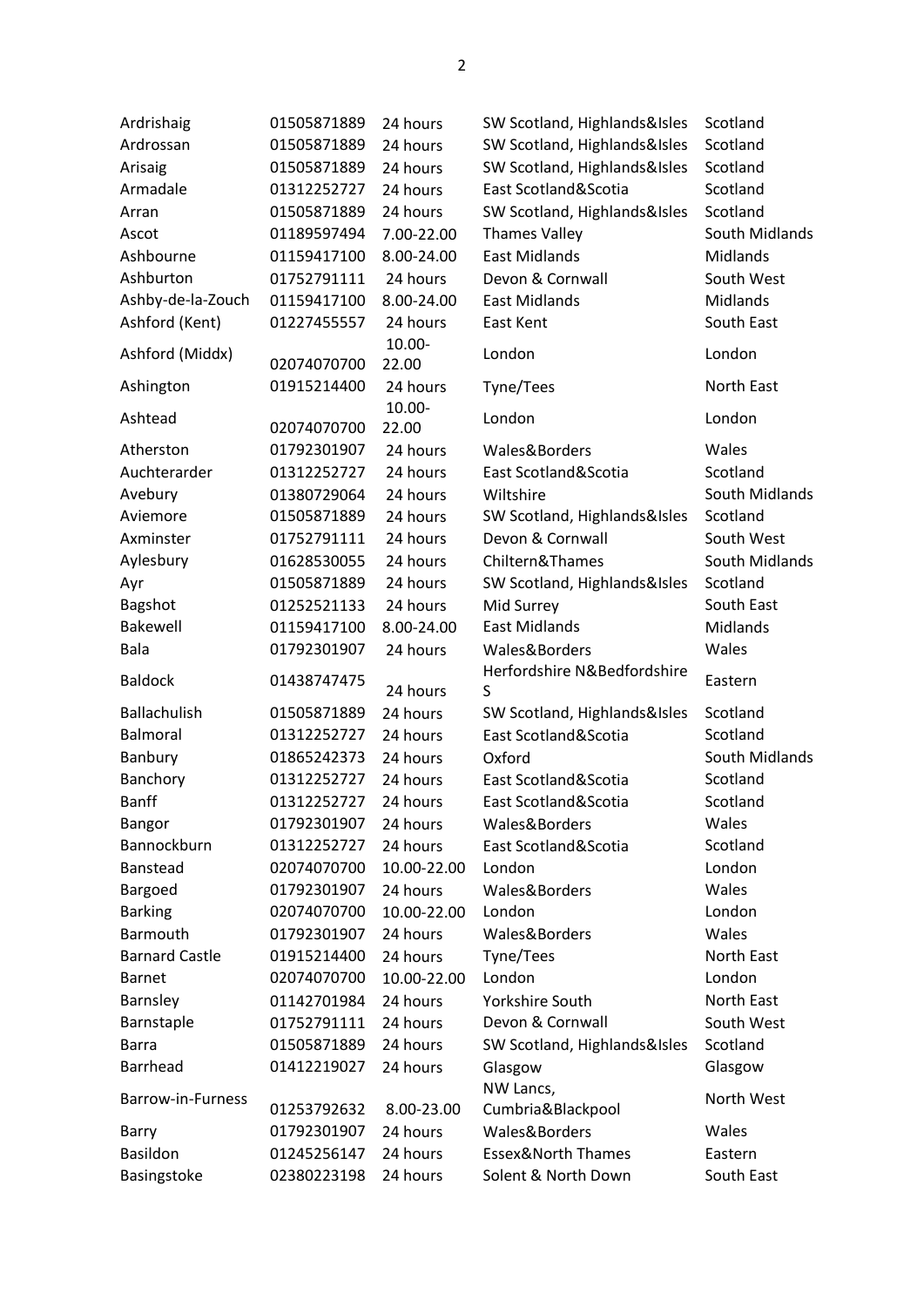| <b>Bath</b>              | 01380729064 | 24 hours    | Wiltshire                        | South Midlands |
|--------------------------|-------------|-------------|----------------------------------|----------------|
| Bathgate                 | 01312252727 | 24 hours    | East Scotland&Scotia             | Scotland       |
| <b>Batley</b>            | 01132454567 | 24 hours    | Yorkshire North&West             | North East     |
| <b>Battle</b>            | 01622751842 | 24 hours    | West Kent&East Sussex            | South East     |
| <b>Bay Head</b>          | 01505871889 | 24 hours    | SW Scotland, Highlands&Isles     | Scotland       |
| Beaconsfield             | 01628530055 | 24 hours    | Chiltern&Thames                  | South Midlands |
| <b>Bearsted</b>          | 01622751842 | 24 hours    | West Kent&East Sussex            | South East     |
| <b>Beaufort</b>          | 01792301907 | 24 hours    | Wales&Borders                    | Wales          |
| <b>Beaulieu</b>          | 02380223198 | 24 hours    | Solent & North Down              | South East     |
| <b>Beaumaris</b>         | 01792301907 | 24 hours    | Wales&Borders                    | Wales          |
| Beckenham                | 02074070700 | 10.00-22.00 | London                           | London         |
| <b>Bedford</b>           | 01438747475 | 24 hours    | Herfordshire N&Bedfordshire<br>S | Eastern        |
| Bedlington               | 01915214400 | 24 hours    | Tyne/Tees                        | North East     |
| Bedworth                 | 02476612211 | 14.30-22.30 | Coventry&Warwick                 | Midlands       |
| Bellingham               | 01915214400 | 24 hours    | Tyne/Tees                        | North East     |
| <b>Bellshill</b>         | 01412219027 | 24 hours    | Glasgow                          | Glasgow        |
| Belper                   | 01159417100 | 8.00-24.00  | <b>East Midlands</b>             | Midlands       |
| Belvedere                | 02074070700 | 10.00-22.00 | London                           | London         |
| Benbecula                | 01505871889 | 24 hours    | SW Scotland, Highlands&Isles     | Scotland       |
| Bentley                  | 01142701984 | 24 hours    | <b>Yorkshire South</b>           | North East     |
| Berkhamstead             | 01923211122 | 24 hours    | Lee Valley&Stort&Riding          | Eastern        |
| Berneray                 | 01505871889 | 24 hours    | SW Scotland, Highlands&Isles     | Scotland       |
| Berwick-upon-            | 01312252727 |             |                                  | Scotland       |
| Tweed                    |             | 24 hours    | East Scotland&Scotia             |                |
| Betchworth               | 01252521133 | 24 hours    | Mid Surrey                       | South East     |
| Bethesda                 | 01792301907 | 24 hours    | Wales&Borders                    | Wales          |
| Beverley                 | 01482830083 | 8.00-24.00  | <b>Yorkshire East</b>            | North East     |
| <b>Bexhill</b>           | 01622751842 | 24 hours    | West Kent&East Sussex            | South East     |
| Bexley                   | 02074070700 | 10.00-22.00 | London                           | London         |
| Bexleyheath              | 02074070700 | 10.00-22.00 | London                           | London         |
| <b>Bicester</b>          | 01865242373 | 24 hours    | Oxford                           | South Midlands |
| Bideford                 | 01752791111 | 24 hours    | Devon & Cornwall                 | South West     |
| <b>Biggar</b>            | 01412219027 | 24 hours    | Glasgow                          | Glasgow        |
| <b>Biggin Hill</b>       | 01883330720 | 24 hours    | North East Surrey                | South East     |
| Biggleswade              | 01438747475 | 24 hours    | Herfordshire N&Bedfordshire<br>S | Eastern        |
| Billericay               | 01245256147 | 24 hours    | <b>Essex&amp;North Thames</b>    | Eastern        |
| Billingshurst            | 01273203343 | 24 hours    | Brighton&West Sussex             | South East     |
| Bingham                  | 01159417100 | 8.00-24.00  | <b>East Midlands</b>             | Midlands       |
| Birchington              | 01227455557 | 24 hours    | East Kent                        | South East     |
| <b>Birkenhead</b>        | 01517092900 | 8.00-20.00  | Liverpool                        | North West     |
| Birmingham               | 01212120111 | 10.00-22.00 | Birmingham                       | Midlands       |
| <b>Birstall</b>          | 01159417100 | 8.00-24.00  | <b>East Midlands</b>             | Midlands       |
| <b>Bishop Auckland</b>   | 01915214400 | 24 hours    | Tyne/Tees                        | North East     |
| Bishop's Waltham         | 02392580776 | 24 hours    | Southdown                        | South East     |
| <b>Bishops Cleeve</b>    | 01452418515 | 24 hours    | Severn                           | South Midlands |
| <b>Bishops Stortford</b> | 01923211122 | 24 hours    | Lee Valley&Stort&Riding          | Eastern        |
| <b>Black Isle</b>        | 01505871889 | 24 hours    | SW Scotland, Highlands&Isles     | Scotland       |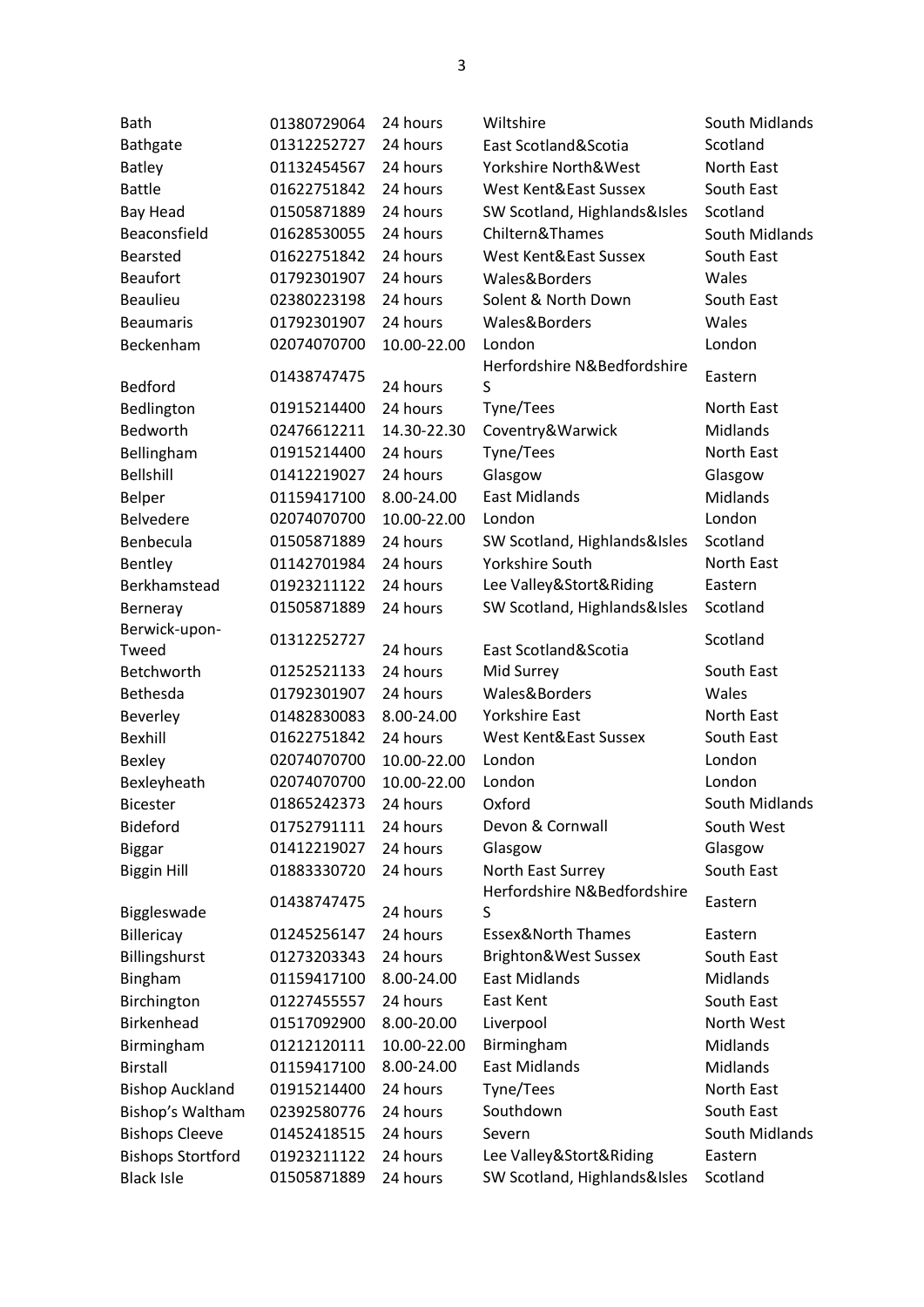| Blackburn                         | 01618392881                | 11.00-23.00 | Manchester                                | North West        |
|-----------------------------------|----------------------------|-------------|-------------------------------------------|-------------------|
| Blackburn (Scot)                  | 01312252727                | 24 hours    | East Scotland&Scotia                      | Scotland          |
|                                   |                            |             | NW Lancs,                                 | North West        |
| Blackpool                         | 01253792632                | 8.00-23.00  | Cumbria&Blackpool                         |                   |
| Blackwood                         | 01792301907                | 24 hours    | Wales&Borders                             | Wales             |
| <b>Blaenau Ffestiniog</b>         | 01792301907                | 24 hours    | Wales&Borders                             | Wales             |
| Blaenavon                         | 01792301907                | 24 hours    | Wales&Borders                             | Wales             |
| Blagdon                           | 01202296000                | 24 Hours    | Dorset&Somerset                           | South West        |
| Blaina                            | 01792301907                | 24 hours    | Wales&Borders                             | Wales             |
| Blairgowrie                       | 01312252727                | 24 hours    | East Scotland&Scotia                      | Scotland          |
| <b>Blanford Forum</b>             | 01202296000                | 24 hours    | Dorset&Somerset                           | South West        |
| Blantyre                          | 01412219027                | 24 hours    | Glasgow                                   | Glasgow           |
| Bleadon                           | 01202296000                | 24 hours    | Dorset&Somerset                           | South West        |
| Bletchingley                      | 01883330720                | 24 hours    | North East Surrey                         | South East        |
| Blyth                             | 01915214400                | 24 hours    | Tyne/Tees                                 | <b>North East</b> |
| <b>Blyth Bridge</b>               | 01312252727                | 24 hours    | East Scotland&Scotia                      | Scotland          |
| <b>Boat of Garten</b>             | 01505871889                | 24 hours    | SW Scotland, Highlands&Isles              | Scotland          |
| Boat of Lochsalsh                 | 01505871889                | 24 hours    | SW Scotland, Highlands&Isles              | Scotland          |
| <b>Bodmin</b>                     | 01752791111                | 24 hours    | Devon & Cornwall                          | South West        |
| <b>Bognor Regis</b>               | 02392580776                | 24 hours    | Southdown                                 | South East        |
| Bolton                            | 01618392881                | 11.00-23.00 | Manchester                                | North West        |
| Bo'ness                           | 01312252727                | 24 hours    | East Scotland&Scotia                      | Scotland          |
| Bonhill                           | 01505871889                | 24 hours    | SW Scotland, Highlands&Isles              | Scotland          |
| Bonnybridge                       | 01312252727                | 24 hours    | East Scotland&Scotia                      | Scotland          |
| Bonnyrigg                         | 01312252727                | 24 hours    | East Scotland&Scotia                      | Scotland          |
| Bordon                            | 02392580776                | 24 hours    | Southdown                                 | South East        |
| Borehamwood                       | 01923211122                | 24 hours    | Lee Valley&Stort&Riding                   | Eastern           |
| <b>Boston</b>                     | 01472362058                | 10.00-22.00 | Lincolnshire                              | Midlands          |
| <b>Boston Spa</b>                 | 01132454567                | 24 hours    | Yorkshire North&West                      | North East        |
| Bothwell                          | 01412219027                | 24 hours    | Glasgow                                   | Glasgow           |
| Bottesford                        | 01159417100                | 8.00-24.00  | <b>East Midlands</b>                      | Midlands          |
| Bourne                            | 01472362058                | 10.00-22.00 | Lincolnshire                              | Midlands          |
| Bournemouth                       | 01202296000                | 24 hours    | Dorset&Somerset                           | South West        |
| <b>Bovey Tracey</b>               | 01752791111                | 24 hours    | Devon & Cornwall                          | South West        |
| Bowness-on-                       |                            |             | NW Lancs,                                 |                   |
| Wndmr                             | 01253792632                | 8.00-23.00  | Cumbria&Blackpool                         | North West        |
| <b>Brackley</b>                   | 01865242373                | 24 hours    | Oxford                                    | South Midlands    |
| <b>Bracknell</b>                  | 01189597494                | 7.00-22.00  | <b>Thames Valley</b>                      | South Midlands    |
| <b>Bradford</b>                   | 01132454567                | 24 hours    | Yorkshire North&West                      | North East        |
| Bradford-on-Avon                  | 01380729064                | 24 hours    | Wiltshire                                 | South Midlands    |
| <b>Braemar</b>                    | 01312252727                | 24 hours    | East Scotland&Scotia                      | Scotland          |
|                                   | 01505871889                | 24 hours    | SW Scotland, Highlands&Isles              | Scotland          |
| <b>Bragar</b>                     | 01245256147                | 24 hours    | <b>Essex&amp;North Thames</b>             | Eastern           |
| <b>Braintree</b>                  |                            |             | Manchester                                | North West        |
| <b>Bramhall</b>                   | 01618392881                | 11.00-23.00 |                                           |                   |
|                                   |                            | 8.00-23.00  | NW Lancs,                                 | North West        |
| <b>Brampton</b><br><b>Brechin</b> | 01253792632<br>01312252727 | 24 hours    | Cumbria&Blackpool<br>East Scotland&Scotia | Scotland          |
|                                   |                            |             |                                           | Wales             |
| Brecon                            | 01792301907                | 24 hours    | Wales&Borders                             |                   |
| <b>Brentford</b>                  | 02074070700                | 10.00-22.00 | London                                    | London            |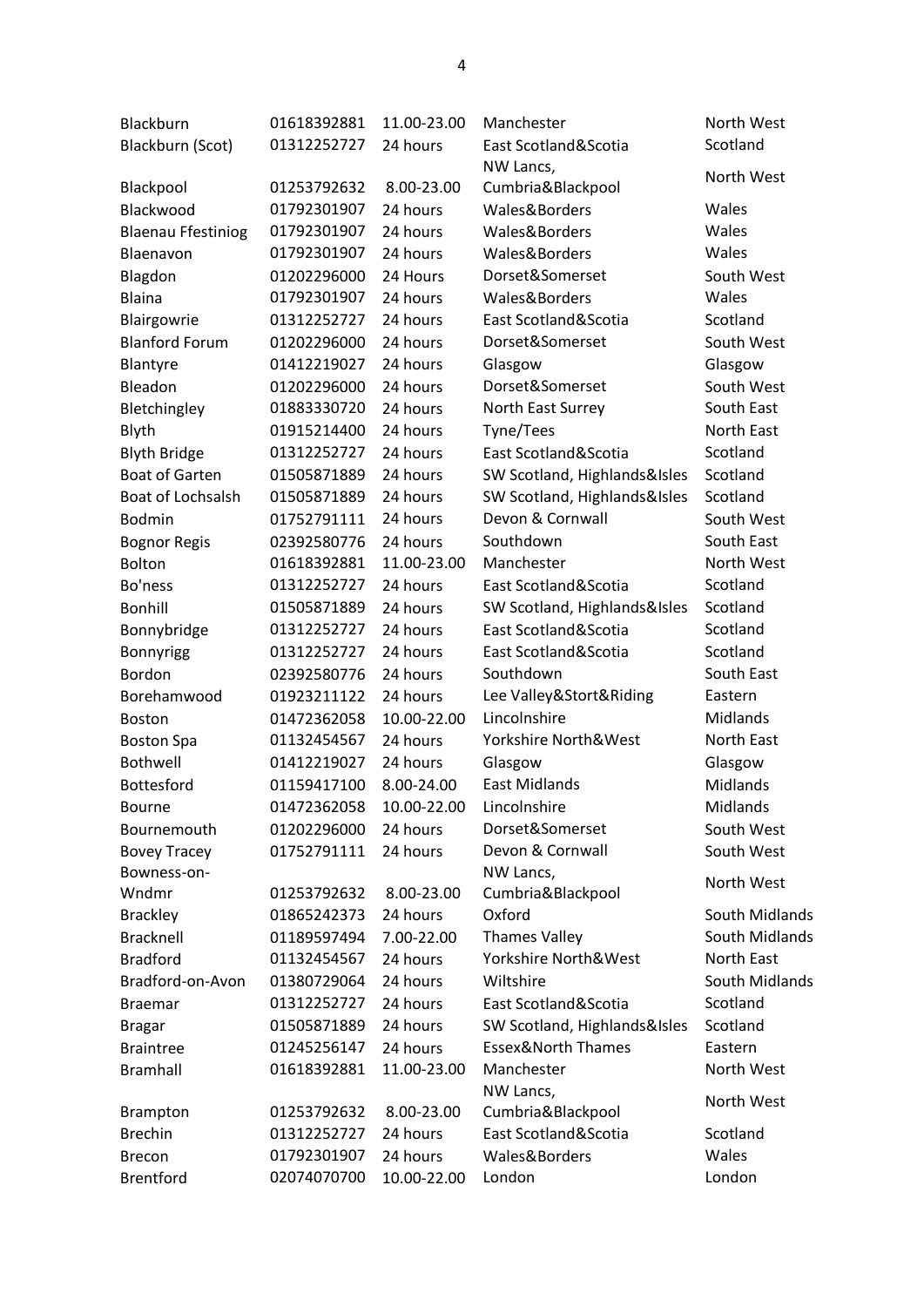| Brentwood              | 01245256147 | 24 hours    | <b>Essex&amp;North Thames</b> | Eastern         |
|------------------------|-------------|-------------|-------------------------------|-----------------|
| <b>Bridge of Allan</b> | 01312252727 | 24 hours    | East Scotland&Scotia          | Scotland        |
| <b>Bridge of Weir</b>  | 01505871889 | 24 hours    | SW Scotland, Highlands&Isles  | Scotland        |
| <b>Bridgend</b>        | 01792301907 | 24 hours    | Wales&Borders                 | Wales           |
| Bridgnorth             | 01792301907 | 24 hours    | Wales&Borders                 | Wales           |
| Bridgwater             | 01202296000 | 24 hours    | Dorset&Somerset               | South West      |
| Bridlington            | 01482830083 | 8.00-23.00  | <b>Yorkshire East</b>         | North East      |
| <b>Bridport</b>        | 01202296000 | 24 hours    | Dorset&Somerset               | South West      |
| <b>Brighton</b>        | 01273203343 | 24 hours    | Brighton&West Sussex          | South East      |
| <b>Bristol</b>         | 01179265520 | 24 hours    | Avon                          | South Midlands  |
| <b>Briton Ferry</b>    | 01792301907 | 24 hours    | Wales&Borders                 | Wales           |
| <b>Broadford</b>       | 01505871889 | 24 hours    | SW Scotland, Highlands&Isles  | Scotland        |
| <b>Broadstairs</b>     | 01227455557 | 24 hours    | East Kent                     | South East      |
| <b>Bromley</b>         | 02074070700 | 10.00-22.00 | London                        | London          |
| Bromsgrove             | 01212120111 | 10.00-22.00 | Birmingham                    | Midlands        |
| Bromyard               | 01792301907 | 24 hours    | Wales&Borders                 | Wales           |
| <b>Brookland</b>       | 01227455557 | 24 hours    | East Kent                     | South East      |
| <b>Broxbourne</b>      | 01923211122 | 24 hours    | Lee Valley&Stort&Riding       | Eastern         |
| Broxburn               | 01312252727 | 24 hours    | East Scotland&Scotia          | Scotland        |
| <b>Bruton</b>          | 01202296000 | 24 hours    | Dorset&Somerset               | South West      |
| Brynmawr               | 01792301907 | 24 hours    | Wales&Borders                 | Wales           |
| <b>Buckhurst Hill</b>  | 02074070700 | 10.00-22.00 | London                        | London          |
| <b>Buckie</b>          | 01505871889 | 24 hours    | SW Scotland, Highlands&Isles  | Scotland        |
| Buckingham             | 01865242373 | 24 hours    | Oxford                        | South Midlands  |
| <b>Buckley</b>         | 01792301907 | 24 hours    | Wales&Borders                 | Wales           |
| <b>Bude</b>            | 01752791111 | 24 hours    | Devon & Cornwall              | South West      |
| <b>Builth Wells</b>    | 01792301907 | 24 hours    | Wales&Borders                 | Wales           |
| <b>Bungay</b>          | 01603621128 | 24 hours    | NE Anglia&Fenland             | Eastern         |
|                        |             |             | Herfordshire N&Bedfordshire   |                 |
| Buntingford            | 01438747475 | 24 hours    | S                             | Eastern         |
| <b>Burgess Hill</b>    | 01273203343 | 24 hours    | Brighton&West Sussex          | South East      |
| Burlesdon              | 02380223198 | 24 hours    | Solent & North Down           | South East      |
| Burnham-on-Sea         | 01202296000 | 24 hours    | Dorset&Somerset               | South West      |
| <b>Burnley</b>         | 01618392881 | 11.00-23.00 | Manchester                    | North West      |
| <b>Burnt Oak</b>       | 02074070700 | 10.00-22.00 | London                        | London          |
| Burntisland            | 01312252727 | 24 hours    | East Scotland&Scotia          | Scotland        |
| <b>Burry Port</b>      | 01792301907 | 24 hours    | Wales&Borders                 | Wales           |
| Burton-upon-Trent      | 01159417100 | 8.00-24.00  | <b>East Midlands</b>          | <b>Midlands</b> |
| Bury                   | 01618392881 | 11.00-23.00 | Manchester                    | North West      |
| <b>Bury St Edmunds</b> | 01473212224 | 24 hours    | SouthEast Anglia              | Eastern         |
| <b>Bute</b>            | 01505871889 | 24 hours    | SW Scotland, Highlands&Isles  | Scotland        |
| <b>Buxton</b>          | 01159417100 | 8.00-24.00  | <b>East Midlands</b>          | <b>Midlands</b> |
| <b>Byfleet</b>         | 01252521133 | 24 hours    | Mid Surrey                    | South East      |
| Caerleon               | 01792301907 | 24 hours    | Wales&Borders                 | Wales           |
| Caernarfon             | 01792301907 | 24 hours    | Wales&Borders                 | Wales           |
| Caerphilly             | 01792301907 | 24 hours    | Wales&Borders                 | Wales           |
| Caerwys                | 01792301907 | 24 hours    | Wales&Borders                 | Wales           |
| Caithness              | 01505871889 | 24 hours    | SW Scotland, Highlands&Isles  | Scotland        |
| Caldicot               | 01792301907 | 24 hours    | Wales&Borders                 | Wales           |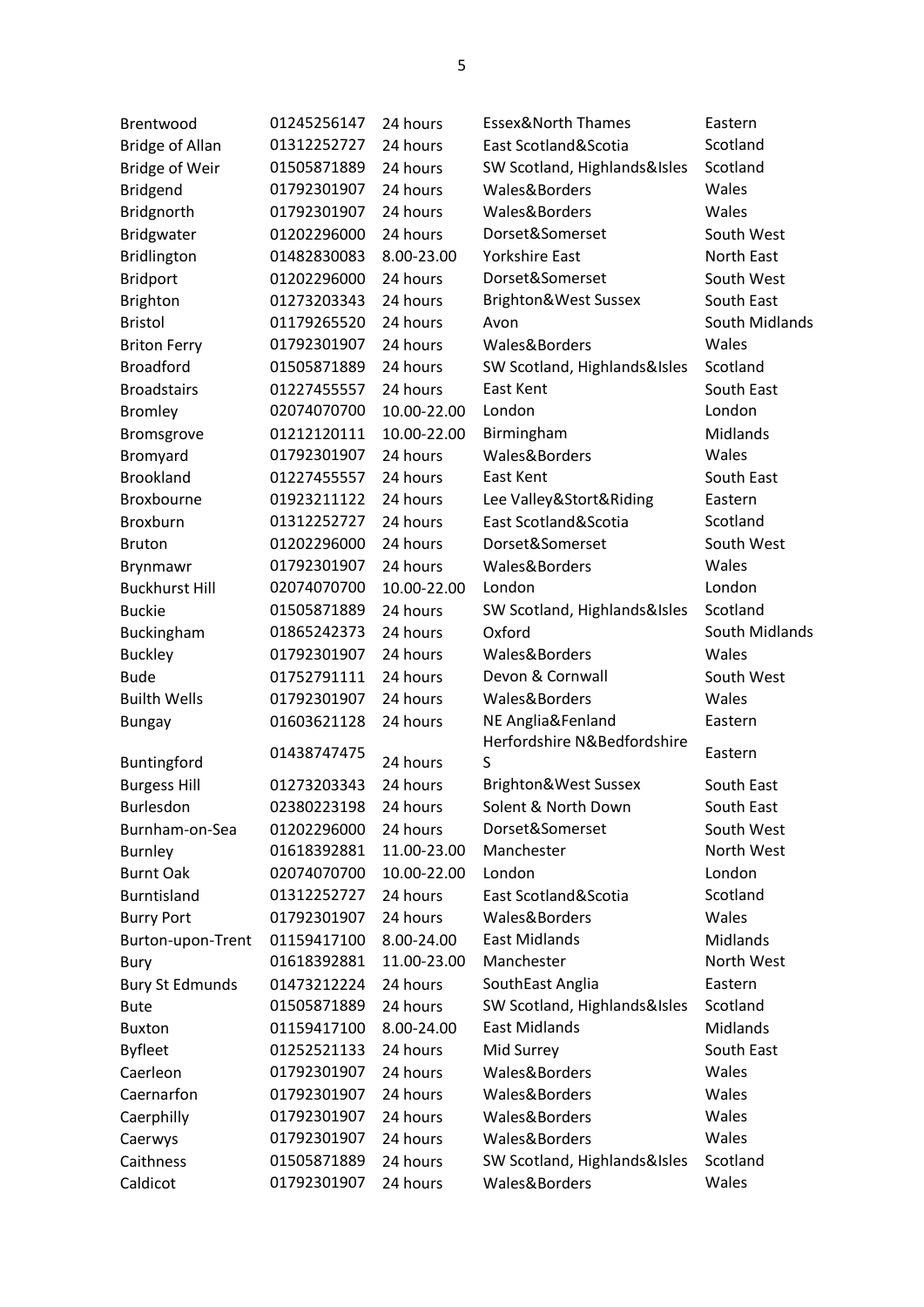| Callander        | 01312252727 | 24 hours    | East Scotland&Scotia          | Scotland        |
|------------------|-------------|-------------|-------------------------------|-----------------|
| Calne            | 01380729064 | 24 hours    | Wiltshire                     | South Midlands  |
| Camberley        | 01252521133 | 24 hours    | Mid Surrey                    | South East      |
| Camborne         | 01752791111 | 24 hours    | Devon & Cornwall              | South West      |
| Cambridge        | 01603621128 | 24 hours    | NE Anglia&Fenland             | Eastern         |
| Camelon          | 01412219027 | 24 hours    | Glasgow                       | Glasgow         |
| Campbeltown      | 01505871889 | 24 hours    | SW Scotland, Highlands&Isles  | Scotland        |
| Cannock          | 01384482929 | 24 hours    | <b>Black Country</b>          | <b>Midlands</b> |
| Canterbury       | 01227455557 | 24 hours    | East Kent                     | South East      |
| Canvey Island    | 01245256147 | 24 hours    | Essex&North Thames            | Eastern         |
| Capel            | 01252521133 | 24 hours    | Mid Surrey                    | South East      |
| Cardiff          | 01792301907 | 24 hours    | Wales&Borders                 | Wales           |
| Cardigan         | 01792301907 | 24 hours    | Wales&Borders                 | Wales           |
| Carfin           | 01412219027 | 24 hours    | Glasgow                       | Glasgow         |
|                  |             |             | NW Lancs,                     |                 |
| Carlisle         | 01253792632 | 8.00-23.00  | Cumbria&Blackpool             | North West      |
| Carluke          | 01412219027 | 24 hours    | Glasgow                       | Glasgow         |
| Carmarthen       | 01792301907 | 24 hours    | Wales&Borders                 | Wales           |
|                  |             |             | NW Lancs,                     |                 |
| Carnforth        | 01253792632 | 8.00-23.00  | Cumbria&Blackpool             | North West      |
| Carnoustie       | 01312252727 | 24 hours    | East Scotland&Scotia          | Scotland        |
| Carshalton       | 02074070700 | 10.00-22.00 | London                        | London          |
|                  |             |             | NW Lancs,                     |                 |
| Cartmel          | 01253792632 | 8.00-23.00  | Cumbria&Blackpool             | North West      |
|                  |             |             |                               |                 |
|                  |             |             |                               | Channel         |
| Castel           | 01481713480 | 8.00-22.30  | Guernsey                      | Isles&IOM       |
| Castle Coombe    | 01380729064 | 24 hours    | Wiltshire                     | South Midlands  |
| Castleford       | 01132454567 | 24 hours    | Yorkshire North&West          | North East      |
| Caterham         | 01883330720 | 24 hours    | North East Surrey             | South East      |
| Chandler's Ford  | 02380223198 | 24 hours    | Solent&Northdown              | South East      |
| Chapeltown       | 01142701984 | 24 hours    | Yorkshire South               | North East      |
| Chard            | 01202296000 | 24 hours    | Dorset&Somerset               | South West      |
| Chatham          | 01622751842 | 24 hours    | West Kent&East Sussex         | South East      |
| Cheadle          | 01782266366 | 8.00-22.00  | Potteries                     | Midlands        |
| Cheam            | 02074070700 | 10.00-22.00 | London                        | London          |
| Cheddar          | 01202296000 | 24 hours.   | Dorset&Somerset               | South West      |
| Chelmsford       | 01245256147 | 24 hours    | <b>Essex&amp;North Thames</b> | Eastern         |
| Cheltenham       | 01452418515 | 24 hours    | Severn                        | South Midlands  |
| Chepstow         | 01792301907 | 24 hours    | Wales&Borders                 | Wales           |
| Cheriton         | 01227455557 | 24 hours    | East Kent                     | South East      |
| Chertsey         | 01252521133 | 24 hours    | Mid Surrey                    | South East      |
| Chesham          | 01628530055 | 24 hours    | Chiltern&Thames               | South Midlands  |
| Cheshunt         | 01923211122 | 24 hours    | Lee Valley&Stort&Riding       | Eastern         |
| Chessington      | 02074070700 | 10.00-22.00 | London                        | London          |
| Chester          | 01517092900 | 8.00-24.00  | Liverpool                     | North West      |
| Chesterfield     | 01159417100 | 8.00-24.00  | <b>East Midlands</b>          | Midlands        |
| Chester-le-Stree | 01915214400 | 24 hours    | Tyne/Tees                     | North East      |
| Chichester       | 02392580776 | 24 hours    | Southdown                     | South East      |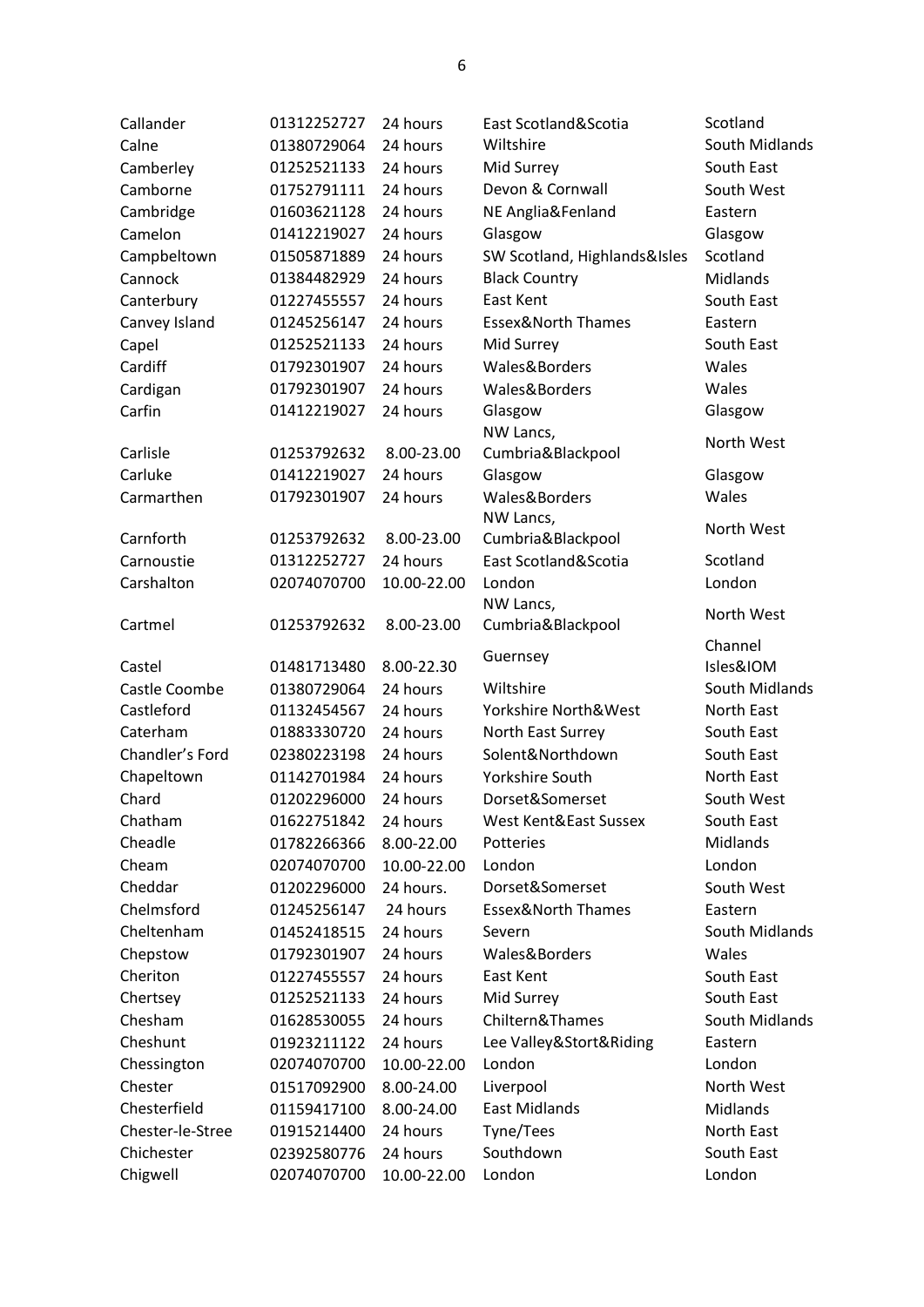| Chippenham             | 01380729064 | 24 hours    | Wiltshire                     | South Midlands  |
|------------------------|-------------|-------------|-------------------------------|-----------------|
| <b>Chipping Norton</b> | 01865242373 | 24 hours    | Oxford                        | South Midlands  |
| Chipping Sodbury       | 01179265520 | 24 hours    | Avon                          | South Midlands  |
| Chirk                  | 01792301907 | 24 hours    | Wales&Borders                 | Wales           |
| Chislehurst            | 02074070700 | 10.00-22.00 | London                        | London          |
| Chorley                |             |             | NW Lancs,                     | North West      |
|                        | 01253792632 | 8.00-23.00  | Cumbria&Blackpool             |                 |
| Christchurch           | 01202296000 | 24 hours    | Dorset&Somerset               | South West      |
| Cilgerran              | 01792301907 | 24 hours    | Wales&Borders                 | Wales           |
| Cinderford             | 01452418515 | 24 hours    | Severn                        | South Midlands  |
| Cirencester            | 01452418515 | 24 hours    | Severn                        | South Midlands  |
| Clacton on Sea         | 01473212224 | 24 hours    | SouthEast Anglia              | Eastern         |
| Clay Cross             | 01159417100 | 8.00-24.00  | <b>East Midlands</b>          | <b>Midlands</b> |
| Cleethorpes            | 01472362058 | 10.00-22.00 | Lincolnshire                  | Midlands        |
| Cleland                | 01412219027 | 24 hours    | Glasgow                       | Glasgow         |
| Clevedon               | 01179265520 | 24 hours    | Avon                          | South Midlands  |
| Cliftonville           | 01227455557 | 24 hours    | East Kent                     | South East      |
|                        |             |             | NW Lancs,                     |                 |
| Clitheroe              | 01253792632 | 8.00-23.00  | Cumbria&Blackpool             | North West      |
| Clydebank              | 01505871889 | 24 hours    | SW Scotland, Highlands&Isles  | Scotland        |
| Coalville              | 01159417100 | 8.00-24.00  | <b>East Midlands</b>          | <b>Midlands</b> |
| Coatbridge             | 01412219027 | 24 hours    | Glasgow                       | Glasgow         |
| Cobham                 | 01252521133 | 24 hours    | Mid Surrey                    | South East      |
|                        |             |             | NW Lancs,                     |                 |
| Cockermouth            | 01253792632 | 8.00-23.00  | Cumbria&Blackpool             | North West      |
| Colchester             | 01245256147 | 24 hours    | <b>Essex&amp;North Thames</b> | Eastern         |
| Coldstream             | 01312252727 | 24 hours    | East Scotland&Scotia          | Scotland        |
| Coleford               | 01452418515 | 24 hours    | Severn                        | South Midlands  |
| Colne                  |             |             | NW Lancs,                     | North West      |
|                        | 01253792632 | 8.00-23.00  | Cumbria&Blackpool             |                 |
| Colwyn Bay             | 01517092900 | 8.00-24.00  | Liverpool                     | North West      |
| Comrie                 | 01312252727 | 24 hours    | East Scotland&Scotia          | Scotland        |
| Connah's Quay          | 01792301907 | 24 hours    | Wales&Borders                 | Wales           |
| Consett                | 01915214400 | 24 hours    | Tyne/Tees                     | North East      |
| Conwy                  | 01792301907 | 24 hours    | Wales&Borders                 | Wales           |
| Copthorne              | 01273203343 | 24 hours    | Brighton&West Sussex          | South East      |
| Corby                  | 01604637788 | 7.00-22.00  | Northamptonshire              | Midlands        |
| Corsham                | 01380729064 | 24 hours    | Wiltshire                     | South Midlands  |
| Corwen                 | 01792301907 | 24 hours    | Wales&Borders                 | Wales           |
| Cosham                 | 02392580776 | 24 hours    | Southdown                     | South East      |
| Coulsdon               | 01883330720 | 24 hours    | North East Surrey             | South East      |
| Cove                   | 01252521133 | 24 hours    | Mid Surrey                    | South East      |
| Coventry               | 02476612211 | 14.30-22.30 | Coventry&Warwick              | Midlands        |
| Cowbridge              | 01792301907 | 24 hours    | Wales&Borders                 | Wales           |
| Cowdenbeath            | 01312252727 | 24 hours    | East Scotland&Scotia          | Scotland        |
| Cowes (IoW)            | 02392580776 | 24 hours    | Southdown                     | South East      |
| Cowfold                | 01273203343 | 24 hours    | Brighton&West Sussex          | South East      |
| Cramlington            | 01915214400 | 24 hours    | Tyne/Tees                     | North East      |
| Cranbrook              | 01622751842 | 24 hours    | West Kent&East Sussex         | South East      |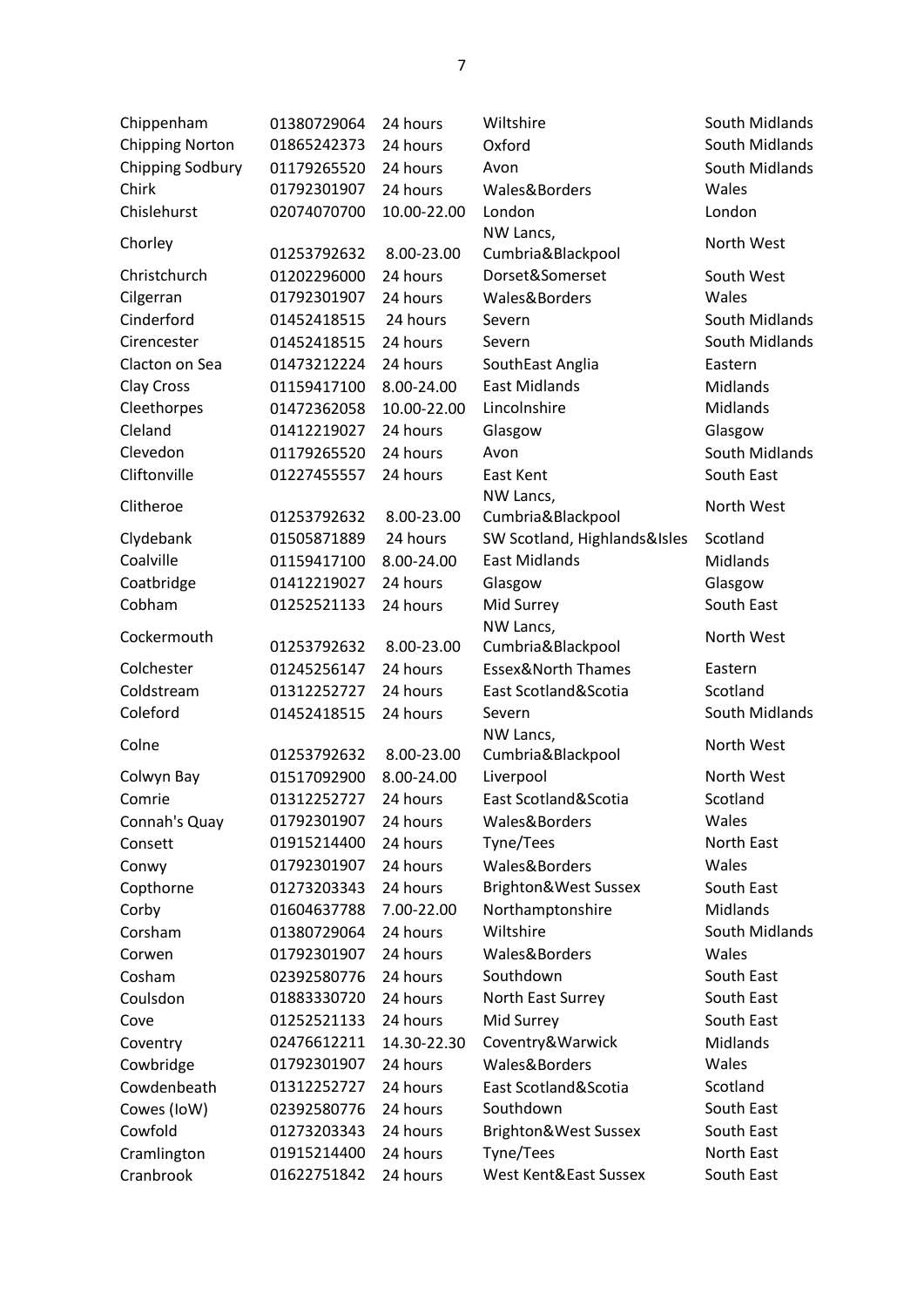| Cranham            | 01245256147 | 24 hours    | <b>Essex&amp;North Thames</b> | Eastern         |
|--------------------|-------------|-------------|-------------------------------|-----------------|
| Cranleigh          | 01252521133 | 24 hours    | Mid Surrey                    | South East      |
| Crawley            | 01273203343 | 24 hours    | Brighton&West Sussex          | South East      |
| Crediton           | 01752791111 | 24 hours    | Devon & Cornwall              | South West      |
| Crewe              | 01782266366 | 8.00-22.00  | Potteries                     | Midlands        |
| Crewkerne          | 01202296000 | 24 hours    | Dorset&Somerset               | South West      |
| Criccieth          | 01792301907 | 24 hours    | Wales&Borders                 | Wales           |
| Crickhowell        | 01792301907 | 24 hours    | Wales&Borders                 | Wales           |
| Crieff             | 01312252727 | 24 hours    | East Scotland&Scotia          | Scotland        |
| Cromer             | 01603621128 | 24 hours    | NE Anglia&Fenland             | Eastern         |
| Crook              | 01915214400 | 24 hours    | Tyne/Tees                     | North East      |
| Crosshands         | 01792301907 | 24 hours    | Wales&Borders                 | Wales           |
| Crowborough        | 01622751842 | 24 hours    | West Kent&East Sussex         | South East      |
| Crowthorne         | 01252521133 | 24 hours    | Mid Surrey                    | South East      |
| Croydon            | 02074070700 | 10.00-22.00 | London                        | London          |
| Crumlin            | 01792301907 | 24 hours    | Wales&Borders                 | Wales           |
| Cumbernauld        | 01412219027 | 24 hours    | Glasgow                       | Glasgow         |
| Cumnock            | 01505871889 | 24 hours    | SW Scotland, Highlands&Isles  | Scotland        |
| Cupar              | 01312252727 | 24 hours    | East Scotland&Scotia          | Scotland        |
| <b>Curry Rivel</b> | 01202296000 | 24 hours    | Dorset&Somerset               | South West      |
| Cwmbran            | 01792301907 | 24 hours    | Wales&Borders                 | Wales           |
| Dagenham           | 01245256147 | 24 hours    | <b>Essex&amp;North Thames</b> | Eastern         |
| Dalkeith           | 01312252727 | 24 hours    | East Scotland&Scotia          | Scotland        |
| Darlington         | 01915214400 | 24 hours    | Tyne/Tees                     | North East      |
| Dartford           | 01622751842 | 24 hours    | West Kent&East Sussex         | South East      |
| Dartmouth          | 01752791111 | 24 hours    | Devon & Cornwall              | South West      |
| Dawlish            | 01752791111 | 24 hours    | Devon & Cornwall              | South West      |
| Deal               | 01227455557 | 24 hours    | East Kent                     | South East      |
| Deganwy            | 01792301907 | 24 hours    | Wales&Borders                 | Wales           |
| Denbigh            | 01517092900 | 8.00-24.00  | Liverpool                     | North West      |
| Denny              | 01312252727 | 24 hours    | East Scotland&Scotia          | Scotland        |
| Derby              | 01159417100 | 8.00-24.00  | East Midlands                 | Midlands        |
| Desborough         | 01604637788 | 7.00-22.00  | Northamptonshire              | Midlands        |
| Devizes            | 01380729064 | 24 hours    | Wiltshire                     | South Midlands  |
| Dewsbury           | 01132454567 | 24 hours    | Yorkshire North&West          | North East      |
| Didcot             | 01865242373 | 24 hours    | Oxford                        | South Midlands  |
| Digwall            | 01505871889 | 24 hours    | SW Scotland, Highlands&Isles  | Scotland        |
| <b>Diss</b>        | 01603621128 | 24 hours    | NE Anglia&Fenland             | Eastern         |
| Dolgellau          | 01792301907 | 24 hours    | Wales&Borders                 | Wales           |
| Doncaster          | 01142701984 | 24 hours    | Yorkshire South               | North East      |
| Donnington         | 01472362058 | 10.00-22.00 | Lincolnshire                  | <b>Midlands</b> |
| Dorchester         | 01202296000 | 24 hours    | Dorset&Somerset               | South West      |
| Dorking            | 01252521133 | 24 hours    | Mid Surrey                    | South East      |
| Dover              | 01227455557 | 24 hours    | East Kent                     | South East      |
| Downham Market     | 01603621128 | 24 hours    | NE Anglia&Fenland             | Eastern         |
| <b>Driffield</b>   | 01482830083 | 8.00-23.00  | Yorkshire East                | North East      |
| Droitwich          | 01212120111 | 10.00-22.00 | Birmingham                    | Midlands        |
| Dudley             | 01384482929 | 24 hours    | <b>Black Country</b>          | Midlands        |
|                    |             |             |                               |                 |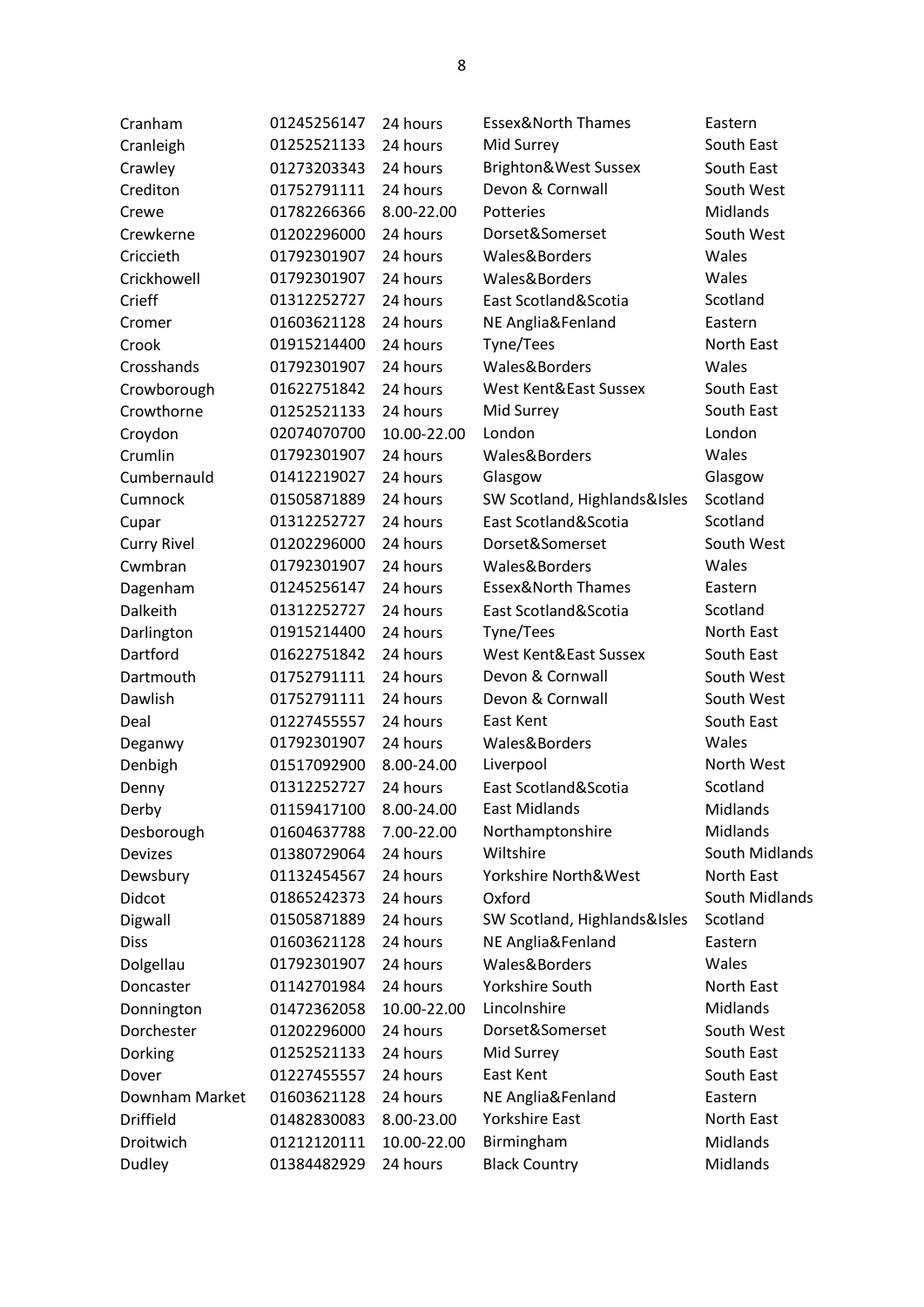| Dulnain                  | 01505871889 | 24 hours    | SW Scotland, Highlands&Isles     | Scotland       |
|--------------------------|-------------|-------------|----------------------------------|----------------|
| Dumbarton                | 01505871889 | 24 hours    | SW Scotland, Highlands&Isles     | Scotland       |
| <b>Dumfries</b>          | 01505871889 | 24 hours    | SW Scotland, Highlands&Isles     | Scotland       |
| Dunbar                   | 01312252727 | 24 hours    | East Scotland&Scotia             | Scotland       |
| Dunblane                 | 01312252727 | 24 hours    | East Scotland&Scotia             | Scotland       |
| Dundee                   | 01312252727 | 24 hours    | East Scotland&Scotia             | Scotland       |
| Dunfermline              | 01312252727 | 24 hours    | East Scotland&Scotia             | Scotland       |
| Dunkeld                  | 01312252727 | 24 hours    | East Scotland&Scotia             | Scotland       |
| Dunnet                   | 01505871889 | 24 hours    | SW Scotland, Highlands&Isles     | Scotland       |
| Dunoon                   | 01505871889 | 24 hours    | SW Scotland, Highlands&Isles     | Scotland       |
| Duns                     | 01312252727 | 24 hours    | East Scotland&Scotia             | Scotland       |
| Dunstable                | 01438747475 | 24 hours    | Herfordshire N&Bedfordshire<br>S | Eastern        |
| Dunvegan                 | 01505871889 | 24 hours    | SW Scotland, Highlands&Isles     | Scotland       |
| Durham                   | 01915214400 | 24 hours    | Tyne/Tees                        | North East     |
| Dursley                  | 01452418515 | 24 hours    | Severn                           | South Midlands |
| Dyce                     | 01312252727 | 24 hours    | East Scotland&Scotia             | Scotland       |
| Dykebar                  | 01505871889 | 24 hours    | SW Scotland, Highlands&Isles     | Scotland       |
| Earlston                 | 01312252727 | 24 hours    | East Scotland&Scotia             | Scotland       |
| <b>East Grinstead</b>    | 01273203343 | 24 hours    | Brighton&West Sussex             | South East     |
| East Kilbride            | 01412219027 | 24 hours    | Glasgow                          | Glasgow        |
| <b>East Molesley</b>     | 02074070700 | 10.00-22.00 | London                           | London         |
| Eastbourne               | 01622751842 | 24 hours    | West Kent&East Sussex            | South East     |
| Eastcote                 | 02074070700 | 10.00-22.00 | London                           | London         |
| Eastleigh                | 02380223198 | 24 hours    | Solent & North Down              | South East     |
| <b>Ebbw Vale</b>         | 01792301907 | 24 hours    | Wales&Borders                    | Wales          |
| Edenbridge               | 01883330720 | 24 hours    | North East Surrey                | South East     |
| Edgware                  | 02074070700 | 10.00-22.00 | London                           | London         |
| Edinburgh                | 01312252727 | 24 hours    | East Scotland&Scotia             | Scotland       |
| Egham                    | 01252521133 | 24 hours    | Mid Surrey                       | South East     |
| Elderslie                | 01505871889 | 24 hours    | SW Scotland, Highlands&Isles     | Scotland       |
| Elgin                    | 01505871889 | 24 hours    | SW Scotland, Highlands&Isles     | Scotland       |
| <b>Ellsmere Port</b>     | 01517092900 | 8.00-24.00  | Liverpool                        | North West     |
| Ely                      | 01603621128 | 24 hours    | NE Anglia&Fenland                | Eastern        |
| Enfield                  | 02074070700 | 10.00-22.00 | London                           | London         |
| Epping                   | 01923211122 | 24 hours    | Lee Valley&Stort&Riding          | Eastern        |
| Epsom                    | 02074070700 | 10.00-22.00 | London                           | London         |
| Erith                    | 02074070700 | 10.00-22.00 | London                           | London         |
| Erskine                  | 01505871889 | 24 hours    | SW Scotland, Highlands&Isles     | Scotland       |
| <b>ES&amp;S Falmouth</b> | 01752791111 | 24 hours    | Devon & Cornwall                 | South West     |
| Esher                    | 02074070700 | 10.00-22.00 | London                           | London         |
| Evesham                  | 01452418515 | 24 hours    | Severn                           | South Midlands |
| Ewell                    | 02074070700 | 10.00-22.00 | London                           | London         |
| Ewhurst                  | 01252521133 | 24 hours    | Mid Surrey                       | South East     |
| Ewloe                    | 01792301907 | 24 hours    | Wales&Borders                    | Wales          |
| Exeter                   | 01752791111 | 24 hours    | Devon & Cornwall                 | South West     |
| Exmouth                  | 01752791111 | 24 hours    | Devon & Cornwall                 | South West     |
| Eymouth                  | 01312252727 | 24 hours    | East Scotland&Scotia             | Scotland       |
| Fakenham                 | 01603621128 | 24 hours    | NE Anglia&Fenland                | Eastern        |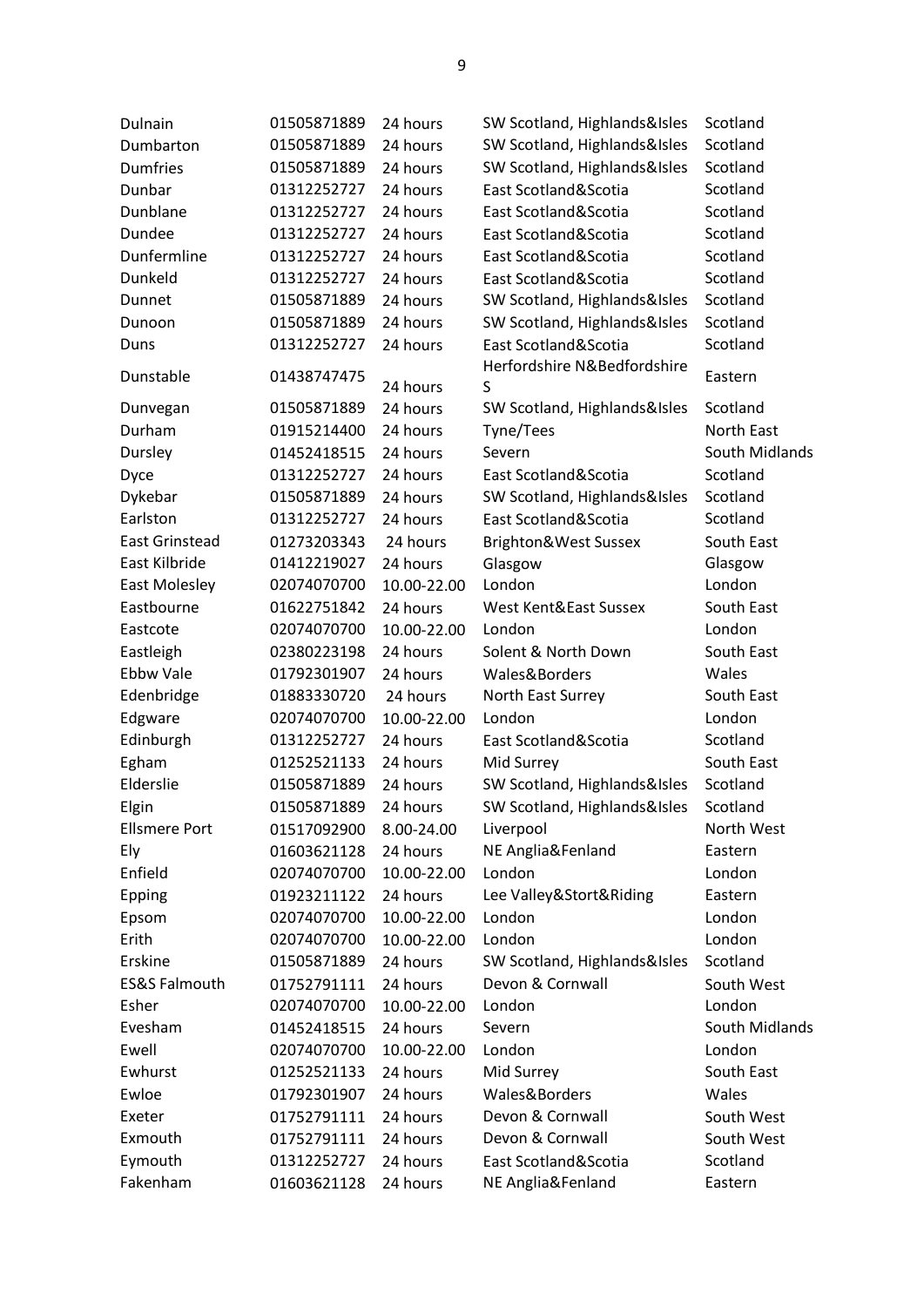| <b>Falkirk</b>    | 01312252727 | 24 hours    | East Scotland&Scotia         | Scotland        |
|-------------------|-------------|-------------|------------------------------|-----------------|
| Fareham           | 02392580776 | 24 hours    | Southdown                    | South East      |
| Faringdon         | 01865242373 | 24 hours    | Oxford                       | South Midlands  |
| Farnborough       | 01252521133 | 24 hours    | Mid Surrey                   | South East      |
| Farnham           | 01252521133 | 24 hours    | Mid Surrey                   | South East      |
| Fauldhouse        | 01312252727 | 24 hours    | East Scotland&Scotia         | Scotland        |
| Faversham         | 01227455557 | 24 hours    | East Kent                    | South East      |
| Fawley            | 02380223198 | 24 hours    | Solent & North Down          | South East      |
| Felixstow         | 01473212224 | 24 hours    | SouthEast Anglia             | Eastern         |
| Feltham           | 02074070700 | 10.00-22.00 | London                       | London          |
| Ferndale          | 01792301907 | 24 hours    | Wales&Borders                | Wales           |
| Ferndown          | 01202296000 | 24 hours    | Dorset&Somerset              | South West      |
| Filey             | 01132454567 | 24 hours    | Yorkshire North&West         | North East      |
| Fishguard         | 01792301907 | 24 hours    | Wales&Borders                | Wales           |
| Fleet             | 01252521133 | 24 hours    | Mid Surrey                   | South East      |
| Fleetwood         |             |             | NW Lancs,                    | North West      |
|                   | 01253792632 | 8.00-23.00  | Cumbria&Blackpool            |                 |
| Flint             | 01517092900 | 8.00-24.00  | Liverpool                    | North West      |
| Folkestone        | 01227455557 | 24 hours    | East Kent                    | South East      |
| Fordingbridge     | 01202296000 | 24 hours    | Dorset&Somerset              | South West      |
| Forfar            | 01312252727 | 24 hours    | East Scotland&Scotia         | Scotland        |
| Forres            | 01505871889 | 24 hours    | SW Scotland, Highlands&Isles | Scotland        |
| Fort William      | 01505871889 | 24 hours    | SW Scotland, Highlands&Isles | Scotland        |
| Framlingham       | 01473212224 | 24 hours    | SouthEast Anglia             | Eastern         |
| Fraserburgh       | 01312252727 | 24 hours    | East Scotland&Scotia         | Scotland        |
| Freshwater IOW    | 02392580776 | 24 hours    | Southdown                    | South East      |
| Frinton           | 01473212224 | 24 hours    | South East Anglia            | Eastern         |
| Gainsborough      | 01472362058 | 10.00-22.00 | Lincolnshire                 | <b>Midlands</b> |
| Galashiels        | 01312252727 | 24 hours    | East Scotland&Scotia         | Scotland        |
| Galston           | 01505871889 | 24 hours    | SW Scotland, Highlands&Isles | Scotland        |
| <b>Gants Hill</b> | 02074070700 | 10.00-22.00 | London                       | London          |
| Garstang          |             |             | NW Lancs,                    | North West      |
|                   | 01253792632 | 8.00-23.00  | Cumbria&Blackpool            |                 |
| Gateshead         | 01915214400 | 24 hours    | Tyne/Tees                    | North East      |
| Gerrards Cross    | 01628530055 | 24 hours    | Chiltern&Thames              | South Midlands  |
| Gillingham        | 01202296000 | 24 hours    | Dorset&Somerset              | South West      |
| Gillingham (Kent) | 01622751842 | 24 hours    | West Kent&East Sussex        | South East      |
| Girvin            | 01505871889 | 24 hours    | SW Scotland, Highlands&Isles | Scotland        |
| Glanamman         | 01792301907 | 24 hours    | Wales&Borders                | Wales           |
| Glasgow           | 01412219027 | 24 hours    | Glasgow                      | Glasgow         |
| Glastonbury       | 01202296000 | 24 hours    | Dorset&Somerset              | South West      |
| Glenrothes        | 01312252727 | 24 hours    | East Scotland&Scotia         | Scotland        |
| Gloucester        | 01452418515 | 24 hours    | Severn                       | South Midlands  |
| Glynneath         | 01792301907 | 24 hours    | Wales&Borders                | Wales           |
| Godalming         | 01252521133 | 24 hours    | Mid Surrey                   | South East      |
| Godstone          | 01883330720 | 24 hours    | North East Surrey            | South East      |
| Golspie           | 01505871889 | 24 hours    | SW Scotland, Highlands&Isles | Scotland        |
| Goodmayes         | 02074070700 | 10.00-22.00 | London                       | London          |
| Goodwick          | 01792301907 | 24 hours    | Wales&Borders                | Wales           |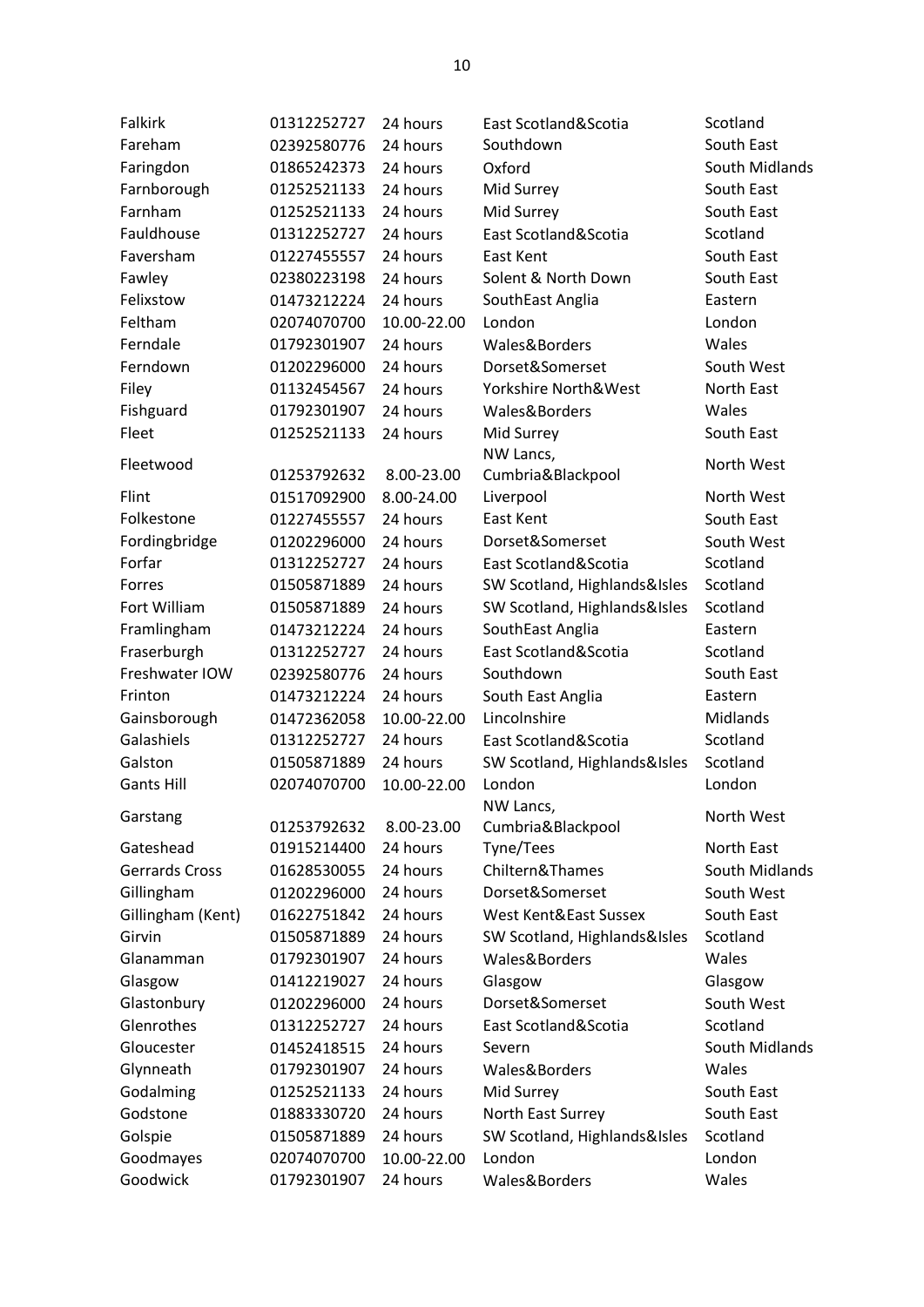| Goole                 | 01142701984 | 24 hours    | Yorkshire South                | North East           |
|-----------------------|-------------|-------------|--------------------------------|----------------------|
| Gordon                | 01312252727 | 24 hours    | East Scotland&Scotia           | Scotland             |
| Gorey                 | 01534726681 | 8.00-22.00  | Jersey                         | Channel<br>Isles&IOM |
| Gorseinon             | 01792301907 | 24 hours    | Wales&Borders                  | Wales                |
| Gosport               | 02392580776 | 24 hours    | Southdown                      | South East           |
| Gourock               | 01505871889 | 24 hours    | SW Scotland, Highlands&Isles   | Scotland             |
| Grangemouth           | 01312252727 | 24 hours    | East Scotland&Scotia           | Scotland             |
| Grange-over-Sands     | 01253792632 | 8.00-23.00  | NW Lancs,<br>Cumbria&Blackpool | North West           |
| Grantham              | 01472362058 | 10.00-22.00 | Lincolnshire                   | Midlands             |
| Grasmere              | 01253792632 | 8.00-23.00  | NW Lancs,<br>Cumbria&Blackpool | North West           |
| Gravesend             | 01622751842 | 24 hours    | West Kent&East Sussex          | South East           |
| Grays                 | 01245256147 | 24 hours    | <b>Essex&amp;North Thames</b>  | Eastern              |
| <b>Great Dunmow</b>   | 01245256147 | 24 hours    | <b>Essex&amp;North Thames</b>  | Eastern              |
| Great Harwood         |             |             | NW Lancs,                      | North West           |
|                       | 01253792632 | 8.00-23.00  | Cumbria&Blackpool              |                      |
| <b>Great Yarmouth</b> | 01603621128 | 24 hours    | NE Anglia&Fenland              | Eastern              |
| Greatham              | 02392580776 | 24 hours    | Southdown                      | South East           |
| Greenford             | 02074070700 | 10.00-22.00 | London                         | London               |
| Greenock              | 01505871889 | 24 hours    | SW Scotland, Highlands&Isles   | Scotland             |
| Gretna                | 01505871889 | 24 hours    | SW Scotland, Highlands&Isles   | Scotland             |
| Grimsby               | 01472362058 | 10.00-22.00 | Lincolnshire                   | <b>Midlands</b>      |
| Grouville             | 01534726681 | 8.00-22.00  | Jersey                         | Channel<br>Isles&IOM |
| Guernsey              | 01481713480 | 8.00-22.30  | Guernsey                       | Channel<br>Isles&IOM |
| Guildford             | 01252521133 | 24 hours    | Mid Surrey                     | South East           |
| Hackbridge            | 02074070700 | 10.00-22.00 | London                         | London               |
| Haddington            | 01312252727 | 24 hours    | East Scotland&Scotia           | Scotland             |
| Hailsham              | 01622751842 | 24 hours    | West Kent&East Sussex          | South East           |
| Hainault              | 02074070700 | 10.00-22.00 | London                         | London               |
| Halesowen             | 01212120111 | 10.00-22.00 | Birmingham                     | Midlands             |
| Halifax               | 01132454567 | 24 hours    | Yorkshire North&West           | North East           |
| <b>Halkirk</b>        | 01505871889 | 24 hours    | SW Scotland, Highlands&Isles   | Scotland             |
| Ham                   | 02074070700 | 10.00-22.00 | London                         | London               |
| Hamilton              | 01412219027 | 24 hours    | Glasgow                        | Glasgow              |
| Hampton               | 02074070700 | 10.00-22.00 | London                         | London               |
| Hanworth              | 02074070700 | 10.00-22.00 | London                         | London               |
| Harefield             | 02074070700 | 10.00-22.00 | London                         | London               |
| Harlech               | 01792301907 | 24 hours    | Wales&Borders                  | Wales                |
| Harleston             | 01603621128 | 24 hours    | NE Anglia&Fenland              | Eastern              |
| Harlington            | 01438747475 | 24 hours    | Herfordshire N&Bedfordshire    | Eastern              |
|                       |             |             | S                              |                      |
| Harlow                | 01923211122 | 24 hours    | Lee Valley&Stort&Riding        | Eastern              |
| Haroldswood           | 01245256147 | 24 hours    | <b>Essex&amp;North Thames</b>  | Eastern              |
| Harpenden             | 01923211122 | 24 hours    | Lee Valley&Stort&Riding        | Eastern              |
| Harris                | 01505871889 | 24 hours    | SW Scotland, Highlands&Isles   | Scotland             |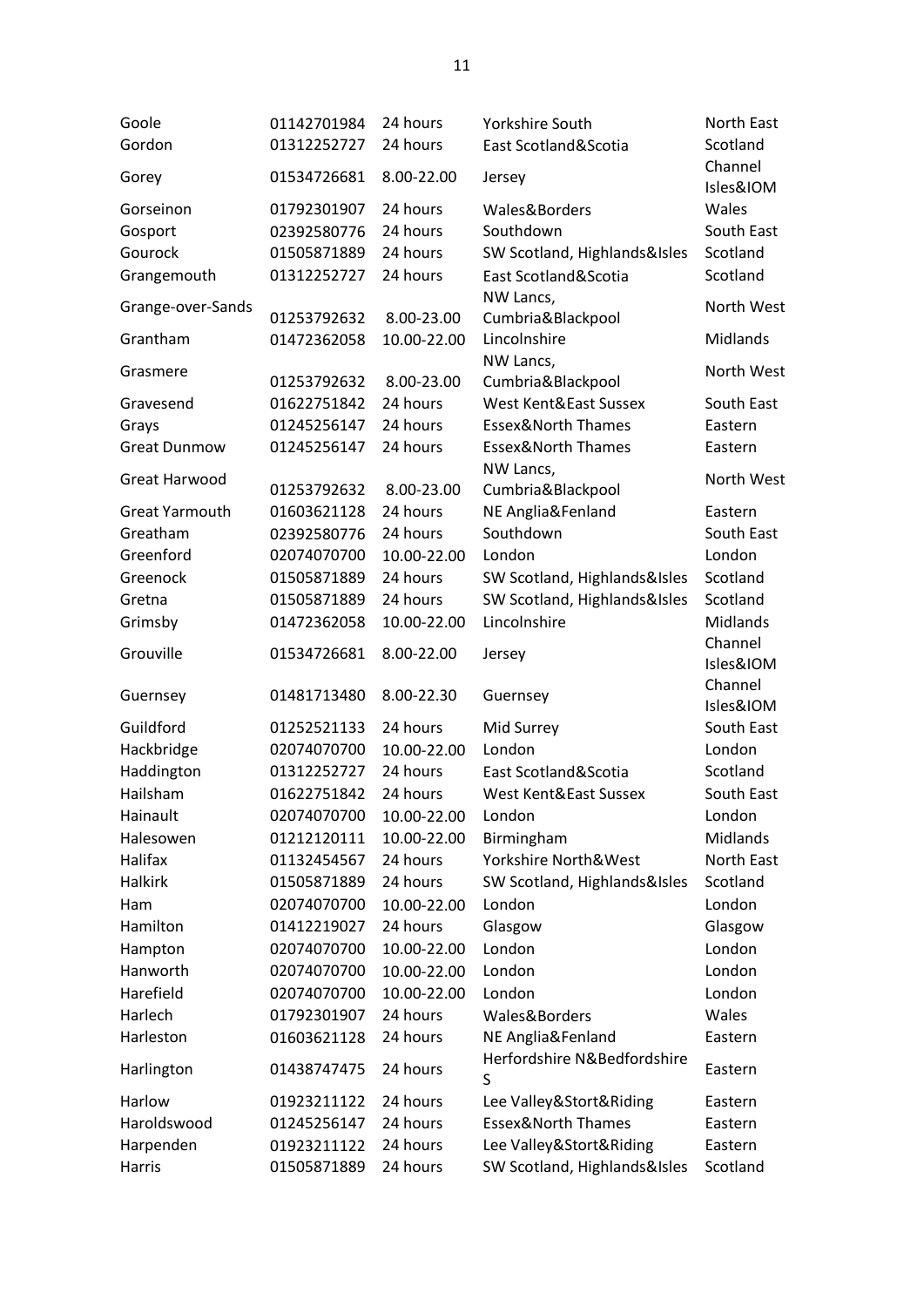| Harrogate                  | 01132454567 | 24 hours    | Yorkshire North&West           | North East     |
|----------------------------|-------------|-------------|--------------------------------|----------------|
| Harrow                     | 02074070700 | 10.00-22.00 | London                         | London         |
| <b>Harrow Weald</b>        | 02074070700 | 10.00-22.00 | London                         | London         |
| Harthill                   | 01412219027 | 24 hours    | Glasgow                        | Glasgow        |
| Hartlepool                 | 01915214400 | 24 hours    | Tyne/Tees                      | North East     |
| Harwich                    | 01473212224 | 24 hours    | SouthEast Anglia               | Eastern        |
| Haslemere                  | 02392580776 | 24 hours    | Southdown                      | South East     |
| Haslingden                 | 01253792632 | 8.00-23.00  | NW Lancs,<br>Cumbria&Blackpool | North West     |
| Hassocks                   | 01273203343 | 24 hours    | Brighton&West Sussex           | South East     |
| Hastings                   | 01622751842 | 24 hours    | West Kent&East Sussex          | South East     |
| Hatch End                  | 02074070700 | 10.00-22.00 | London                         | London         |
| Hatfield                   |             | 24 hours    |                                | Eastern        |
|                            | 01923211122 | 24 hours    | Lee Valley&Stort&Riding        | North East     |
| Hatfield (Yorks)<br>Havant | 01142701984 | 24 hours    | Yorkshire South<br>Southdown   |                |
|                            | 02392580776 |             |                                | South East     |
| Haverfordwest              | 01792301907 | 24 hours    | Wales&Borders                  | Wales          |
| Haverhill                  | 01603621128 | 24 hours    | NE Anglia&Fenland              | Eastern        |
| Hawes                      | 01132454567 | 24 hours    | Yorkshire North&West           | North East     |
| Hawick                     | 01312252727 | 24 hours    | East Scotland&Scotia           | Scotland       |
| Hawkhurst                  | 01622751842 | 24 hours    | West Kent&East Sussex          | South East     |
| Hawkshead                  | 01253792632 | 8.00-23.00  | NW Lancs,<br>Cumbria&Blackpool | North West     |
| Hawley                     | 01252521133 | 24 hours    | Mid Surrey                     | South East     |
| Hayes                      | 02074070700 | 10.00-22.00 | London                         | London         |
| Hayling Island             | 02392580776 | 24 hours    | Southdown                      | South East     |
| Hay-on-Wye                 | 01792301907 | 24 hours    | Wales&Borders                  | Wales          |
| Haywards Heath             | 01273203343 | 24 hours    | Brighton&West Sussex           | South East     |
| <b>Hazel Grove</b>         | 01618392881 | 11.00-23.00 | Manchester                     | North West     |
| Heanor                     | 01159417100 | 8.00-24.00  | <b>East Midlands</b>           | Midlands       |
| Heathfield                 | 01622751842 | 24 hours    | West Kent&East Sussex          | South East     |
| Heathrow                   | 02074070700 | 10.00-22.00 | London                         | London         |
| Helensburgh                | 01505871889 | 24 hours    | SW Scotland, Highlands&Isles   | Scotland       |
| Helston                    | 01752791111 | 24 hours    | Devon & Cornwall               | South West     |
| Hemel Hempstead            | 01923211122 | 24 hours    | Lee Valley&Stort&Riding        | Eastern        |
| Henfield                   | 01273203343 | 24 hours    | Brighton&West Sussex           | South East     |
| Henley-on-Thames           | 01189597494 | 7.00-22.00  | <b>Thames Valley</b>           | South Midlands |
| Hereford                   | 01792301907 | 24 hours    | Wales&Borders                  | Wales          |
| Herne Bay                  | 01227455557 | 24 hours    | East Kent                      | South East     |
| Hertford                   | 01923211122 | 24 hours    | Lee Valley&Stort&Riding        | Eastern        |
| Heston                     | 02074070700 | 10.00-22.00 | London                         | London         |
| Hexham                     | 01915214400 | 24 hours    | Tyne/Tees                      | North East     |
|                            |             |             | NW Lancs,                      |                |
| Heysham                    | 01253792632 | 8.00-23.00  | Cumbria&Blackpool              | North West     |
| Higbridge                  | 01202296000 | 24 hours    | Dorset&Somerset                | South West     |
| Highworth                  | 01380729064 | 24 hours    | Wiltshire                      | South Midlands |
| HighWycombe                | 01628530055 | 24 hours    | Chiltern&Thames                | South Midlands |
| Hillingdon                 | 02074070700 | 10.00-22.00 | London                         | London         |
| Hinckley                   | 01159417100 | 8.00-24.00  | <b>East Midlands</b>           | Midlands       |
| Hindhead                   | 02392580776 | 24 hours    | Southdown                      | South East     |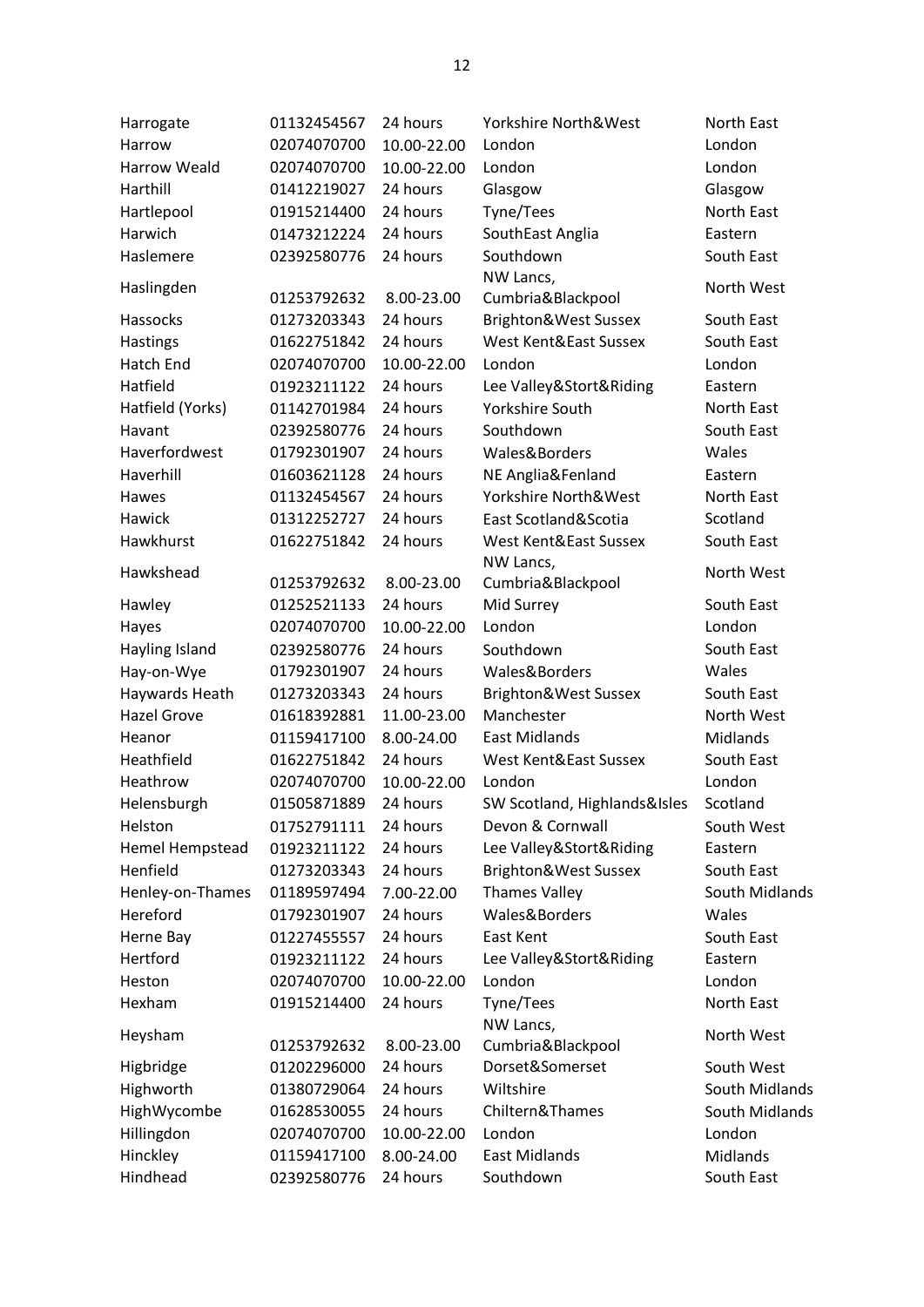| Hitchin            | 01438747475 | 24 hours    | Herfordshire N&Bedfordshire<br>S          | Eastern           |
|--------------------|-------------|-------------|-------------------------------------------|-------------------|
| Hoddesdon          | 01923211122 | 24 hours    | Lee Valley&Stort&Riding                   | Eastern           |
| Holbeach           | 01472362058 | 10.00-22.00 | Lincolnshire                              | Midlands          |
| Hollywell          | 01517092900 | 8.00-24.00  | Liverpool                                 | North West        |
| Holyhead           | 01792301907 | 24 hours    | Wales&Borders                             | Wales             |
| Holytown           | 01412219027 | 24 hours    | Glasgow                                   | Glasgow           |
| Holywell           | 01792301907 | 24 hours    | Wales&Borders                             | Wales             |
| Honiton            | 01752791111 | 24 hours    | Devon & Cornwall                          | South West        |
| Horley             | 01273203343 | 24 hours    | Brighton&West Sussex                      | South East        |
|                    |             |             | NW Lancs,                                 |                   |
| Hornby             | 01253792632 | 8.00-23.00  | Cumbria&Blackpool                         | North West        |
| Horncastle         | 01472362058 | 10.00-22.00 | Lincolnshire                              | Midlands          |
| Hornchurch         | 01245256147 | 24 hours    | <b>Essex&amp;North Thames</b>             | Eastern           |
| Hornsea            | 01482830083 | 8.00-23.00  | <b>Yorkshire East</b>                     | North East        |
| Horsham            | 01273203343 | 24 hours    | Brighton&West Sussex                      | South East        |
| Houghton le Spring | 01915334434 | 8.00-22.00  | Sunderland&District                       | <b>North East</b> |
| Hounslow           | 02074070700 | 10.00-22.00 | London                                    | London            |
| Hove               | 01273203343 | 24 hours    | Brighton&West Sussex                      | South East        |
| Hucknall           | 01159417100 | 8.00-24.00  | <b>East Midlands</b>                      | Midlands          |
| Huddersfield       | 01132454567 | 24 hours    | Yorkshire North&West                      | North East        |
| Hull               | 01482830083 | 8.00-23.00  | <b>Yorkshire East</b>                     | North East        |
| Hungerford         | 01380729064 | 24 hours    | Wiltshire                                 | South Midlands    |
| Hunmanby           | 01132454567 | 24 hours    | Yorkshire North&West                      | North East        |
| Hunstanton         | 01603621128 | 24 hours    | NE Anglia&Fenland                         | Eastern           |
| Huntingdon         | 01603621128 | 24 hours    | NE Anglia&Fenland                         | Eastern           |
| Huntly             | 01505871889 | 24 hours    | SW Scotland, Highlands&Isles              | Scotland          |
| Hursley            | 02380223198 | 24 hours    | Solent & North Down                       | South East        |
| <b>Hurst Green</b> | 01622751842 | 24 hours    | West Kent&East Sussex                     | South East        |
| Hythe              | 01227455557 | 24 hours    | East Kent                                 | South East        |
| Ilchester          | 01202296000 | 24 hours    | Dorset&Somerset                           | South West        |
| Ilford             | 01245256147 | 24 hours    | <b>Essex&amp;North Thames</b>             | Eastern           |
| Ilkeston           | 01159417100 | 8.00-24.00  | <b>East Midlands</b>                      | Midlands          |
| Ilkley             | 01132454567 | 24 hours    | Yorkshire North&West                      | North East        |
| Ilminster          | 01202296000 | 24 hours    | Dorset&Somerset                           | South West        |
| Insch              | 01312252727 | 24 hours    | East Scotland&Scotia                      | Scotland          |
| Inverbervie        | 01312252727 | 24 hours    | East Scotland&Scotia                      | Scotland          |
| Inverness          | 01505871889 | 24 hours    | SW Scotland, Highlands&Isles              | Scotland          |
| Inverurie          | 01312252727 | 24 hours    | East Scotland&Scotia                      | Scotland          |
| Ipswich            | 01473212224 | 24 hours    | SouthEast Anglia                          | Eastern           |
| Irthlingborough    | 01604637788 | 7.00-22.00  | Northamptonshire                          | Midlands          |
| Irvine             | 01505871889 | 24 hours    | SW Scotland, Highlands&Isles              | Scotland          |
| Islay              | 01505871889 | 24 hours    | SW Scotland, Highlands&Isles<br>NW Lancs, | Scotland          |
| Isle of Man        | 01253792632 | 8.00-23.00  | Cumbria&Blackpool                         | North West        |
| Isle of Wight      | 02392580776 | 24 hours    | Southdown                                 | South East        |
| Isleworth          | 02074070700 | 10.00-22.00 | London                                    | London            |
| Jedburgh           | 01312252727 | 24 hours    | East Scotland&Scotia                      | Scotland          |
|                    |             |             |                                           |                   |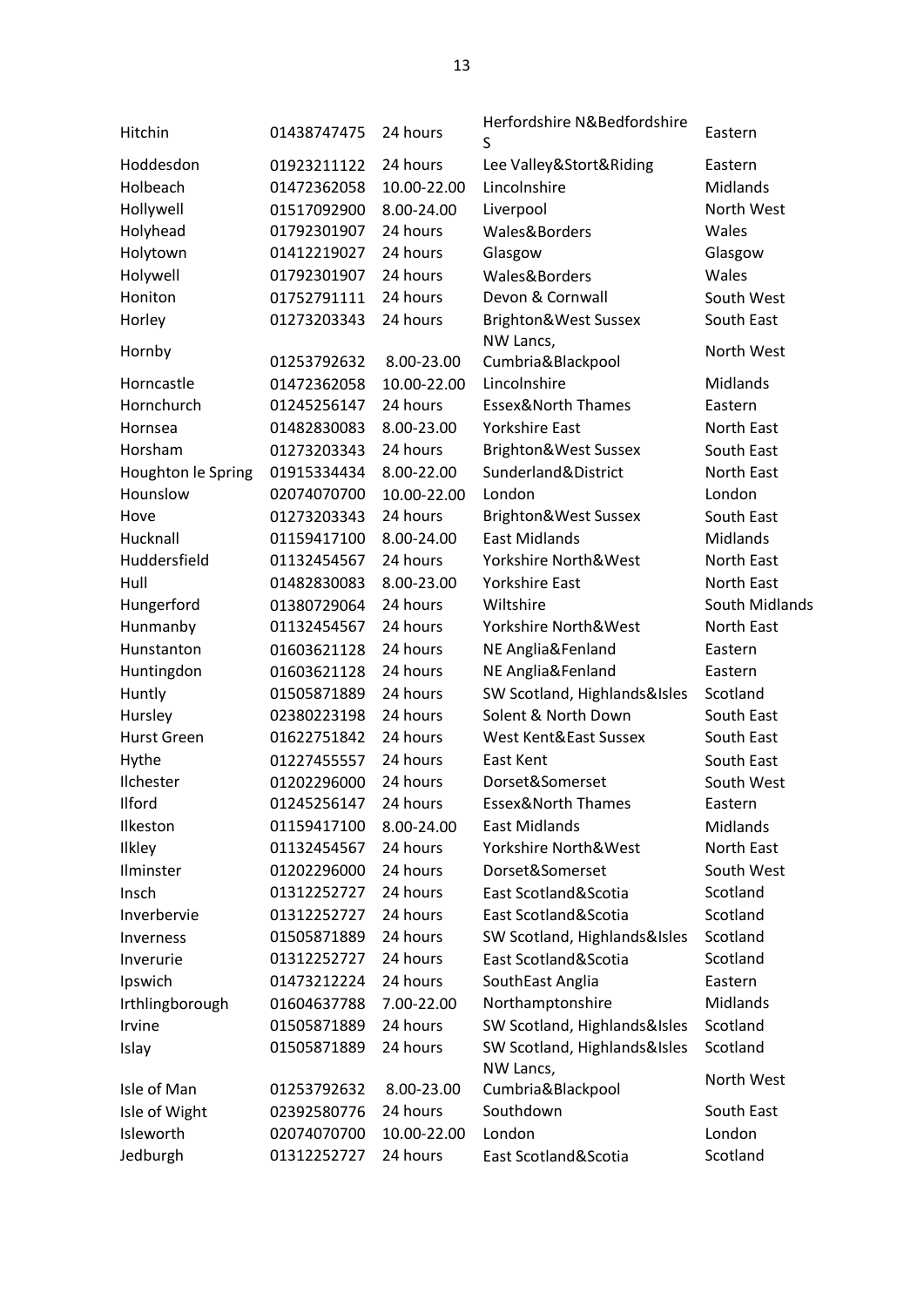| Jersey             | 01534726681 | 8.00-22.00  | Jersey                         | Channel<br>Isles&IOM |
|--------------------|-------------|-------------|--------------------------------|----------------------|
| Johnstone          | 01505871889 | 24 hours    | SW Scotland, Highlands&Isles   | Scotland             |
| Keith              | 01505871889 | 24 hours    | SW Scotland, Highlands&Isles   | Scotland             |
| Kelso              | 01312252727 | 24 hours    | East Scotland&Scotia           | Scotland             |
| Kendal             | 01253792632 | 8.00-23.00  | NW Lancs,<br>Cumbria&Blackpool | North West           |
| Kenilworth         | 02476612211 | 14.30-22.30 | Coventry&Warwick               | Midlands             |
| Kenley             | 01883330720 | 24 hours    | North East Surrey              | South East           |
| Kenton             | 02074070700 | 10.00-22.00 | London                         | London               |
| Keston             | 02074070700 | 10.00-22.00 | London                         | London               |
|                    |             |             | NW Lancs,                      |                      |
| <b>Keswick</b>     | 01253792632 | 8.00-23.00  | Cumbria&Blackpool              | North West           |
| Kettering          | 01604637788 | 7.00-22.00  | Northamptonshire               | Midlands             |
| Kew                | 02074070700 | 10.00-22.00 | London                         | London               |
| Keynsham           | 01179265520 | 24 hours    | Avon                           | South Midlands       |
| Kidderminster      | 01212120111 | 10.00-22.00 | Birmingham                     | Midlands             |
| Kidwelly           | 01792301907 | 24 hours    | Wales&Borders                  | Wales                |
| Kilbirnie          | 01505871889 | 24 hours    | SW Scotland, Highlands&Isles   | Scotland             |
| Kilbride           | 01505871889 | 24 hours    | SW Scotland, Highlands&Isles   | Scotland             |
| Killwinning        | 01505871889 | 24 hours    | SW Scotland, Highlands&Isles   | Scotland             |
| Kilmarnock         | 01505871889 | 24 hours    | SW Scotland, Highlands&Isles   | Scotland             |
| Kilsyth            | 01412219027 | 24 hours    | Glasgow                        | Glasgow              |
| Kimberley          | 01159417100 | 8.00-24.00  | <b>East Midlands</b>           | <b>Midlands</b>      |
| Kincardine         | 01312252727 | 24 hours    | East Scotland&Scotia           | Scotland             |
| Kings Lynn         | 01603621128 | 24 hours    | NE Anglia&Fenland              | Eastern              |
| Kingston           | 02074070700 | 10.00-22.00 | London                         | London               |
| Kingswood          | 01179265520 | 24 hours    | Avon                           | South Midlands       |
| Kingussie          | 01505871889 | 24 hours    | SW Scotland, Highlands&Isles   | Scotland             |
| Kinross            | 01312252727 | 24 hours    | East Scotland&Scotia           | Scotland             |
| Kirkby-in-Ashfield | 01159417100 | 8.00-24.00  | <b>East Midlands</b>           | Midlands             |
| Kirkcaldy          | 01312252727 | 24 hours    | East Scotland&Scotia           | Scotland             |
| Kirkcudbright      | 01505871889 | 24 hours    | SW Scotland, Highlands&Isles   | Scotland             |
| Kirkham            |             |             | NW Lancs,                      | North West           |
|                    | 01253792632 | 8.00-23.00  | Cumbria&Blackpool              |                      |
| Kirkintilloch      | 01412219027 | 24 hours    | Glasgow                        | Glasgow              |
| Kirkwall           | 01505871889 | 24 hours    | SW Scotland, Highlands&Isles   | Scotland             |
| Kirriemuir         | 01312252727 | 24 hours    | East Scotland&Scotia           | Scotland             |
| Knaresborough      | 01132454567 | 24 hours    | Yorkshire North&West           | North East           |
| Knighton           | 01792301907 | 24 hours    | Wales&Borders                  | Wales                |
| Knowle             | 01212120111 | 10.00-22.00 | Birmingham                     | Midlands             |
| Kylestrome         | 01505871889 | 24 hours    | SW Scotland, Highlands&Isles   | Scotland             |
| Lairg              | 01505871889 | 24 hours    | SW Scotland, Highlands&Isles   | Scotland             |
| Lampeter           | 01792301907 | 24 hours    | Wales&Borders                  | Wales                |
| Lanark             | 01412219027 | 24 hours    | Glasgow                        | Glasgow              |
| Lancaster          | 01253792632 | 8.00-23.00  | NW Lancs,<br>Cumbria&Blackpool | North West           |
| Lancing            | 01273203343 | 24 hours    | Brighton&West Sussex           | South East           |
| Langport           | 01202296000 | 24 hours    | Dorset&Somerset                | South West           |
|                    |             |             |                                |                      |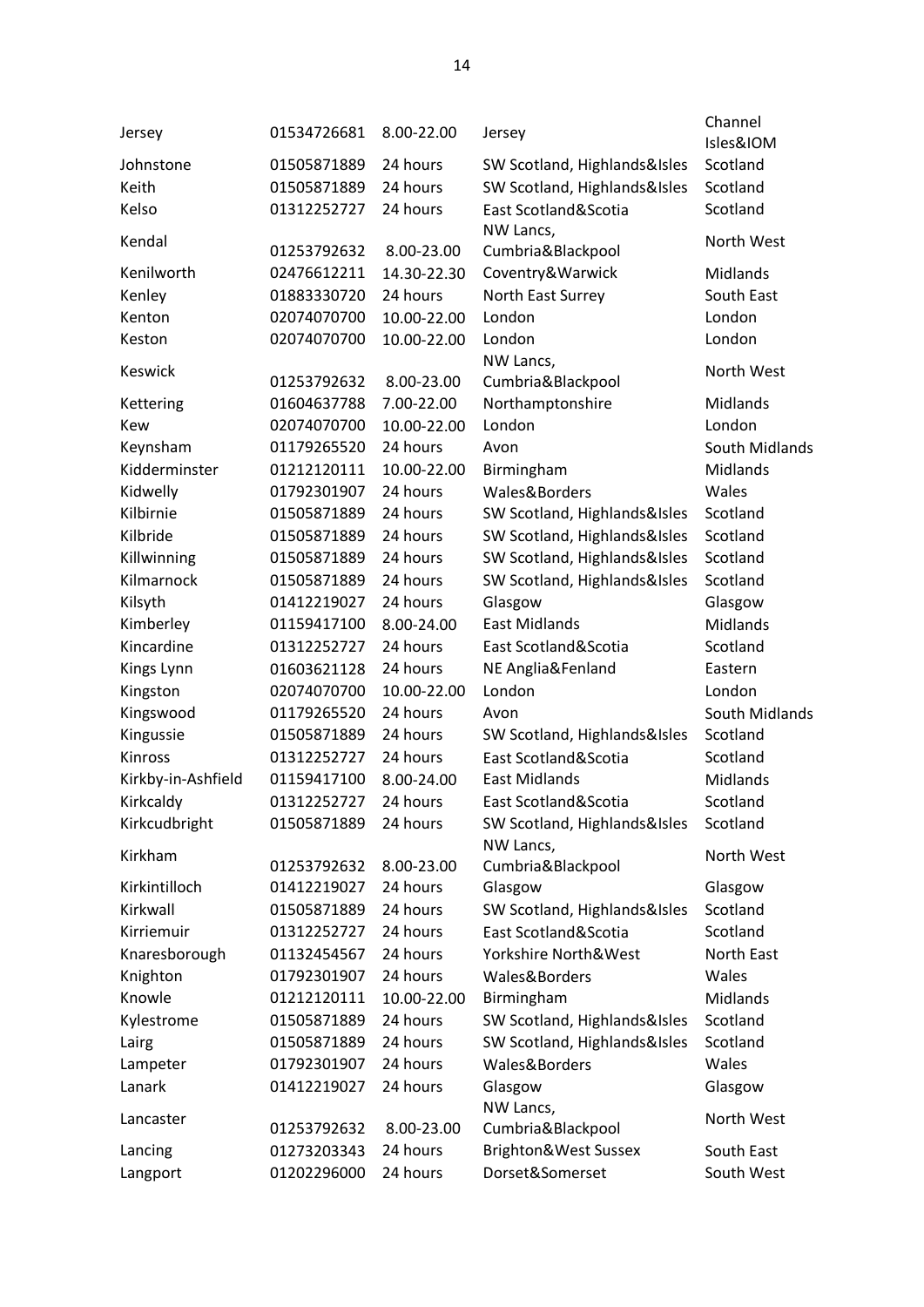| Larbert                    | 01312252727 | 24 hours    | East Scotland&Scotia             | Scotland        |
|----------------------------|-------------|-------------|----------------------------------|-----------------|
| Largs                      | 01505871889 | 24 hours    | SW Scotland, Highlands&Isles     | Scotland        |
| Larkhall                   | 01412219027 | 24 hours    | Glasgow                          | Glasgow         |
| Laugharne                  | 01792301907 | 24 hours    | Wales&Borders                    | Wales           |
| Launceston                 | 01752791111 | 24 hours    | Devon & Cornwall                 | South West      |
| Leamington Spa             | 02476612211 | 14.30-22.30 | Coventry&Warwick                 | Midlands        |
| Leatherhead                | 01252521133 | 24 hours    | Mid Surrey                       | South East      |
| Ledbury                    | 01452418515 | 24 hours    | Severn                           | South Midlands  |
| Ledbury                    | 01792301907 | 24 hours    | Wales&Borders                    | Wales           |
| Leeds                      | 01132454567 | 24 hours    | Yorkshire North&West             | North East      |
| Leek                       | 01782266366 | 8.00-22.00  | Potteries                        | Midlands        |
| Leicester                  | 01159417100 | 8.00-24.00  | <b>East Midlands</b>             | Midlands        |
|                            |             |             | NW Lancs,                        |                 |
| Leigh                      | 01253792632 | 8.00-23.00  | Cumbria&Blackpool                | North West      |
|                            | 01438747475 | 24 hours    | Herfordshire N&Bedfordshire      | Eastern         |
| Leighton Buzzard           |             |             | S                                |                 |
| Letchworth                 | 01438747475 | 24 hours    | Herfordshire N&Bedfordshire<br>S | Eastern         |
| Lewes                      | 01273203343 | 24 hours    | Brighton&West Sussex             | South East      |
| Lewis                      | 01505871889 | 24 hours    | SW Scotland, Highlands&Isles     | Scotland        |
| Lichfield                  | 01384482929 | 24 hours    | <b>Black Country</b>             | <b>Midlands</b> |
| Limpsfield                 | 01883330720 | 24 hours    | North East Surrey                | South East      |
| Lincoln                    | 01472362058 | 10.00-22.00 | Lincolnshire                     | Midlands        |
| Lindfield                  | 01273203343 | 24 hours    | Brighton&West Sussex             | South East      |
| Linlithgow                 | 01312252727 | 24 hours    | East Scotland&Scotia             | Scotland        |
| Linwood                    | 01505871889 | 24 hours    | SW Scotland, Highlands&Isles     | Scotland        |
| Liphook                    | 02392580776 | 24 hours    | Southdown                        | South East      |
| Liskeard                   | 01752791111 | 24 hours    | Devon & Cornwall                 | South West      |
| Liss                       | 02392580776 | 24 hours    | Southdown                        | South East      |
| Littlehampton              | 01273203343 | 24 hours    | Brighton&West Sussex             | South East      |
| Litton                     | 01202296000 | 24 hours    | Dorset&Somerset                  | South West      |
| Liverpool                  | 01517092900 | 8.00-24.00  | Liverpool                        | North West      |
| Livingston                 | 01312252727 | 24 hours    | East Scotland&Scotia             | Scotland        |
| Llandeilo                  | 01792301907 | 24 hours    | Wales&Borders                    | Wales           |
| Llandovery                 | 01792301907 | 24 hours    | Wales&Borders                    | Wales           |
| Llandrindod Wells          | 01792301907 | 24 hours    | Wales&Borders                    | Wales           |
| Llandudno                  | 01517092900 | 8.00-24.00  | Liverpool                        | North West      |
| Llandudno                  | 01792301907 | 24 hours    |                                  | Wales           |
| Junction                   |             |             | Wales&Borders                    |                 |
| Llandysul                  | 01792301907 | 24 hours    | Wales&Borders                    | Wales           |
| Llanelli                   | 01792301907 | 24 hours    | Wales&Borders                    | Wales           |
| <b>Llanfair Caereinion</b> | 01792301907 | 24 hours    | Wales&Borders                    | Wales           |
| Llanfairfechan             | 01792301907 | 24 hours    | Wales&Borders                    | Wales           |
| Llanfyllin                 | 01792301907 | 24 hours    | Wales&Borders                    | Wales           |
| Llangefni                  | 01792301907 | 24 hours    | Wales&Borders                    | Wales           |
| Llangollen                 | 01792301907 | 24 hours    | Wales&Borders                    | Wales           |
| Llanidloes                 | 01792301907 | 24 hours    | Wales&Borders                    | Wales           |
| Llanrwst                   | 01792301907 | 24 hours    | Wales&Borders                    | Wales           |
| Llantrisant                | 01792301907 | 24 hours    | Wales&Borders                    | Wales           |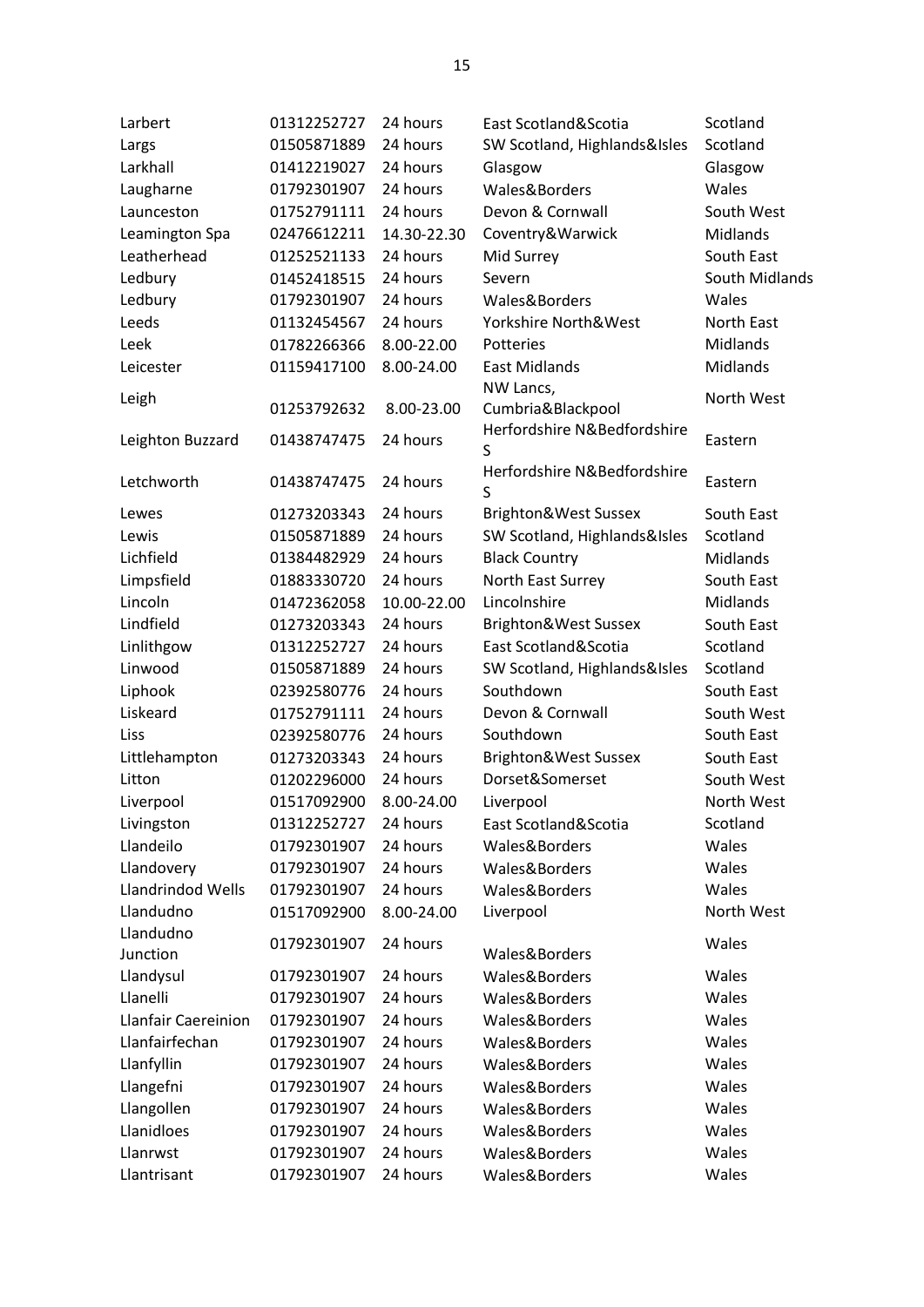| Llantwit Major        | 01792301907 | 24 hours    | Wales&Borders                 | Wales          |
|-----------------------|-------------|-------------|-------------------------------|----------------|
| Llanwrtyd Wells       | 01792301907 | 24 hours    | Wales&Borders                 | Wales          |
| Llanybydder           | 01792301907 | 24 hours    | Wales&Borders                 | Wales          |
| Lochcarron            | 01505871889 | 24 hours    | SW Scotland, Highlands&Isles  | Scotland       |
| Lochwinnoch           | 01505871889 | 24 hours    | SW Scotland, Highlands&Isles  | Scotland       |
| Lockerbie             | 01505871889 | 24 hours    | SW Scotland, Highlands&Isles  | Scotland       |
| Locks Heath           | 02380223198 | 24 hours    | Solent & North Down           | South East     |
| London                | 02074070700 | 10.00-22.00 | London                        | London         |
| Long Ashton           | 01179265520 | 24 hours    | Avon                          | South Midlands |
| Long Eaton            | 01159417100 | 8.00-24.00  | <b>East Midlands</b>          | Midlands       |
| Lossiemouth           | 01505871889 | 24 hours    | SW Scotland, Highlands&Isles  | Scotland       |
| Loughborough          | 01159417100 | 8.00-24.00  | <b>East Midlands</b>          | Midlands       |
| Loughor               | 01792301907 | 24 hours    | Wales&Borders                 | Wales          |
| Loughton              | 01245256147 | 24 hours    | <b>Essex&amp;North Thames</b> | Eastern        |
| Louth                 | 01472362058 | 10.00-22.00 | Lincolnshire                  | Midlands       |
| Lydney                | 01452418515 | 24 hours    | Severn                        | South Midlands |
| Macclesfield          | 01618392881 | 11.00-23.00 | Manchester                    | North West     |
| Machynlleth           | 01792301907 | 24 hours    | Wales&Borders                 | Wales          |
| Maesteg               | 01792301907 | 24 hours    | Wales&Borders                 | Wales          |
| Maidenhead            | 01628530055 | 24 hours    | Chiltern&Thames               | South Midlands |
| Maidstone             | 01622751842 | 24 hours    | West Kent&East Sussex         | South East     |
| Maldon                | 01245256147 | 24 hours    | <b>Essex&amp;North Thames</b> | Eastern        |
| Mallaig               | 01505871889 | 24 hours    | SW Scotland, Highlands&Isles  | Scotland       |
| Malmesbury            | 01380729064 | 24 hours    | Wiltshire                     | South Midlands |
| Maltby                | 01142701984 | 24 hours    | <b>Yorkshire South</b>        | North East     |
| Malton                | 01132454567 | 24 hours    | Yorkshire North&West          | North East     |
| Malvern               | 01452418515 | 24 hours    | Severn                        | South Midlands |
| Manchester            | 01618392881 | 11.00-23.00 | Manchester                    | North West     |
| Mansfield             | 01159417100 | 8.00-24.00  | <b>East Midlands</b>          | Midlands       |
| Maplethorpe           | 01472362058 | 10.00-22.00 | Lincolnshire                  | Midlands       |
| March                 | 01603621128 | 24 hours    | NE Anglia&Fenland             | Eastern        |
| Marchwood             | 02380223198 | 24 hours    | Solent & North Down           | South East     |
| Margate               | 01227455557 | 24 hours    | East Kent                     | South East     |
| <b>Market Deeping</b> | 01472362058 | 10.00-22.00 | Lincolnshire                  | Midlands       |
| Market                |             |             |                               |                |
| Harborough            | 01604637788 | 7.00-22.00  | Northamptonshire              | Midlands       |
| Market Rasen          | 01472362058 | 10.00-22.00 | Lincolnshire                  | Midlands       |
| Market Weighton       | 01482830083 | 8.00-23.00  | <b>Yorkshire East</b>         | North East     |
| Marlborough           | 01380729064 | 24 hours    | Wiltshire                     | South Midlands |
| Martock               | 01202296000 | 24 hours    | Dorset&Somerset               | South West     |
| Maryport              |             |             | NW Lancs,                     | North West     |
|                       | 01253792632 | 8.00-23.00  | Cumbria&Blackpool             |                |
| Matlock               | 01159417100 | 8.00-24.00  | <b>East Midlands</b>          | Midlands       |
| Matlow                | 01628530055 | 24 hours    | Chiltern&Thames               | South Midlands |
| Maybole               | 01505871889 | 24 hours    | SW Scotland, Highlands&Isles  | Scotland       |
| Melksham              | 01380729064 | 24 hours    | Wiltshire                     | South Midlands |
| Melrose               | 01312252727 | 24 hours    | East Scotland&Scotia          | Scotland       |
| MeltonMowbray         | 01159417100 | 8.00-24.00  | <b>East Midlands</b>          | Midlands       |
| Menai Bridge          | 01792301907 | 24 hours    | Wales&Borders                 | Wales          |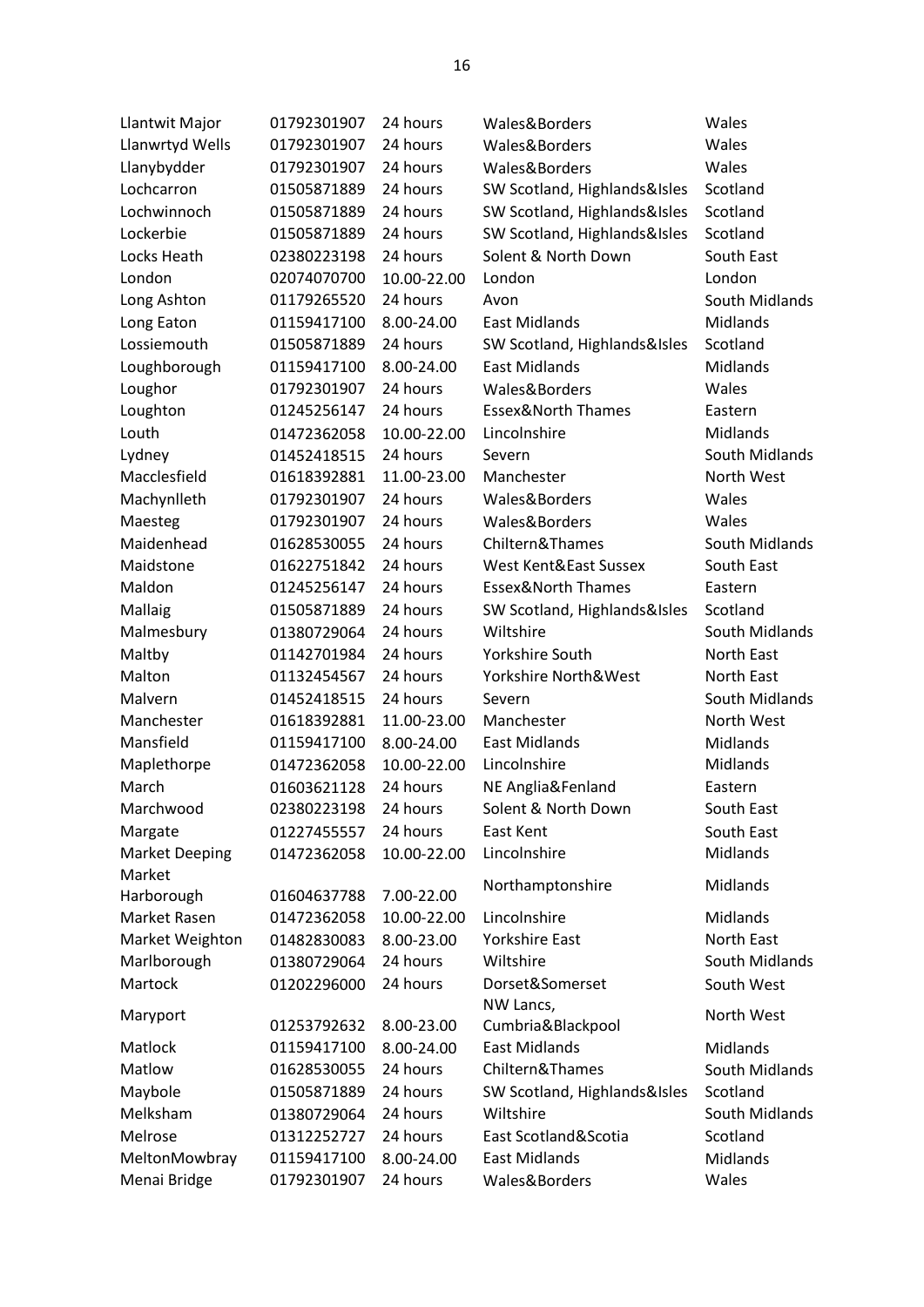| Merstham        | 01883330720 | 24 hours    | North East Surrey            | South East     |
|-----------------|-------------|-------------|------------------------------|----------------|
| Merthyr Tydfil  | 01792301907 | 24 hours    | Wales&Borders                | Wales          |
| Mexborough      | 01142701984 | 24 hours    | <b>Yorkshire South</b>       | North East     |
| Middlesbrough   | 01915214400 | 24 hours    | Tyne/Tees                    | North East     |
| Middlesex       | 02074070700 | 10.00-22.00 | London                       | London         |
| Middlewich      | 01517092900 | 8.00-24.00  | Liverpool                    | North West     |
| Midhurst        | 02392580776 | 24 hours    | Southdown                    | South East     |
| Mildenhall      | 01603621128 | 24 hours    | NE Anglia&Fenland            | Eastern        |
| Milford Haven   | 01792301907 | 24 hours    | Wales&Borders                | Wales          |
| Milford-on-Sea  | 02380223198 | 24 hours    | Solent & North Down          | South East     |
| Millom          |             |             | NW Lancs,                    | North West     |
|                 | 01253792632 | 8.00-23.00  | Cumbria&Blackpool            |                |
| Millport        | 01505871889 | 24 hours    | SW Scotland, Highlands&Isles | Scotland       |
| Milton Keynes   | 01865242373 | 24 hours    | Oxford                       | South Midlands |
| Minehead        | 01202296000 | 24 hours    | Dorset&Somerset              | South West     |
| Mirfield        | 01132454567 | 24 hours    | Yorkshire North&West         | North East     |
| Mitcham         | 02074070700 | 10.00-22.00 | London                       | London         |
| Mold            | 01517092900 | 8.00-24.00  | Liverpool                    | North West     |
| Monmouth        | 01452418515 | 24 hours    | Severn                       | South Midlands |
| Montgomery      | 01792301907 | 24 hours    | Wales&Borders                | Wales          |
| Montrose        | 01312252727 | 24 hours    | East Scotland&Scotia         | Scotland       |
| Morden          | 02074070700 | 10.00-22.00 | London                       | London         |
| Morley          | 01132454567 | 24 hours    | Yorkshire North&West         | North East     |
| Morpeth         | 01915214400 | 24 hours    | Tyne/Tees                    | North East     |
| Mosborough      | 01142701984 | 24 hours    | Yorkshire South              | North East     |
| Mossat          | 01312252727 | 24 hours    | East Scotland&Scotia         | Scotland       |
| Mosstodloch     | 01505871889 | 24 hours    | SW Scotland, Highlands&Isles | Scotland       |
| Motherwell      | 01412219027 | 24 hours    | Glasgow                      | Glasgow        |
| Mountain Ash    | 01792301907 | 24 hours    | Wales&Borders                | Wales          |
| Muir of Ord     | 01505871889 | 24 hours    | SW Scotland, Highlands&Isles | Scotland       |
| Mull            | 01505871889 | 24 hours    | SW Scotland, Highlands&Isles | Scotland       |
| Musselburgh     | 01312252727 | 24 hours    | East Scotland&Scotia         | Scotland       |
| Nantwich        | 01782266366 | 8.00-22.00  | Potteries                    | Midlands       |
| Narberth        | 01792301907 | 24 hours    | Wales&Borders                | Wales          |
| Neath           | 01792301907 | 24 hours    | Wales&Borders                | Wales          |
| Nefyn           | 01792301907 | 24 hours    | Wales&Borders                | Wales          |
| <b>Ness</b>     | 01505871889 | 24 hours    | SW Scotland, Highlands&Isles | Scotland       |
| New Malden      | 02074070700 | 10.00-22.00 | London                       | London         |
| New Milton      | 02380223198 | 24 hours    | Solent & North Down          | South East     |
| New Quay        | 01792301907 | 24 hours    | Wales&Borders                | Wales          |
| New Romney      | 01227455557 | 24 hours    | East Kent                    | South East     |
| <b>Newark</b>   | 01159417100 | 8.00-24.00  | <b>East Midlands</b>         | Midlands       |
| Newarthill      | 01412219027 | 24 hours    | Glasgow                      | Glasgow        |
| Newbridge       | 01792301907 | 24 hours    | Wales&Borders                | Wales          |
| Newburgh        | 01312252727 | 24 hours    | East Scotland&Scotia         | Scotland       |
| Newbury         | 01189597494 | 7.00-22.00  | <b>Thames Valley</b>         | South Midlands |
| Newcastle Emlyn | 01792301907 | 24 hours    | Wales&Borders                | Wales          |
| Newcastle-undr- |             |             | Potteries                    | Midlands       |
| Lyme            | 01782266366 | 8.00-22.00  |                              |                |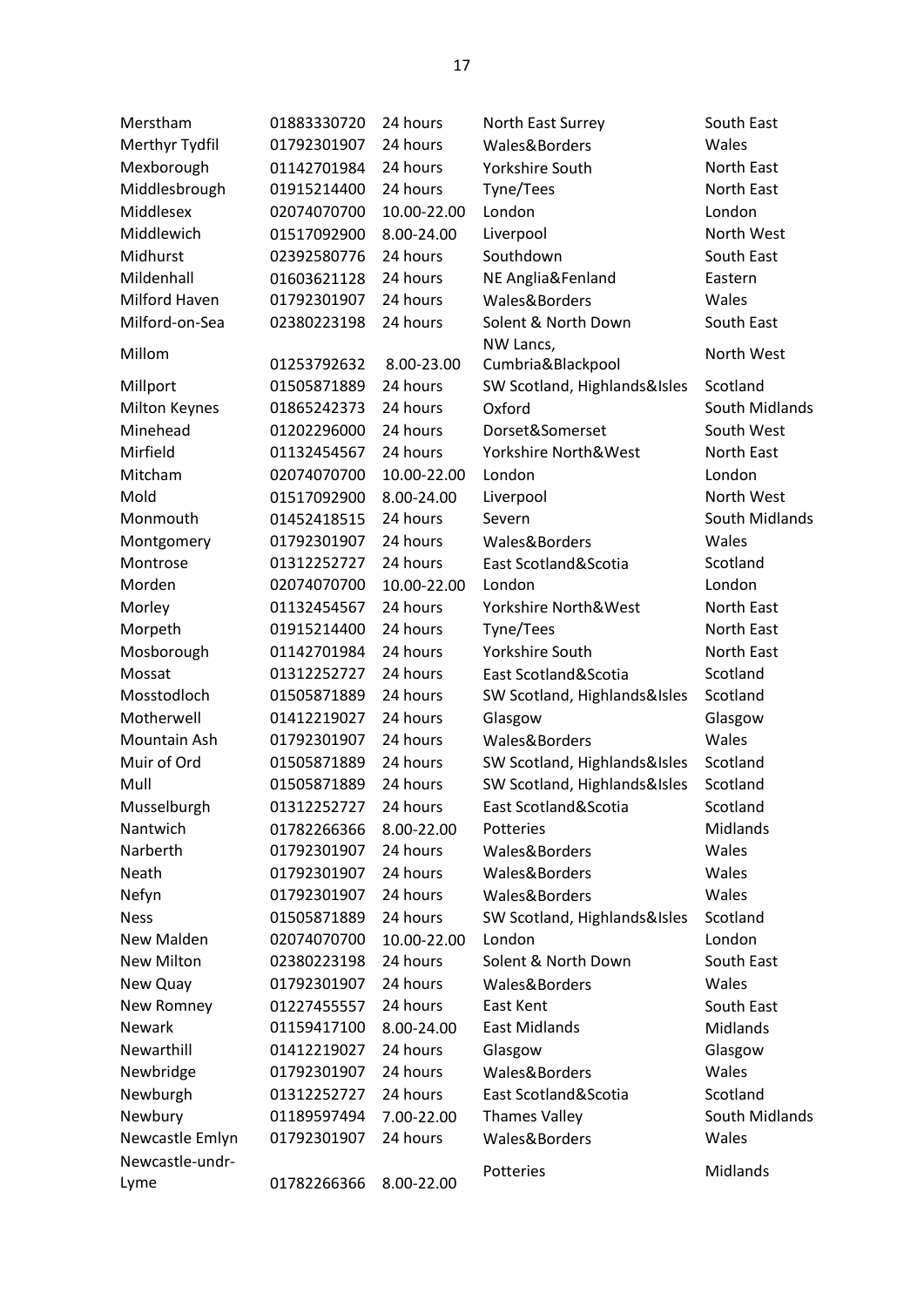| Newcastle-upon-<br>Tyne | 01915214400                | 24 hours    | Tyne/Tees                      | North East     |
|-------------------------|----------------------------|-------------|--------------------------------|----------------|
| Newent                  | 01452418515                | 24 hours    | Severn                         | South Midlands |
| Newhaven                | 01273203343                | 24 hours    | Brighton&West Sussex           | South East     |
| Newmarket               | 01603621128                | 24 hours    | NE Anglia&Fenland              | Eastern        |
| <b>Newmilns</b>         | 01505871889                | 24 hours    | SW Scotland, Highlands&Isles   | Scotland       |
| Newport (Gwent)         | 01792301907                | 24 hours    | Wales&Borders                  | Wales          |
|                         |                            | 24 hours    | Southdown                      | South East     |
| Newport (IoW)           | 02392580776<br>01792301907 | 24 hours    |                                |                |
| Newport (Pem)           |                            |             | Wales&Borders                  | Wales          |
| Newport (Shrop)         | 01792301907                | 24 hours    | Wales&Borders                  | Wales          |
| Newquay                 | 01752791111                | 24 hours    | Devon & Cornwall               | South West     |
| Newton Aycliffe         | 01915214400                | 24 hours    | Tyne/Tees                      | North East     |
| <b>Newton Stewart</b>   | 01505871889                | 24 hours    | SW Scotland, Highlands&Isles   | Scotland       |
| Newton-le-Willows       | 01253792632                | 8.00-23.00  | NW Lancs,<br>Cumbria&Blackpool | North West     |
| Newtown                 | 01792301907                | 24 hours    | Wales&Borders                  | Wales          |
| Neyland                 | 01792301907                | 24 hours    | Wales&Borders                  | Wales          |
| North Berwick           | 01312252727                | 24 hours    | East Scotland&Scotia           | Scotland       |
| North Shields           | 01915214400                | 24 hours    | Tyne/Tees                      | North East     |
| North Uist              | 01505871889                | 24 hours    | SW Scotland, Highlands&Isles   | Scotland       |
| Northallerton           | 01132454567                | 24 hours    | Yorkshire North&West           | North East     |
| Northampton             | 01604637788                | 10.00-22.00 | Northamptonshire               | Midlands       |
| Northern Ireland        | 02890351222                | 9.00-17.00  | Northern Ireland               | Ireland        |
| Northfleet              | 01622751842                | 24 hours    | West Kent&East Sussex          | South East     |
| Northolt                | 02074070700                | 10.00-22.00 | London                         | London         |
| Northwich               | 01517092900                | 8.00-24.00  | Liverpool                      | North West     |
| Northwood               | 02074070700                | 10.00-22.00 | London                         | London         |
| Norton                  | 01132454567                | 24 hours    | Yorkshire North&West           | North East     |
| Norwich                 | 01603621128                | 24 hours    | NE Anglia&Fenland              | Eastern        |
| Nottingham              | 01159417100                | 8.00-24.00  | <b>East Midlands</b>           | Midlands       |
| Nuneaton                | 02476612211                | 14.30-22.30 | Coventry&Warwick               | Midlands       |
| Oakham                  | 01159417100                | 8.00-24.00  | <b>East Midlands</b>           | Midlands       |
| Oakhampton              | 01752791111                | 24 hours    | Devon & Cornwall               | South West     |
| Oban                    | 01505871889                | 24 hours    | SW Scotland, Highlands&Isles   | Scotland       |
| Ockham                  | 01252521133                | 24 hours    | Mid Surrey                     | South East     |
| Old Colwyn              | 01792301907                | 24 hours    | Wales&Borders                  | Wales          |
| Old Kilpatrick          | 01505871889                | 24 hours    | SW Scotland, Highlands&Isles   | Scotland       |
| Oldham                  | 01618392881                | 11.00-23.00 | Manchester                     | North West     |
| OrkneyIslands           | 01505871889                | 24 hours    | SW Scotland, Highlands&Isles   | Scotland       |
|                         |                            |             | NW Lancs,                      |                |
| Ormskirk                | 01253792632                | 8.00-23.00  | Cumbria&Blackpool              | North West     |
| Orpington               | 02074070700                | 10.00-22.00 | London                         | London         |
| Otley                   | 01132454567                | 24 hours    | Yorkshire North&West           | North East     |
| Oxford                  | 01865242373                | 24 hours    | Oxford                         | South Midlands |
| Oxshott                 | 01252521133                | 24 hours    | Mid Surrey                     | South East     |
| Oxted                   | 01883330720                | 24 hours    | North East Surrey              | South East     |
| Padstow                 | 01752791111                | 24 hours    | Devon & Cornwall               | South West     |
| Paignton                | 01752791111                | 24 hours    | Devon & Cornwall               | South West     |
| Paisley                 | 01412219027                | 24 hours    | Glasgow                        | Glasgow        |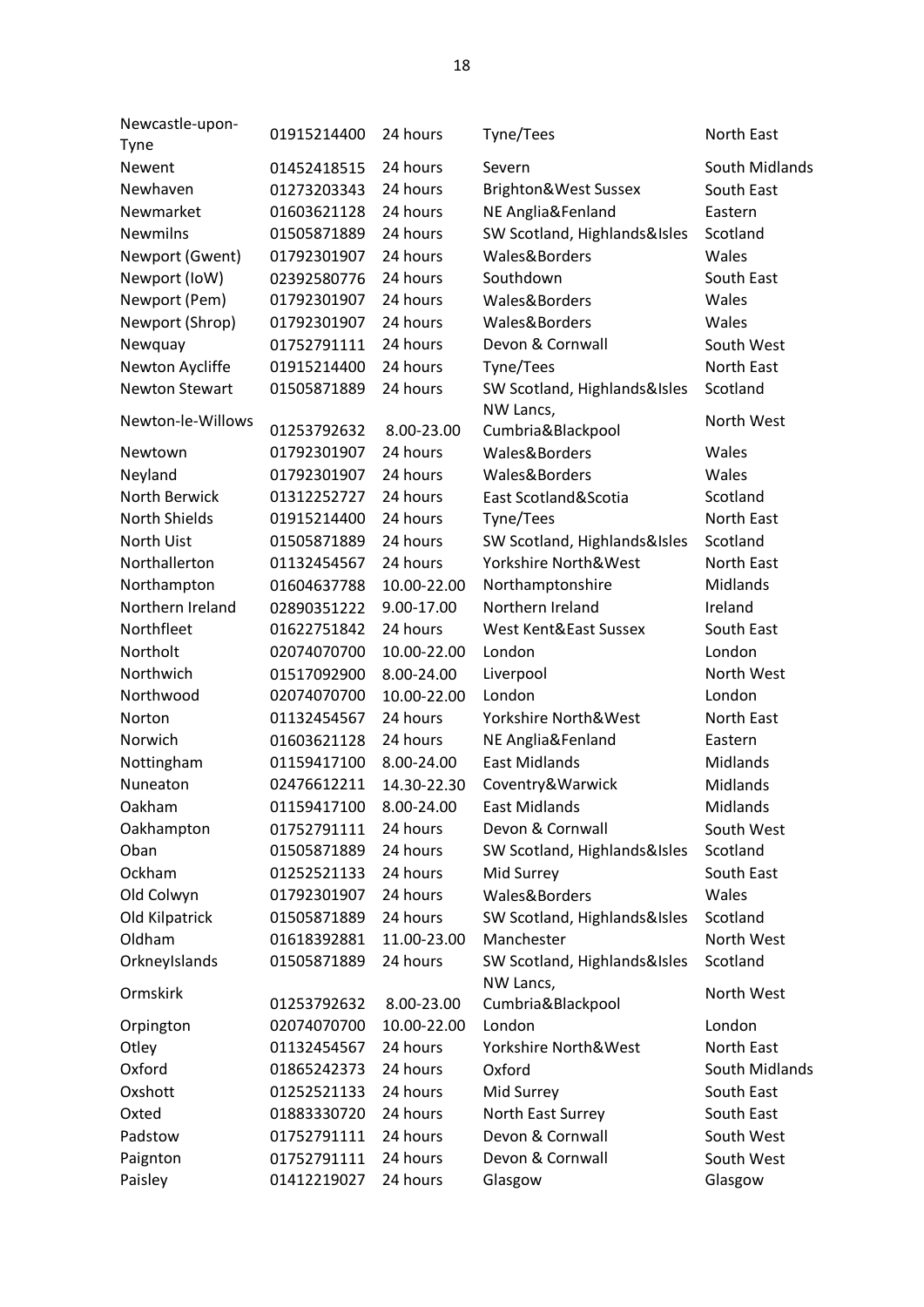| Peebles          | 01312252727 | 24 hours    | East Scotland&Scotia          | Scotland       |
|------------------|-------------|-------------|-------------------------------|----------------|
| Pembroke         | 01792301907 | 24 hours    | Wales&Borders                 | Wales          |
| Pembroke Dock    | 01792301907 | 24 hours    | Wales&Borders                 | Wales          |
| Penarth          | 01792301907 | 24 hours    | Wales&Borders                 | Wales          |
| Pencoed          | 01792301907 | 24 hours    | Wales&Borders                 | Wales          |
| Penicuik         | 01312252727 | 24 hours    | East Scotland&Scotia          | Scotland       |
| Penistone        | 01142701984 | 24 hours    | Yorkshire South               | North East     |
| Penmaenmawr      | 01792301907 | 24 hours    | Wales&Borders                 | Wales          |
|                  |             |             | NW Lancs,                     | North West     |
| Penrith          | 01253792632 | 8.00-23.00  | Cumbria&Blackpool             |                |
| Penzance         | 01752791111 | 24 hours    | Devon & Cornwall              | South West     |
| Perth            | 01312252727 | 24 hours    | East Scotland&Scotia          | Scotland       |
| Peterborough     | 01603621128 | 24 hours    | NE Anglia&Fenland             | Eastern        |
| Peterhead        | 01312252727 | 24 hours    | East Scotland&Scotia          | Scotland       |
| Peterlee         | 01915214400 | 24 hours    | Tyne/Tees                     | North East     |
| Petersfield      | 02392580776 | 24 hours    | Southdown                     | South East     |
| Petworth         | 02392580776 | 24 hours    | Southdown                     | South East     |
| Pewsey           | 01380729064 | 24 hours    | Wiltshire                     | South Midlands |
| Pickering        | 01132454567 | 24 hours    | Yorkshire North&West          | North East     |
| Pinner           | 02074070700 | 10.00-22.00 | London                        | London         |
| Pitlochry        | 01312252727 | 24 hours    | East Scotland&Scotia          | Scotland       |
| Plymouth         | 01752791111 | 24 hours    | Devon & Cornwall              | South West     |
| Pocklington      | 01482830083 | 24 hours    | Hull&East Riding of Yorkshire | North East     |
| Polegate         | 01622751842 | 24 hours    | West Kent&East Sussex         | South East     |
| Pontardawe       | 01792301907 | 24 hours    | Wales&Borders                 | Wales          |
| Pontardulais     | 01792301907 | 24 hours    | Wales&Borders                 | Wales          |
| Pontefract       | 01132454567 | 24 hours    | Yorkshire North&West          | North East     |
| Pontypool        | 01792301907 | 24 hours    | Wales&Borders                 | Wales          |
| Pontypridd       | 01792301907 | 24 hours    | Wales&Borders                 | Wales          |
| Poole            | 01202296000 | 24 hours    | Dorset&Somerset               | South West     |
| Porchester       | 02392580776 | 24 hours    | Southdown                     | South East     |
| Port Glasgow     | 01505871889 | 24 hours    | SW Scotland, Highlands&Isles  | Scotland       |
| Port Seton       | 01312252727 | 24 hours    | East Scotland&Scotia          | Scotland       |
| Port Talbot      | 01792301907 | 24 hours    | Wales&Borders                 | Wales          |
| Porth            | 01792301907 | 24 hours    | Wales&Borders                 | Wales          |
| Porthcawl        | 01792301907 | 24 hours    | Wales&Borders                 | Wales          |
| Porthmadog       | 01792301907 | 24 hours    | Wales&Borders                 | Wales          |
| Portishead       | 01179265520 | 24 hours    | Avon                          | South Midlands |
| Portobello       | 01312252727 | 24 hours    | East Scotland&Scotia          | Scotland       |
| Portree          | 01505871889 | 24 hours    | SW Scotland, Highlands&Isles  | Scotland       |
| Portslade        | 01273203343 | 24 hours    | Brighton&West Sussex          | South East     |
| Portsmouth       | 02392580776 | 24 hours    | Southdown                     | South East     |
| Potters Bar      | 02074070700 | 10.00-22.00 | London                        | London         |
|                  |             |             | NW Lancs,                     | North West     |
| Poulton-le-Fylde | 01253792632 | 8.00-23.00  | Cumbria&Blackpool             |                |
| Prestatyn        | 01792301907 | 24 hours    | Wales&Borders                 | Wales          |
| Presteigne       | 01792301907 | 24 hours    | Wales&Borders                 | Wales          |
| Preston          |             |             | NW Lancs,                     | North West     |
|                  | 01253792632 | 8.00-23.00  | Cumbria&Blackpool             |                |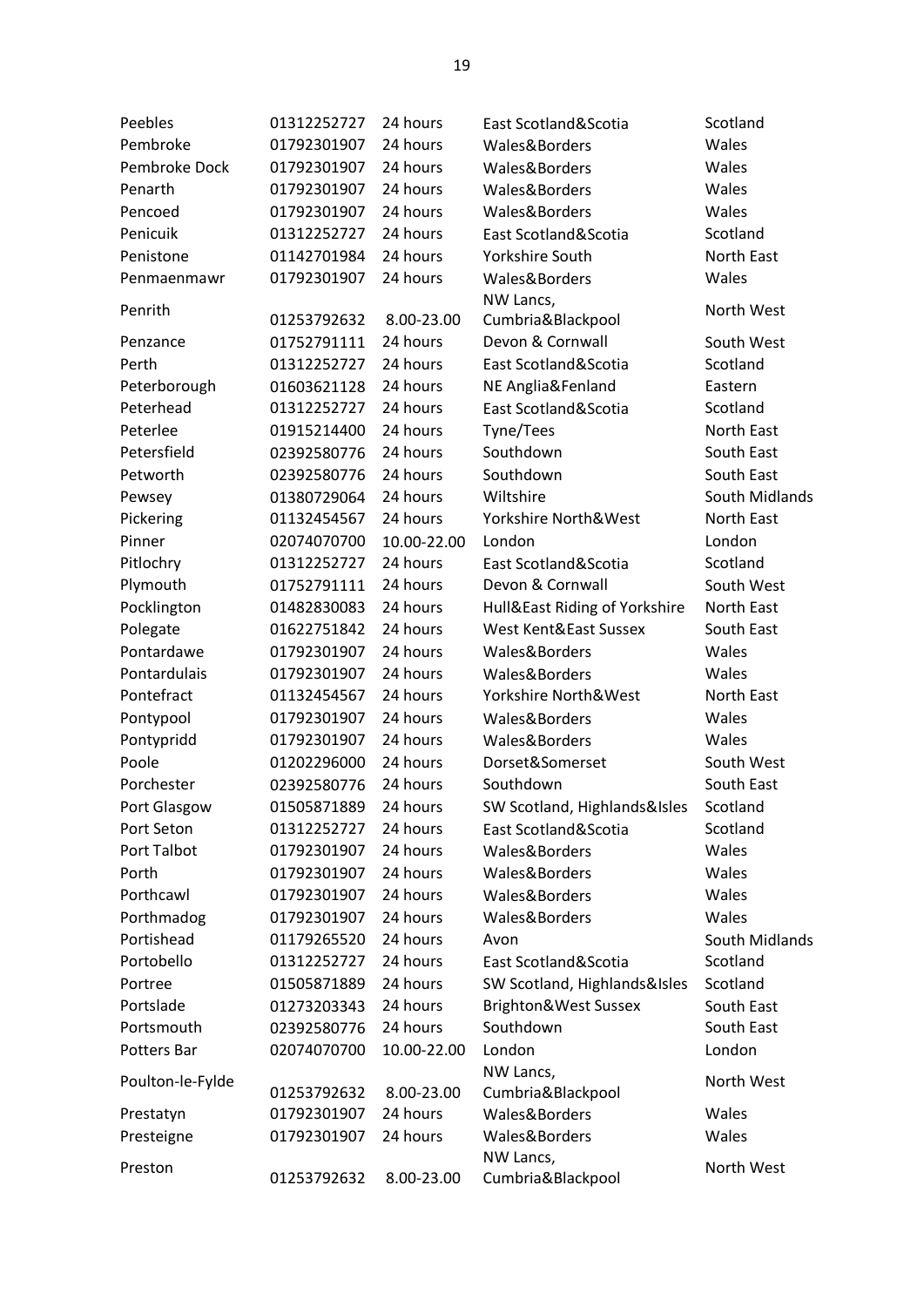| Prestwick        | 01505871889 | 24 hours    | SW Scotland, Highlands&Isles                        | Scotland                     |
|------------------|-------------|-------------|-----------------------------------------------------|------------------------------|
| Princess         | 01628530055 | 24 hours    | Chiltern&Thames                                     |                              |
| Risborough       |             | 24 hours    | Yorkshire North&West                                | South Midlands<br>North East |
| Pudsey           | 01132454567 |             |                                                     |                              |
| Pulborough       | 01273203343 | 24 hours    | Brighton&West Sussex                                | South East                   |
| Purley           | 01883330720 | 24 hours    | North East Surrey                                   | South East                   |
| Pwllheli         | 01792301907 | 24 hours    | Wales&Borders                                       | Wales                        |
| Radnor           | 01792301907 | 24 hours    | Wales&Borders                                       | Wales                        |
| Radstock         | 01202296000 | 24 hours    | Dorset&Somerset                                     | South West                   |
| Rainham          | 01622751842 | 24 hours    | West Kent&East Sussex                               | South East                   |
| Ramsgate         | 01227455557 | 24 hours    | East Kent                                           | South East                   |
| Ramsgate         | 01227455557 | 24 hours    | East Kent                                           | South East                   |
| Rawtenstall      |             |             | NW Lancs,                                           | North West                   |
|                  | 01253792632 | 8.00-23.00  | Cumbria&Blackpool                                   |                              |
| Rayners Lane     | 02074070700 | 10.00-22.00 | London                                              | London                       |
| Reading          | 01189597494 | 7.00-22.00  | <b>Thames Valley</b>                                | South Midlands               |
| Redcar           | 01915214400 | 24 hours    | Tyne/Tees                                           | North East                   |
| Redditch         | 01212120111 | 10.00-22.00 | Birmingham                                          | Midlands                     |
| Redhill          | 01883330720 | 24 hours    | North East Surrey                                   | South East                   |
| Redruth          | 01752791111 | 24 hours    | Devon & Cornwall                                    | South West                   |
| Reigate          | 01883330720 | 24 hours    | North East Surrey                                   | South East                   |
| Renfrew          | 01412219027 | 24 hours    | Glasgow                                             | Glasgow                      |
| Renton           | 01505871889 | 24 hours    | SW Scotland, Highlands&Isles                        | Scotland                     |
| Retford          | 01159417100 | 8.00-24.00  | <b>East Midlands</b>                                | Midlands                     |
| Rhayadder        | 01792301907 | 24 hours    | Wales&Borders                                       | Wales                        |
| Rhyl             | 01517092900 | 8.00-24.00  | Liverpool                                           | North West                   |
| Rhymney          | 01792301907 | 24 hours    | Wales&Borders                                       | Wales                        |
| Richmond         | 02074070700 | 10.00-22.00 | London                                              | London                       |
| Richmond (Yorks) | 01132454567 | 24 hours    | Yorkshire North&West                                | North East                   |
| Ringwood         | 01202296000 | 24 hours    | Dorset&Somerset                                     | South West                   |
| Ripley           | 01159417100 | 8.00-24.00  | <b>East Midlands</b>                                | Midlands                     |
| Ripon            | 01132454567 | 24 hours    | Yorkshire North&West                                | North East                   |
| Risca            | 01792301907 | 24 hours    | Wales&Borders                                       | Wales                        |
| Robertsbridge    | 01622751842 | 24 hours    | West Kent&East Sussex                               | South East                   |
| Rochdale         | 01618392881 | 11.00-23.00 | Manchester                                          | North West                   |
| Rochester        | 01622751842 | 24 hours    | West Kent&East Sussex                               | South East                   |
| Rochford         | 01245256147 | 24 hours    | <b>Essex&amp;North Thames</b>                       | Eastern                      |
| Romford          | 01245256147 | 24 hours    | <b>Essex&amp;North Thames</b>                       | Eastern                      |
| Romsey           | 02380223198 | 24 hours    | Solent & North Down                                 | South East                   |
| Ross-on-Wye      | 01792301907 | 24 hours    | Wales&Borders                                       | Wales                        |
| Rosyth           | 01312252727 | 24 hours    | East Scotland&Scotia                                | Scotland                     |
| Rothbury         | 01915214400 | 24 hours    | Tyne/Tees                                           | North East                   |
| Rotherham        |             |             |                                                     | North East                   |
|                  | 01142701984 | 24 hours    | Yorkshire South                                     |                              |
| Rothesay         | 01505871889 | 24 hours    | SW Scotland, Highlands&Isles                        | Scotland                     |
| Rothwell         | 01604637788 | 7.00-22.00  | Northamptonshire                                    | Midlands                     |
| Rottingdean      | 01273203343 | 24 hours    | Brighton&West Sussex<br>Herfordshire N&Bedfordshire | South East                   |
| Royston          | 01438747475 | 24 hours    | S                                                   | Eastern                      |
| Rugby            | 02476612211 | 14.30-22.30 | Coventry&Warwick                                    | Midlands                     |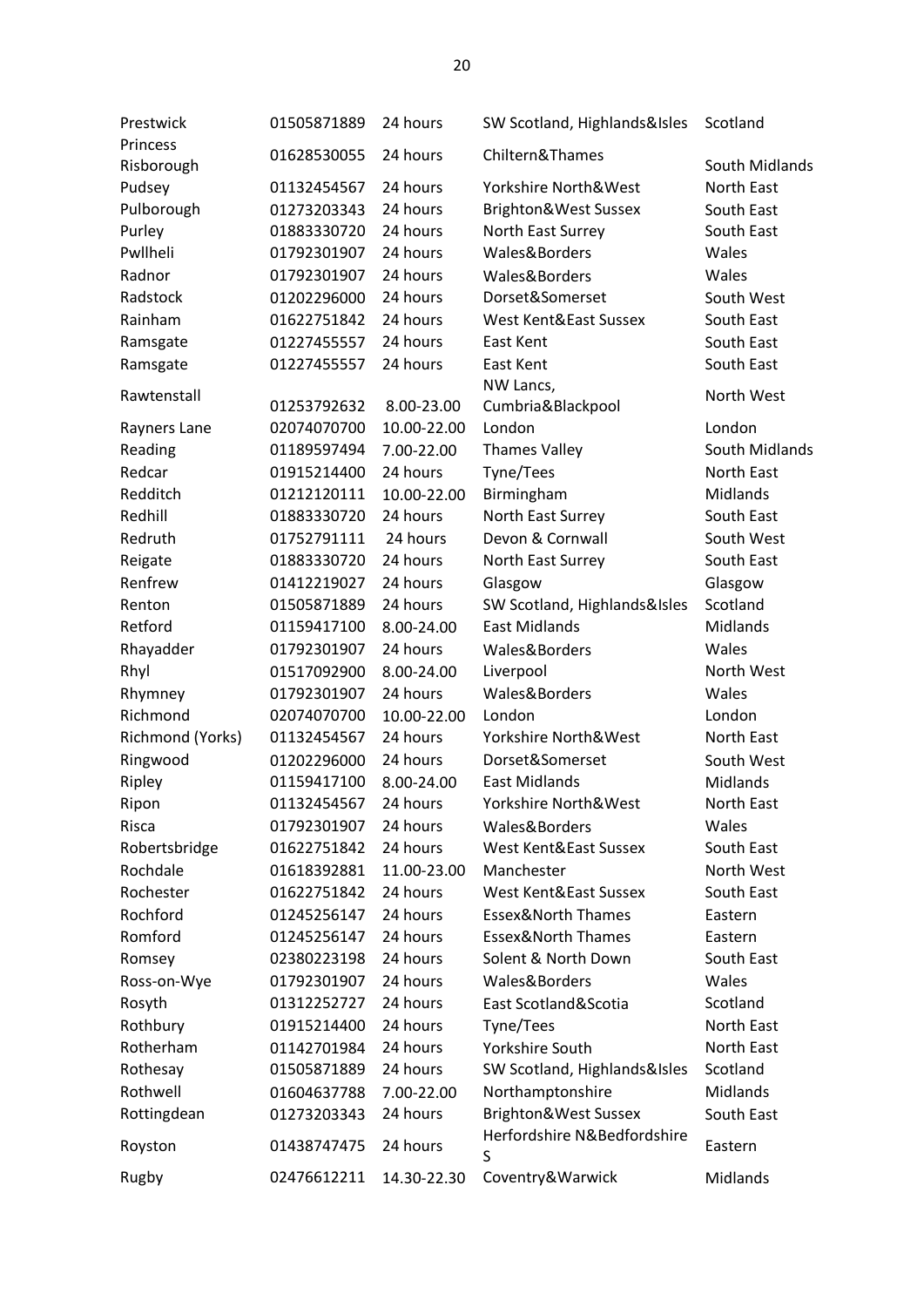| Rugeley               | 01782266366 | 8.00-22.00  | Potteries                     | Midlands        |
|-----------------------|-------------|-------------|-------------------------------|-----------------|
| Ruislip               | 02074070700 | 10.00-22.00 | London                        | London          |
| Rushden               | 01604637788 | 7.00-22.00  | Northamptonshire              | Midlands        |
| Rustington            | 01273203343 | 24 hours    | Brighton&West Sussex          | South East      |
| Ruthin                | 01517092900 | 8.00-24.00  | Liverpool                     | North West      |
| Ruthin                | 01517092900 | 8.00-24.00  | Liverpool                     | North West      |
| Ryde (IoW)            | 02392580776 | 24 hours    | Southdown                     | South East      |
| Rye                   | 01622751842 | 24 hours    | West Kent&East Sussex         | South East      |
| Saffron Walden        | 01603621128 | 24 hours    | NE Anglia&Fenland             | Eastern         |
| Salcombe              | 01752791111 | 24 hours    | Devon & Cornwall              | South West      |
| Salisbury             | 01380729064 | 24 hours    | Wiltshire                     | South Midlands  |
| Saltcoats             | 01505871889 | 24 hours    | SW Scotland, Highlands&Isles  | Scotland        |
| Sanderstead           | 01883330720 | 24 hours    | North East Surrey             | South East      |
| Sandwich              | 01227455557 | 24 hours    | East Kent                     | South East      |
| Saxmundham            | 01473212224 | 24 hours    | SouthEast Anglia              | Eastern         |
| Scarborough           | 01132454567 | 24 hours    | Yorkshire North&West          | North East      |
| Scunthorpe            | 01472362058 | 10.00-22.00 | Lincolnshire                  | <b>Midlands</b> |
| Seaford               | 01622751842 | 24 hours    | West Kent&East Sussex         | South East      |
| Seaton                | 01752791111 | 24 hours    | Devon & Cornwall              | South West      |
| Selby                 | 01132454567 | 24 hours    | Yorkshire North&West          | North East      |
| Selkirk               | 01312252727 | 24 hours    | East Scotland&Scotia          | Scotland        |
| Selsdon               | 01883330720 | 24 hours    | North East Surrey             | South East      |
| Sevenoaks             | 01622751842 | 24 hours    | West Kent&East Sussex         | South East      |
| Shaftesbury           | 01202296000 | 24 hours    | Dorset&Somerset               | South West      |
| Shanklin (IoW)        | 02392580776 | 24 hours    | Southdown                     | South East      |
| Sheernesss            | 01622751842 | 24 hours    | West Kent&East Sussex         | South East      |
| Sheffield             | 01142701984 | 24 hours    | <b>Yorkshire South</b>        | North East      |
|                       | 01438747475 |             | Herfordshire N&Bedfordshire   | Eastern         |
| Sheford               |             | 24 hours    | S                             |                 |
| Sheildaig             | 01505871889 | 24 hours    | SW Scotland, Highlands&Isles  | Scotland        |
| Shenfield             | 01245256147 | 24 hours    | <b>Essex&amp;North Thames</b> | Eastern         |
| Shepperton            | 02074070700 | 10.00-22.00 | London                        | London          |
| <b>Shepton Mallet</b> | 01202296000 | 24 hours    | Dorset&Somerset               | South West      |
| Sherbourne            | 01202296000 | 24 hours    | Dorset&Somerset               | South West      |
| Shetland Islands      | 01505871889 | 24 hours    | SW Scotland, Highlands&Isles  | Scotland        |
| Shildon               | 01915214400 | 24 hours    | Tyne/Tees                     | North East      |
| Shoreham              | 01273203343 | 24 hours    | Brighton&West Sussex          | South East      |
| Shoreham-by-Sea       | 01273203343 | 24 hours    | Brighton&West Sussex          | South East      |
| Shottery              | 02476612211 | 14.30-22.30 | Coventry&Warwick              | Midlands        |
| Shotton               | 01792301907 | 24 hours    | Wales&Borders                 | Wales           |
| Shotts                | 01412219027 | 24 hours    | Glasgow                       | Glasgow         |
| Shrewsbury            | 01792301907 | 24 hours    | Wales&Borders                 | Wales           |
| Sidcup                | 02074070700 | 10.00-22.00 | London                        | London          |
| Sidmouth              | 01752791111 | 24 hours    | Devon & Cornwall              | South West      |
|                       |             |             | NW Lancs,                     | North West      |
| Silloth               | 01253792632 | 8.00-23.00  | Cumbria&Blackpool             |                 |
| Sittingbourne         | 01622751842 | 24 hours    | West Kent&East Sussex         | South East      |
| Skegness              | 01472362058 | 10.00-22.00 | Lincolnshire                  | Midlands        |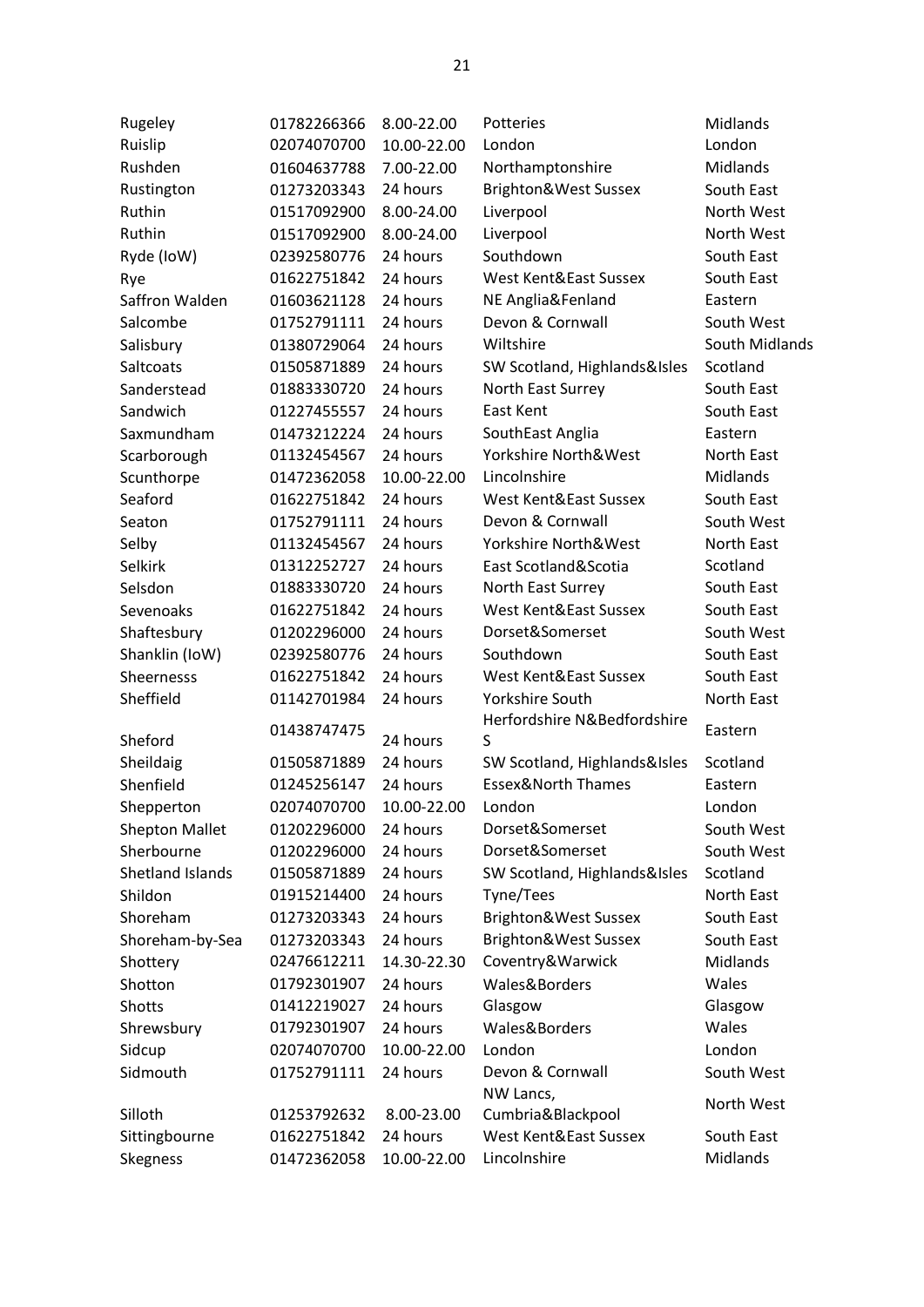|                    | 0151709     |             |                               |                      |
|--------------------|-------------|-------------|-------------------------------|----------------------|
| Skelmersdale       | 2900        | 8.00-23.00  | Liverpool                     | North West           |
| Skipton            | 01132454567 | 24 hours    | Yorkshire North&West          | North East           |
| Skye               | 01505871889 | 24 hours    | SW Scotland, Highlands&Isles  | Scotland             |
| Sleaford           | 01472362058 | 10.00-22.00 | Lincolnshire                  | <b>Midlands</b>      |
| Slough             | 01628530055 | 24 hours    | Chiltern&Thames               | South Midlands       |
| Solihull           | 01212120111 | 10.00-22.00 | Birmingham                    | <b>Midlands</b>      |
| Somerset           | 01202296000 | 24 hours    | Dorset&Somerset               | South West           |
| Sommerton          | 01202296000 | 24 hours    | Dorset&Somerset               | South West           |
| South Cave         | 01482830083 | 8.00-23.00  | <b>Yorkshire East</b>         | North East           |
| South Petherton    | 01202296000 | 24 hours    | Dorset&Somerset               | South West           |
| South Queensferry  | 01312252727 | 24 hours    | East Scotland&Scotia          | Scotland             |
| South Ruislip      | 02074070700 | 10.00-22.00 | London                        | London               |
| South Shields      | 01915214400 | 24 hours    | Tyne/Tees                     | North East           |
| South Uist         | 01505871889 | 24 hours    | SW Scotland, Highlands&Isles  | Scotland             |
| Southall           | 02074070700 | 10.00-22.00 | London                        | London               |
| Southampton        | 02380223198 | 24 hours    | Solent & North Down           | South East           |
| Southend           | 01245256147 | 24 hours    | <b>Essex&amp;North Thames</b> | Eastern              |
|                    |             |             | NW Lancs,                     |                      |
| Southport          | 01253792632 | 8.00-23.00  | Cumbria&Blackpool             | North West           |
| Southsea           | 02392580776 | 24 hours    | Southdown                     | South East           |
| Southwell          | 01159417100 | 8.00-24.00  | <b>East Midlands</b>          | <b>Midlands</b>      |
| Southwold          | 01473212224 | 24 hours    | SouthEast Anglia              | Eastern              |
| Spalding           | 01472362058 | 10.00-22.00 | Lincolnshire                  | <b>Midlands</b>      |
| <b>St Albans</b>   | 01923211122 | 24 hours    | Lee Valley&Stort&Riding       | Eastern              |
| <b>St Andrews</b>  | 01312252727 | 24 hours    | East Scotland&Scotia          | Scotland             |
| St Asaph           | 01792301907 | 24 hours    | Wales&Borders                 | Wales                |
| <b>St Austell</b>  | 01752791111 | 24 hours    | Devon & Cornwall              | South West           |
|                    |             |             | NW Lancs,                     |                      |
| <b>St Bees</b>     | 01253792632 | 8.00-23.00  | Cumbria&Blackpool             | North West           |
|                    | 01534726681 | 8.00-22.00  |                               | Channel              |
| <b>St Brelades</b> |             |             | Jersey                        | Isles&IOM            |
| <b>St Clears</b>   | 01792301907 | 24 hours    | Wales&Borders                 | Wales                |
| St Davids          | 01792301907 | 24 hours    | Wales&Borders                 | Wales                |
| <b>St Helens</b>   | 01517092900 | 8.00-24.00  | Liverpool                     | North West           |
| St Helier          | 01534726681 | 8.00-22.00  | Jersey                        | Channel              |
|                    |             |             |                               | Isles&IOM            |
| St Ives            |             | 24 hours    | NE Anglia&Fenland             | Eastern              |
| (Cambridge)        | 01603621128 |             |                               |                      |
| St Ives (Cornwall) | 01752791111 | 24 hours    | Devon & Cornwall              | South West           |
| <b>St Leonards</b> | 01622751842 | 24 hours    | West Kent&East Sussex         | South East           |
| St Peter Port      | 01481713480 | 8.00-22.30  | Guernsey                      | Channel              |
|                    |             |             |                               | Isles&IOM            |
| St Peter's         | 01534726681 | 8.00-22.00  | Jersey                        | Channel              |
|                    |             |             |                               | Isles&IOM<br>Channel |
| St Saviour         | 01534726681 | 8.00-22.00  | Jersey                        | Isles&IOM            |
| St Weonards        | 01792301907 | 24 hours    | Wales&Borders                 | Wales                |
| Stafford           | 01782266366 | 8.00-22.00  | Potteries                     | Midlands             |
| <b>Staines</b>     | 01252521133 | 24 hours    | Mid Surrey                    | South East           |
|                    |             |             |                               |                      |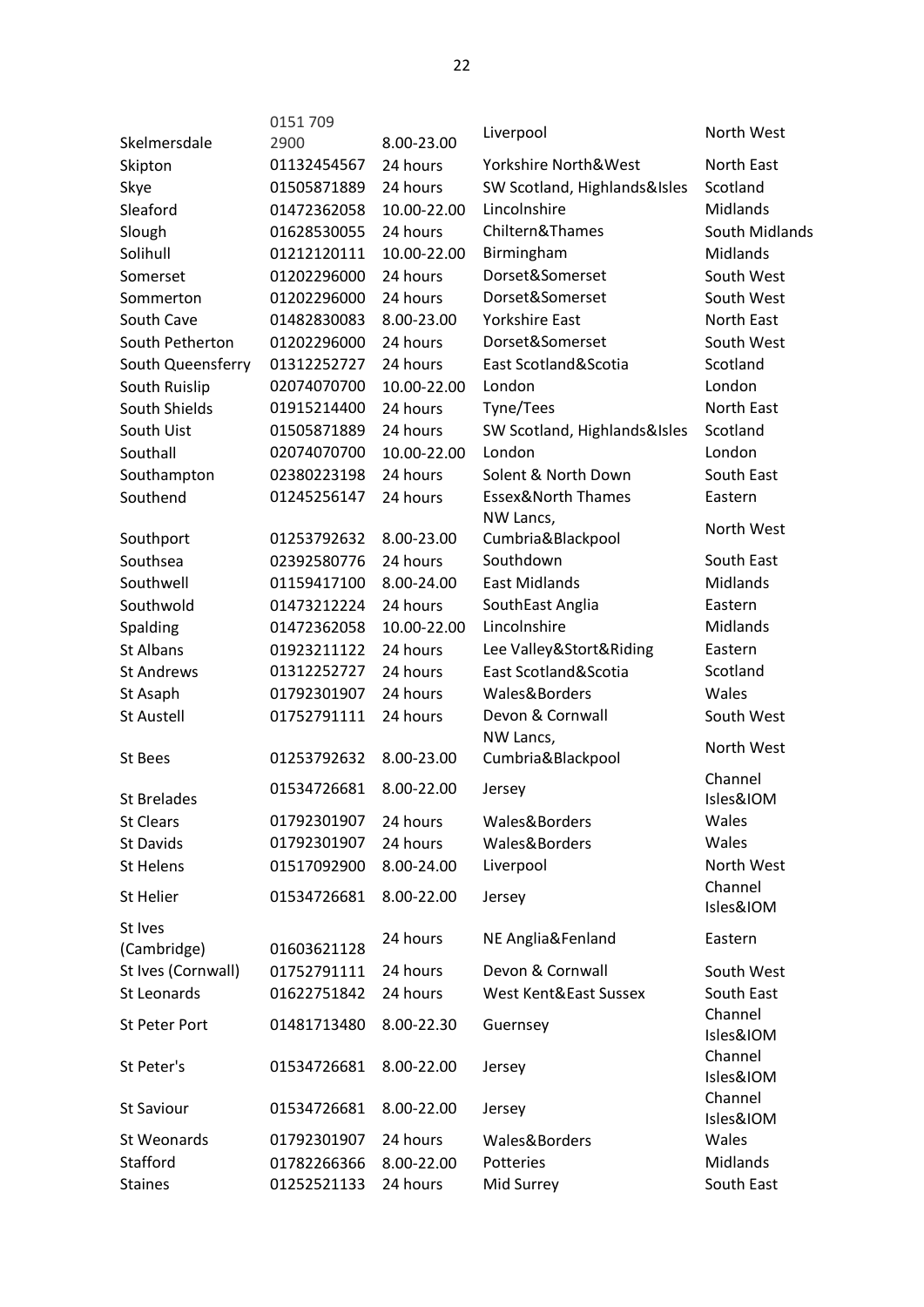| Stalbridge              | 01202296000 | 24 hours    | Dorset&Somerset                  | South West      |
|-------------------------|-------------|-------------|----------------------------------|-----------------|
| Stamford                | 01472362058 | 10.00-22.00 | Lincolnshire                     | Midlands        |
| Stanley                 | 01915214400 | 24 hours    | Tyne/Tees                        | North East      |
| Stanmore                | 02074070700 | 10.00-22.00 | London                           | London          |
| Staveley                | 01142701984 | 24 hours    | Yorkshire South                  | North East      |
| Stenhousemuir           | 01312252727 | 24 hours    | East Scotland&Scotia             | Scotland        |
| Stenning                | 01273203343 | 24 hours    | Brighton&West Sussex             | South East      |
| Stevenage               | 01438747475 | 24 hours    | Herfordshire N&Bedfordshire<br>S | Eastern         |
| Stevenston              | 01505871889 | 24 hours    | SW Scotland, Highlands&Isles     | Scotland        |
| Stewartton              | 01505871889 | 24 hours    | SW Scotland, Highlands&Isles     | Scotland        |
| Stirling                | 01312252727 | 24 hours    | East Scotland&Scotia             | Scotland        |
| Stockport               | 01618392881 | 11.00-23.00 | Manchester                       | North West      |
| Stockton-on-Tees        | 01915214400 | 24 hours    | Tyne/Tees                        | North East      |
| Stoke-on-Trent          | 01782266366 | 8.00-22.00  | Potteries                        | <b>Midlands</b> |
| Stonehaven              | 01312252727 | 24 hours    | East Scotland&Scotia             | Scotland        |
| Stonehouse              | 01412219027 | 24 hours    | Glasgow                          | Glasgow         |
| Stornoway               | 01505871889 | 24 hours    | SW Scotland, Highlands&Isles     | Scotland        |
| Storrington             | 01273203343 | 24 hours    | Brighton&West Sussex             | South East      |
| Stourbridge             | 01384482929 | 24 hours    | <b>Black Country</b>             | Midlands        |
| Stourport               | 01212120111 | 10.00-22.00 | Birmingham                       | Midlands        |
| Stowmarket              | 01473212224 | 24 hours    | SouthEast Anglia                 | Eastern         |
| Stranraer               | 01505871889 | 24 hours    | SW Scotland, Highlands&Isles     | Scotland        |
| Stratford-upon-         |             |             |                                  |                 |
| Avon                    | 02476612211 | 14.30-22.30 | Coventry&Warwick                 | Midlands        |
| Strathaven              | 01412219027 | 24 hours    | Glasgow                          | Glasgow         |
| Strathpeffer            | 01505871889 | 24 hours    | SW Scotland, Highlands&Isles     | Scotland        |
| <b>Street</b>           | 01179265520 | 24 hours    | Avon                             | South Midlands  |
| Strood                  | 01622751842 | 24 hours    | West Kent&East Sussex            | South East      |
| Stroud                  | 01452418515 | 24 hours    | Severn                           | South Midlands  |
| Sudbury                 | 01473212224 | 24 hours    | South East Anglia                | Eastern         |
| Sunbury                 | 01252521133 | 24 hours    | Mid Surrey                       | South East      |
| Sunderland              | 01915334434 | 8.00-22.00  | Sunderland&District              | North East      |
| Sunningdale             | 01252521133 | 24 hours    | Mid Surrey                       | South East      |
| Surbiton                | 02074070700 | 10.00-22.00 | London                           | London          |
| Sutton                  | 02074070700 | 10.00-22.00 | London                           | London          |
| <b>Sutton Coldfield</b> | 01212120111 | 10.00-22.00 | Birmingham                       | <b>Midlands</b> |
| Sutton-in-Ashfield      | 01159417100 | 8.00-24.00  | <b>East Midlands</b>             | Midlands        |
| Swaffham                | 01603621128 | 24 hours    | NE Anglia&Fenland                | Eastern         |
| Swanage                 | 01202296000 | 24 hours    | Dorset&Somerset                  | South West      |
| Swanley                 | 02074070700 | 10.00-22.00 | London                           | London          |
| Swansea                 | 01792301907 | 24 hours    | Wales&Borders                    | Wales           |
| Swindon                 | 01380729064 | 24 hours    | Wiltshire                        | South Midlands  |
| Swinton                 | 01312252727 | 24 hours    | East Scotland&Scotia             | Scotland        |
| Tadcaster               | 01132454567 | 24 hours    | Yorkshire North&West             | North East      |
| Tadworth                | 02074070700 | 10.00-22.00 | London                           | London          |
| Tain                    | 01505871889 | 24 hours    | SW Scotland, Highlands&Isles     | Scotland        |
| Talgarth                | 01792301907 | 24 hours    | Wales&Borders                    | Wales           |
| Tamworth                | 01212120111 | 10.00-22.00 | Birmingham                       | Midlands        |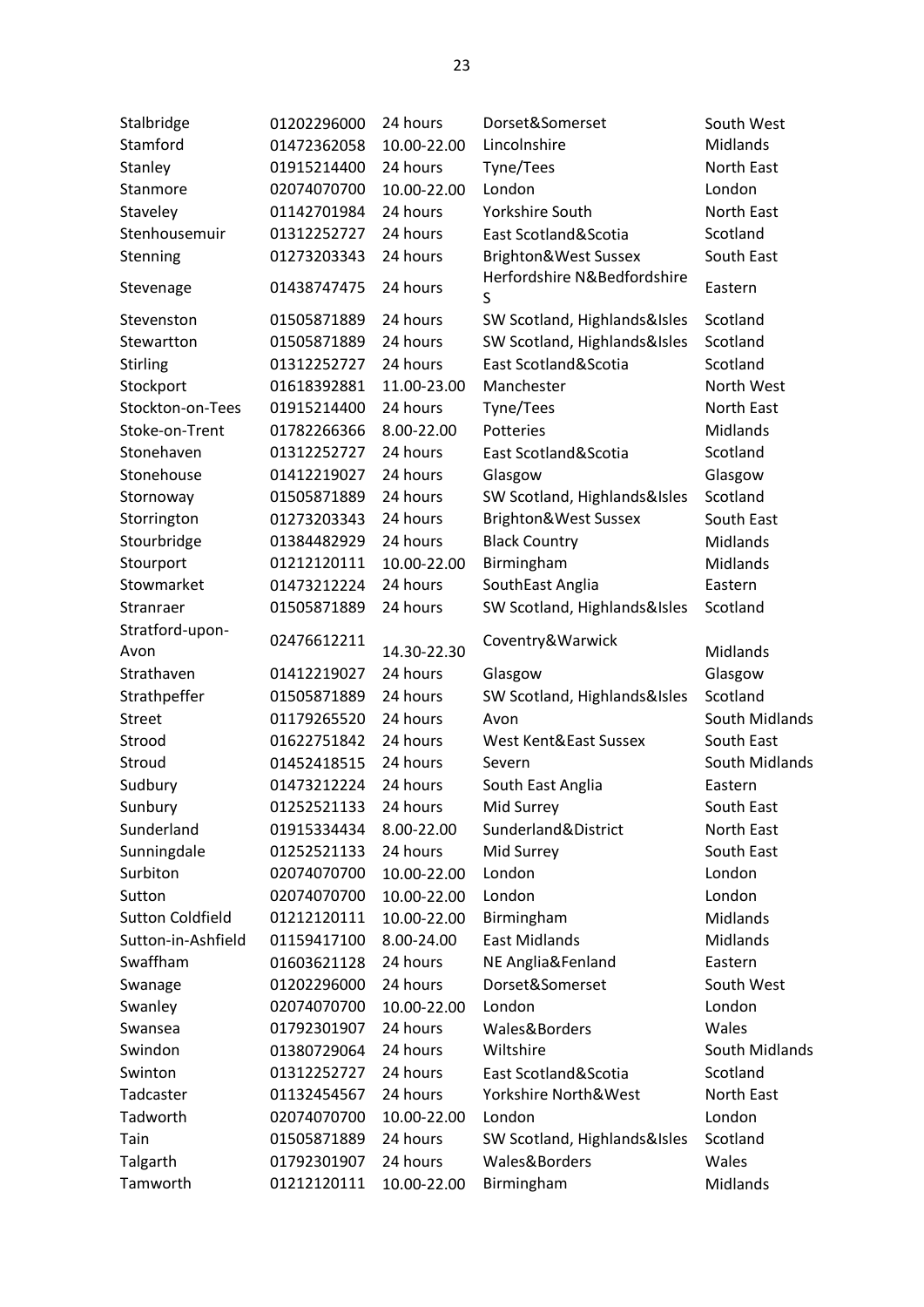| <b>Tarbert</b>         | 01505871889 | 24 hours    | SW Scotland, Highlands&Isles     | Scotland        |
|------------------------|-------------|-------------|----------------------------------|-----------------|
| Taunton                | 01202296000 | 24 hours    | Dorset&Somerset                  | South West      |
| Teddington             | 02074070700 | 10.00-22.00 | London                           | London          |
| Telford                | 01792301907 | 24 hours    | Wales&Borders                    | Wales           |
| Templeton              | 01792301907 | 24 hours    | Wales&Borders                    | Wales           |
| Tenby                  | 01792301907 | 24 hours    | Wales&Borders                    | Wales           |
| Tenterden              | 01227455557 | 24 hours    | East Kent                        | South East      |
| Tewksbury              | 01452418515 | 24 hours    | Severn                           | South Midlands  |
| Thame                  | 01865242373 | 24 hours    | Oxford                           | South Midlands  |
| <b>Thames Ditton</b>   | 02074070700 | 10.00-22.00 | London                           | London          |
| Thatcham               | 01189597494 | 7.00-22.00  | <b>Thames Valley</b>             | South Midlands  |
| Thetford               | 01603621128 | 24 hours    | NE Anglia&Fenland                | Eastern         |
| Thornbury              | 01179265520 | 24 hours    | Avon                             | South Midlands  |
| Thorne                 | 01142701984 | 24 hours    | Yorkshire South                  | North East      |
| Thornhill              | 01505871889 | 24 hours    | SW Scotland, Highlands&Isles     | Scotland        |
| <b>Thornton Heath</b>  | 02074070700 | 10.00-22.00 | London                           | London          |
| Thurso                 | 01505871889 | 24 hours    | SW Scotland, Highlands&Isles     | Scotland        |
| Ticehurst              | 01622751842 | 24 hours    | West Kent&East Sussex            | South East      |
| Tiptree                | 01245256147 | 24 hours    | <b>Essex&amp;North Thames</b>    | Eastern         |
| <b>Tiree</b>           | 01505871889 | 24 hours    | SW Scotland, Highlands&Isles     | Scotland        |
| Titchfield             | 02392580776 | 24 hours    | Southdown                        | South East      |
| Tiverton               | 01752791111 | 24 hours    | Devon & Cornwall                 | South West      |
| Toddington             | 01438747475 | 24 hours    | Herfordshire N&Bedfordshire<br>S | Eastern         |
|                        |             |             |                                  |                 |
| Tolworth               | 02074070700 | 10.00-22.00 | London                           | London          |
| Tonbridge              | 01622751842 | 24 hours    | West Kent&East Sussex            | South East      |
| Tondu                  | 01792301907 | 24 hours    | Wales&Borders                    | Wales           |
| Tonypandy              | 01792301907 | 24 hours    | Wales&Borders                    | Wales           |
| Torquay                | 01752791111 | 24 hours    | Devon & Cornwall                 | South West      |
| Totnes                 | 01752791111 | 24 hours    | Devon & Cornwall                 | South West      |
| Totton                 | 02380223198 | 24 hours    | Solent & North Down              | South East      |
| Towcester              | 01604637788 | 7.00-22.00  | Northamptonshire                 | <b>Midlands</b> |
| Towyn (Conwy)          | 01792301907 | 24 hours    | Wales&Borders                    | Wales           |
| Tranent                | 01312252727 | 24 hours    | East Scotland&Scotia             | Scotland        |
| Tredegar               | 01792301907 | 24 hours    | Wales&Borders                    | Wales           |
| Tregaron               | 01792301907 | 24 hours    | Wales&Borders                    | Wales           |
| <b>Treharris</b>       | 01792301907 | 24 hours    | Wales&Borders                    | Wales           |
| Troon                  | 01505871889 | 24 hours    | SW Scotland, Highlands&Isles     | Scotland        |
| Trowbridge             | 01380729064 | 24 hours    | Wiltshire                        | South Midlands  |
| Truro                  | 01752791111 | 24 hours    | Devon & Cornwall                 | South West      |
| Tullibody              | 01312252727 | 24 hours    | East Scotland&Scotia             | Scotland        |
| <b>Tunbridge Wells</b> | 01622751842 | 24 hours    | West Kent&East Sussex            | South East      |
| Twickenham             | 02074070700 | 10.00-22.00 | London                           | London          |
| Tymyn(Gwynedd)         | 01792301907 | 24 hours    | Wales&Borders                    | Wales           |
| Tynemouth              | 01915214400 | 24 hours    | Tyne/Tees                        | North East      |
| Uckfield               | 01622751842 | 24 hours    | West Kent&East Sussex            | South East      |
| Uddingston             | 01412219027 | 24 hours    | Glasgow                          | Glasgow         |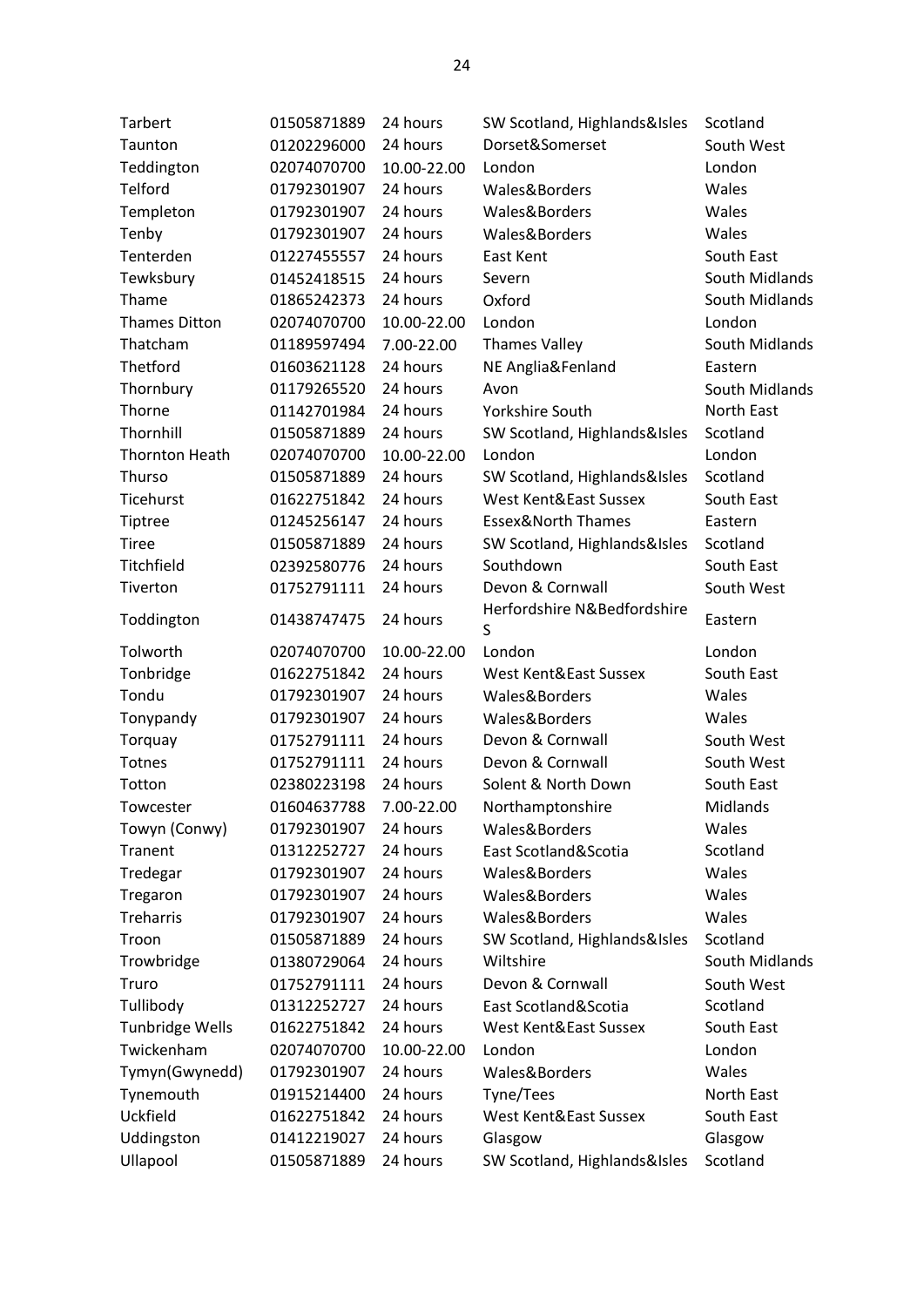|             |                                                                                                                                                    | NW Lancs,                                                                                                                                       |                                                                                                                                                                                    |
|-------------|----------------------------------------------------------------------------------------------------------------------------------------------------|-------------------------------------------------------------------------------------------------------------------------------------------------|------------------------------------------------------------------------------------------------------------------------------------------------------------------------------------|
| 01253792632 | 8.00-23.00                                                                                                                                         | Cumbria&Blackpool                                                                                                                               | North West                                                                                                                                                                         |
| 01245256147 | 24 hours                                                                                                                                           | <b>Essex&amp;North Thames</b>                                                                                                                   | Eastern                                                                                                                                                                            |
| 01159417100 | 8.00-24.00                                                                                                                                         | <b>East Midlands</b>                                                                                                                            | Midlands                                                                                                                                                                           |
| 01792301907 | 24 hours                                                                                                                                           | Wales&Borders                                                                                                                                   | Wales                                                                                                                                                                              |
| 01159417100 | 8.00-24.00                                                                                                                                         | <b>East Midlands</b>                                                                                                                            | Midlands                                                                                                                                                                           |
| 02074070700 | 10.00-22.00                                                                                                                                        | London                                                                                                                                          | London                                                                                                                                                                             |
| 02392580776 | 24 hours                                                                                                                                           | Southdown                                                                                                                                       | South East                                                                                                                                                                         |
| 01412219027 | 24 hours                                                                                                                                           | Glasgow                                                                                                                                         | Glasgow                                                                                                                                                                            |
| 01252521133 | 24 hours                                                                                                                                           | Mid Surrey                                                                                                                                      | South East                                                                                                                                                                         |
| 02074070700 | 10.00-22.00                                                                                                                                        | London                                                                                                                                          | London                                                                                                                                                                             |
| 01622751842 | 24 hours                                                                                                                                           | West Kent&East Sussex                                                                                                                           | South East                                                                                                                                                                         |
| 01132454567 | 24 hours                                                                                                                                           | Yorkshire North&West                                                                                                                            | North East                                                                                                                                                                         |
| 01517092900 | 8.00-24.00                                                                                                                                         | Liverpool                                                                                                                                       | North West                                                                                                                                                                         |
| 02074070700 | 10.00-22.00                                                                                                                                        | London                                                                                                                                          | London                                                                                                                                                                             |
| 01915214400 | 24 hours                                                                                                                                           | Tyne/Tees                                                                                                                                       | North East                                                                                                                                                                         |
| 01384482929 | 24 hours                                                                                                                                           | <b>Black Country</b>                                                                                                                            | Midlands                                                                                                                                                                           |
| 01915214400 | 24 hours                                                                                                                                           | Tyne/Tees                                                                                                                                       | North East                                                                                                                                                                         |
| 01923211122 | 24 hours                                                                                                                                           | Lee Valley&Stort&Riding                                                                                                                         | Eastern                                                                                                                                                                            |
| 01252521133 | 24 hours                                                                                                                                           | Mid Surrey                                                                                                                                      | South East                                                                                                                                                                         |
| 01202296000 | 24 hours                                                                                                                                           | Dorset&Somerset                                                                                                                                 | South West                                                                                                                                                                         |
| 01883330720 | 24 hours                                                                                                                                           | North East Surrey                                                                                                                               | South East                                                                                                                                                                         |
| 01380729064 | 24 hours                                                                                                                                           | Wiltshire                                                                                                                                       | South Midlands                                                                                                                                                                     |
| 01517092900 | 8.00-24.00                                                                                                                                         | Liverpool                                                                                                                                       | North West                                                                                                                                                                         |
| 02476612211 | 14.30-22.30                                                                                                                                        | Coventry&Warwick                                                                                                                                | Midlands                                                                                                                                                                           |
| 01915334434 | 8.00-22.00                                                                                                                                         | Sunderland&District                                                                                                                             | North East                                                                                                                                                                         |
| 01179265520 | 24 hours                                                                                                                                           | Avon                                                                                                                                            | South Midlands                                                                                                                                                                     |
| 02392580776 | 24 hours                                                                                                                                           | Southdown                                                                                                                                       | South East                                                                                                                                                                         |
| 01923211122 | 24 hours                                                                                                                                           | Lee Valley&Stort&Riding                                                                                                                         | Eastern                                                                                                                                                                            |
| 02074070700 | 10.00-22.00                                                                                                                                        | London                                                                                                                                          | London                                                                                                                                                                             |
| 01604637788 | 7.00-22.00                                                                                                                                         | Northamptonshire                                                                                                                                | Midlands                                                                                                                                                                           |
| 01179265520 | 24 hours                                                                                                                                           | Avon                                                                                                                                            | South Midlands                                                                                                                                                                     |
| 01202296000 | 24 hours                                                                                                                                           | Dorset&Somerset                                                                                                                                 | South West                                                                                                                                                                         |
| 01792301907 | 24 hours                                                                                                                                           | Wales&Borders                                                                                                                                   | Wales                                                                                                                                                                              |
| 01438747475 | 24 hours                                                                                                                                           | Herfordshire N&Bedfordshire                                                                                                                     | Eastern                                                                                                                                                                            |
|             |                                                                                                                                                    |                                                                                                                                                 | London                                                                                                                                                                             |
|             |                                                                                                                                                    |                                                                                                                                                 | Midlands                                                                                                                                                                           |
|             |                                                                                                                                                    |                                                                                                                                                 | South East                                                                                                                                                                         |
|             |                                                                                                                                                    |                                                                                                                                                 | Scotland                                                                                                                                                                           |
|             |                                                                                                                                                    |                                                                                                                                                 | London                                                                                                                                                                             |
|             |                                                                                                                                                    |                                                                                                                                                 | Scotland                                                                                                                                                                           |
|             |                                                                                                                                                    |                                                                                                                                                 | London                                                                                                                                                                             |
|             |                                                                                                                                                    |                                                                                                                                                 | London                                                                                                                                                                             |
|             |                                                                                                                                                    |                                                                                                                                                 | South Midlands                                                                                                                                                                     |
|             |                                                                                                                                                    |                                                                                                                                                 | South East                                                                                                                                                                         |
|             |                                                                                                                                                    |                                                                                                                                                 |                                                                                                                                                                                    |
| 01202296000 |                                                                                                                                                    |                                                                                                                                                 | South West                                                                                                                                                                         |
|             | 02074070700<br>01212120111<br>01252521133<br>01505871889<br>02074070700<br>01312252727<br>02074070700<br>02074070700<br>01380729064<br>01883330720 | 10.00-22.00<br>10.00-22.00<br>24 hours<br>24 hours<br>10.00-22.00<br>24 hours<br>10.00-22.00<br>10.00-22.00<br>24 hours<br>24 hours<br>24 hours | S<br>London<br>Birmingham<br>Mid Surrey<br>SW Scotland, Highlands&Isles<br>London<br>East Scotland&Scotia<br>London<br>London<br>Wiltshire<br>North East Surrey<br>Dorset&Somerset |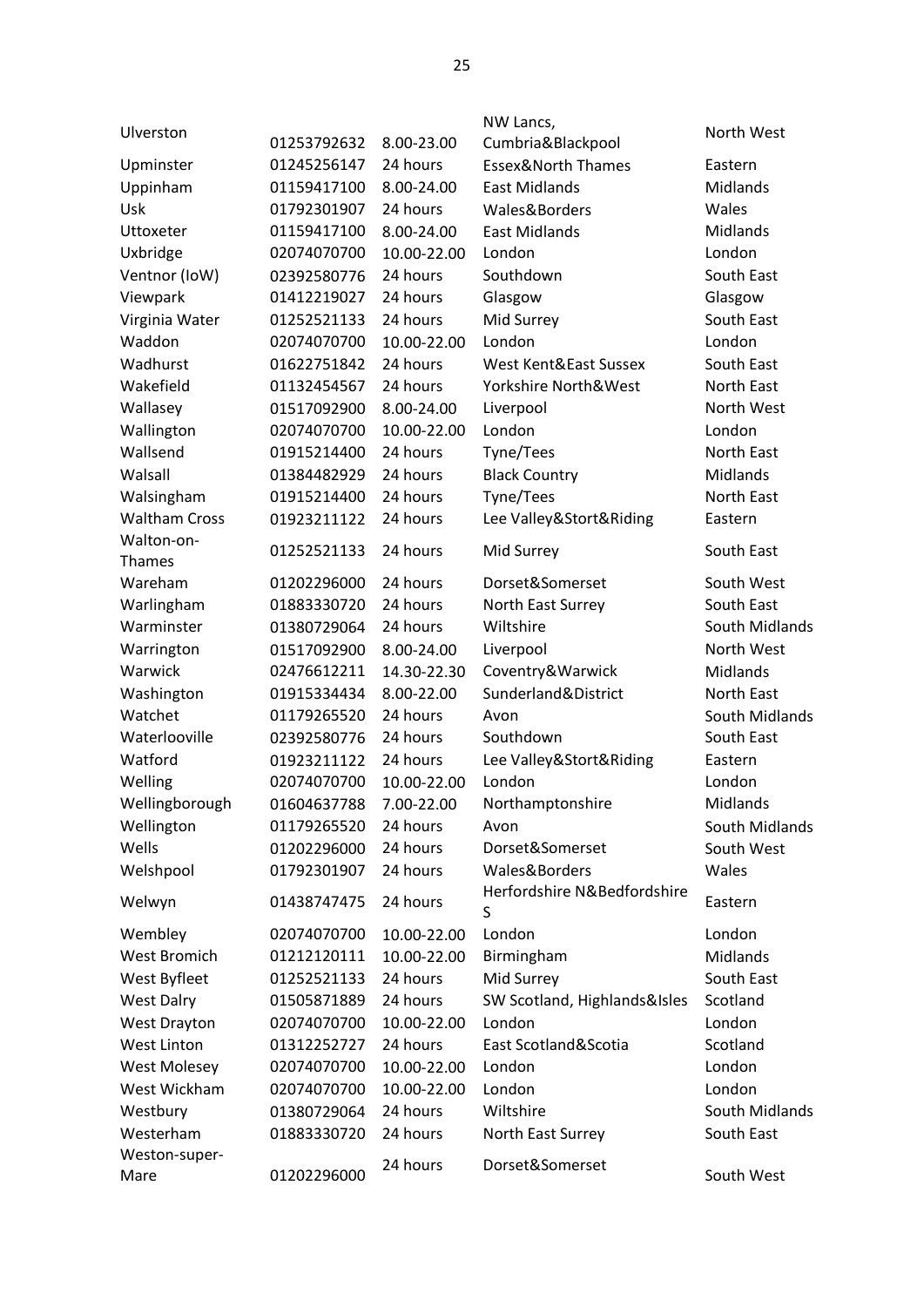| Wetherby               | 01132454567 | 24 hours    | Yorkshire North&West          | North East     |
|------------------------|-------------|-------------|-------------------------------|----------------|
| Weybridge              | 01252521133 | 24 hours    | Mid Surrey                    | South East     |
| Weymouth               | 01202296000 | 24 hours    | Dorset&Somerset               | South West     |
| <b>Whaley Bridge</b>   | 01618392881 | 11.00-23.00 | Manchester                    | North West     |
| Whaplode               | 01472362058 | 10.00-22.00 | Lincolnshire                  | Midlands       |
| Whitburn               | 01412219027 | 24 hours    | Glasgow                       | Glasgow        |
| Whitby                 | 01132454567 | 24 hours    | Yorkshire North&West          | North East     |
| Whitchurch             | 01782266366 | 8.00-22.00  | Potteries                     | Midlands       |
|                        |             |             | NW Lancs,                     |                |
| Whitehaven             | 01253792632 | 8.00-23.00  | Cumbria&Blackpool             | North West     |
| Whitehill              | 02392580776 | 24 hours    | Southdown                     | South East     |
| Whitland               | 01792301907 | 24 hours    | Wales&Borders                 | Wales          |
| <b>Whitley Bay</b>     | 01915214400 | 24 hours    | Tyne/Tees                     | North East     |
| Whitstable             | 01227455557 | 24 hours    | East Kent                     | South East     |
| Wick                   | 01505871889 | 24 hours    | SW Scotland, Highlands&Isles  | Scotland       |
| Wickford               | 01245256147 | 24 hours    | <b>Essex&amp;North Thames</b> | Eastern        |
| Wigan                  | 01618392881 | 11.00-23.00 | Manchester                    | North West     |
| Wigston                | 01159417100 | 8.00-24.00  | <b>East Midlands</b>          | Midlands       |
| Willenhall             | 01384482929 | 24 hours    | <b>Black Country</b>          | Midlands       |
| Williton               | 01202296000 | 24 hours    | Dorset&Somerset               | South West     |
| Wilmslow               | 01618392881 | 11.00-23.00 | Manchester                    | North West     |
| Wincanton              | 01202296000 | 24 hours    | Dorset&Somerset               | South West     |
| Winchelsea             | 01622751842 | 24 hours    | West Kent&East Sussex         | South East     |
| Winchester             | 02380223198 | 24 hours    | Solent & North Down           | South East     |
|                        |             |             | NW Lancs,                     |                |
| Windermere             | 01253792632 | 8.00-23.00  | Cumbria&Blackpool             | North West     |
| Windsor (Berks)        | 01189597494 | 7.00-22.00  | <b>Thames Valley</b>          | South Midlands |
| Windsor (Berks)        | 01628530055 | 24 hours    | Chiltern&Thames               | South Midlands |
| Winsford               | 01517092900 | 8.00-24.00  | Liverpool                     | North West     |
| Winsford               | 01517092900 | 8.00-24.00  | Liverpool                     | North West     |
| Wishaw                 | 01412219027 | 24 hours    | Glasgow                       | Glasgow        |
| Witham                 | 01245256147 | 24 hours    | <b>Essex&amp;North Thames</b> | Eastern        |
| Withernsea             | 01482830083 | 8.00-23.00  | Yorkshire East                | North East     |
| Witney                 | 01865242373 | 24 hours    | Oxford                        | South Midlands |
| Woking                 | 01252521133 | 24 hours    | Mid Surrey                    | South East     |
| Wokingham              | 01189597494 | 7.00-22.00  | <b>Thames Valley</b>          | South Midlands |
| Wolverhampton          | 01384482929 | 24 hours    | <b>Black Country</b>          | Midlands       |
| Wonersh                | 01252521133 | 24 hours    | Mid Surrey                    | South East     |
| Woodbridge             | 01473212224 | 24 hours    | South East Anglia             | Eastern        |
| <b>Woodford Green</b>  | 02074070700 | 10.00-22.00 | London                        | London         |
| Wooton-under-          |             | 24 hours    | Severn                        | South Midlands |
| Edge                   | 01452418515 |             |                               |                |
| <b>Wootton Bassett</b> | 01380729064 | 24 hours    | Wiltshire                     | South Midlands |
| Worcester              | 01212120111 | 10.00-22.00 | Birmingham                    | Midlands       |
| <b>Worcester Park</b>  | 02074070700 | 10.00-22.00 | London                        | London         |
| Workington             |             |             | NW Lancs,                     | North West     |
|                        | 01253792632 | 8.00-23.00  | Cumbria&Blackpool             |                |
| Worksop                | 01159417100 | 8.00-24.00  | <b>East Midlands</b>          | Midlands       |
| Worle                  | 01202296000 | 24 hours    | Dorset&Somerset               | South West     |